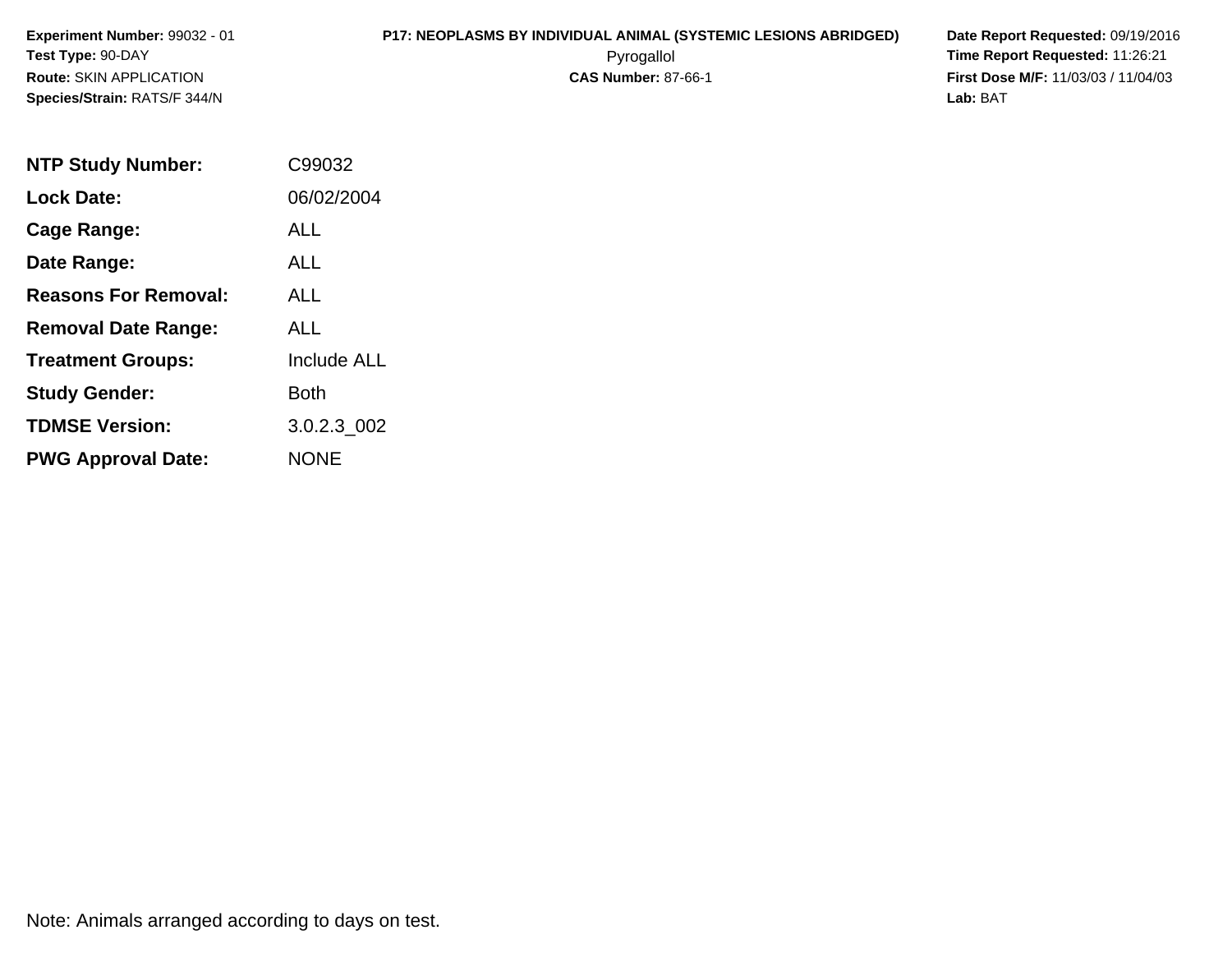## **P17: NEOPLASMS BY INDIVIDUAL ANIMAL (SYSTEMIC LESIONS ABRIDGED) Date Report Requested:** 09/19/2016 Pyrogallol **Time Report Requested:** 11:26:21

**First Dose M/F:** 11/03/03 / 11/04/03<br>**Lab:** BAT **Lab:** BAT

| <b>FISCHER 344 RATS MALE</b>                                                                                          | DAY ON TEST      | $_{\rm 0}^{\rm 0}$<br>$\boldsymbol{9}$<br>3                                   | $\begin{smallmatrix} 0\\0 \end{smallmatrix}$<br>$\frac{9}{3}$ | 0<br>$\mathbf 0$<br>9<br>3                 | $\mathbf 0$<br>$\mathbf 0$<br>$\boldsymbol{9}$<br>$\ensuremath{\mathsf{3}}$ | $\begin{smallmatrix} 0\\0 \end{smallmatrix}$<br>$\boldsymbol{9}$<br>$\mathbf{3}$  | $\begin{smallmatrix}0\0\0\end{smallmatrix}$<br>$\boldsymbol{9}$<br>3 | $_{\rm 0}^{\rm 0}$<br>$\boldsymbol{9}$<br>$\mathbf{3}$ | $\mathbf 0$<br>$\pmb{0}$<br>$\boldsymbol{9}$<br>$\mathbf{3}$  | $\mathsf 0$<br>$\boldsymbol{0}$<br>9<br>3                     | 0<br>$\Omega$<br>9<br>$\mathsf 3$                              |                                                        |  |
|-----------------------------------------------------------------------------------------------------------------------|------------------|-------------------------------------------------------------------------------|---------------------------------------------------------------|--------------------------------------------|-----------------------------------------------------------------------------|-----------------------------------------------------------------------------------|----------------------------------------------------------------------|--------------------------------------------------------|---------------------------------------------------------------|---------------------------------------------------------------|----------------------------------------------------------------|--------------------------------------------------------|--|
| 0 MG/KG                                                                                                               | <b>ANIMAL ID</b> | $\pmb{0}$<br>$\mathsf{O}$<br>$\ddot{\mathbf{0}}$<br>$\pmb{0}$<br>$\mathbf{1}$ | 0<br>$\mathbf 0$<br>$\overline{0}$<br>$\frac{0}{2}$           | 0<br>0<br>$\mathbf 0$<br>0<br>$\mathbf{3}$ | $\mathbf 0$<br>$\mathbf 0$<br>$\mathbf 0$<br>$\pmb{0}$<br>$\overline{4}$    | $\pmb{0}$<br>$\mathsf{O}$<br>$\mathsf 0$<br>$\begin{array}{c} 0 \\ 5 \end{array}$ | 0<br>0<br>$\mathbf 0$<br>$\overline{0}$ 6                            | 0<br>$\pmb{0}$<br>$\pmb{0}$<br>$\frac{0}{7}$           | $\mathbf 0$<br>$\mathbf 0$<br>$\mathbf 0$<br>$\mathbf 0$<br>8 | $\mathbf 0$<br>$\mathbf 0$<br>$\mathbf 0$<br>$\mathbf 0$<br>9 | $\mathbf 0$<br>$\mathbf 0$<br>$\mathbf 0$<br>$\mathbf{1}$<br>0 | * TOTALS                                               |  |
| <b>ALIMENTARY SYSTEM</b>                                                                                              |                  |                                                                               |                                                               |                                            |                                                                             |                                                                                   |                                                                      |                                                        |                                                               |                                                               |                                                                |                                                        |  |
| Esophagus                                                                                                             |                  |                                                                               |                                                               |                                            |                                                                             |                                                                                   |                                                                      |                                                        |                                                               |                                                               | $\ddot{}$                                                      | 10                                                     |  |
| Intestine Large, Cecum                                                                                                |                  |                                                                               |                                                               |                                            |                                                                             |                                                                                   |                                                                      |                                                        |                                                               |                                                               | $\ddot{}$                                                      | 10                                                     |  |
| Intestine Large, Colon                                                                                                |                  | $+$                                                                           |                                                               |                                            |                                                                             |                                                                                   |                                                                      |                                                        |                                                               |                                                               | $+$                                                            | 10                                                     |  |
| Intestine Large, Rectum                                                                                               |                  | $+$                                                                           |                                                               |                                            |                                                                             |                                                                                   |                                                                      |                                                        |                                                               |                                                               | $+$                                                            | 10                                                     |  |
| Intestine Small, Duodenum                                                                                             |                  |                                                                               |                                                               |                                            |                                                                             |                                                                                   |                                                                      |                                                        |                                                               |                                                               | $\ddot{}$                                                      | 10                                                     |  |
| Intestine Small, Ileum                                                                                                |                  |                                                                               |                                                               |                                            |                                                                             |                                                                                   |                                                                      |                                                        |                                                               |                                                               | $\ddot{}$                                                      | 10                                                     |  |
| Intestine Small, Jejunum                                                                                              |                  | $+$                                                                           |                                                               |                                            |                                                                             |                                                                                   |                                                                      |                                                        |                                                               |                                                               | $+$                                                            | 10                                                     |  |
| Liver                                                                                                                 |                  |                                                                               |                                                               |                                            |                                                                             |                                                                                   |                                                                      |                                                        |                                                               |                                                               | $\ddot{}$                                                      | 10                                                     |  |
| Pancreas                                                                                                              |                  |                                                                               |                                                               |                                            |                                                                             |                                                                                   |                                                                      |                                                        |                                                               |                                                               | $\overline{+}$                                                 | 10                                                     |  |
| Salivary Glands                                                                                                       |                  |                                                                               |                                                               |                                            |                                                                             |                                                                                   |                                                                      |                                                        |                                                               |                                                               | $\overline{+}$                                                 | 10                                                     |  |
| Stomach, Forestomach                                                                                                  |                  |                                                                               |                                                               |                                            |                                                                             |                                                                                   |                                                                      |                                                        |                                                               |                                                               | $+$                                                            | 10                                                     |  |
| Stomach, Glandular                                                                                                    |                  |                                                                               |                                                               |                                            |                                                                             |                                                                                   |                                                                      |                                                        |                                                               |                                                               | $+$                                                            | 10                                                     |  |
| <b>CARDIOVASCULAR SYSTEM</b>                                                                                          |                  |                                                                               |                                                               |                                            |                                                                             |                                                                                   |                                                                      |                                                        |                                                               |                                                               |                                                                |                                                        |  |
| <b>Blood Vessel</b>                                                                                                   |                  |                                                                               |                                                               |                                            |                                                                             |                                                                                   |                                                                      |                                                        |                                                               |                                                               | $\ddot{}$                                                      | 10                                                     |  |
| Heart                                                                                                                 |                  | $+$                                                                           |                                                               |                                            |                                                                             |                                                                                   |                                                                      |                                                        |                                                               | $\pm$                                                         | $+$                                                            | 10                                                     |  |
| <b>ENDOCRINE SYSTEM</b>                                                                                               |                  |                                                                               |                                                               |                                            |                                                                             |                                                                                   |                                                                      |                                                        |                                                               |                                                               |                                                                |                                                        |  |
| *  Total animals with tissue examined microscopically; Total animals with tumor<br>+  Tissue examined microscopically |                  |                                                                               |                                                               |                                            |                                                                             |                                                                                   |                                                                      |                                                        |                                                               |                                                               |                                                                | M  Missing tissue<br>A  Autolysis precludes evaluation |  |

X .. Lesion present

I .. Insufficient tissue

Lesion present BLANK .. Not examined microscopically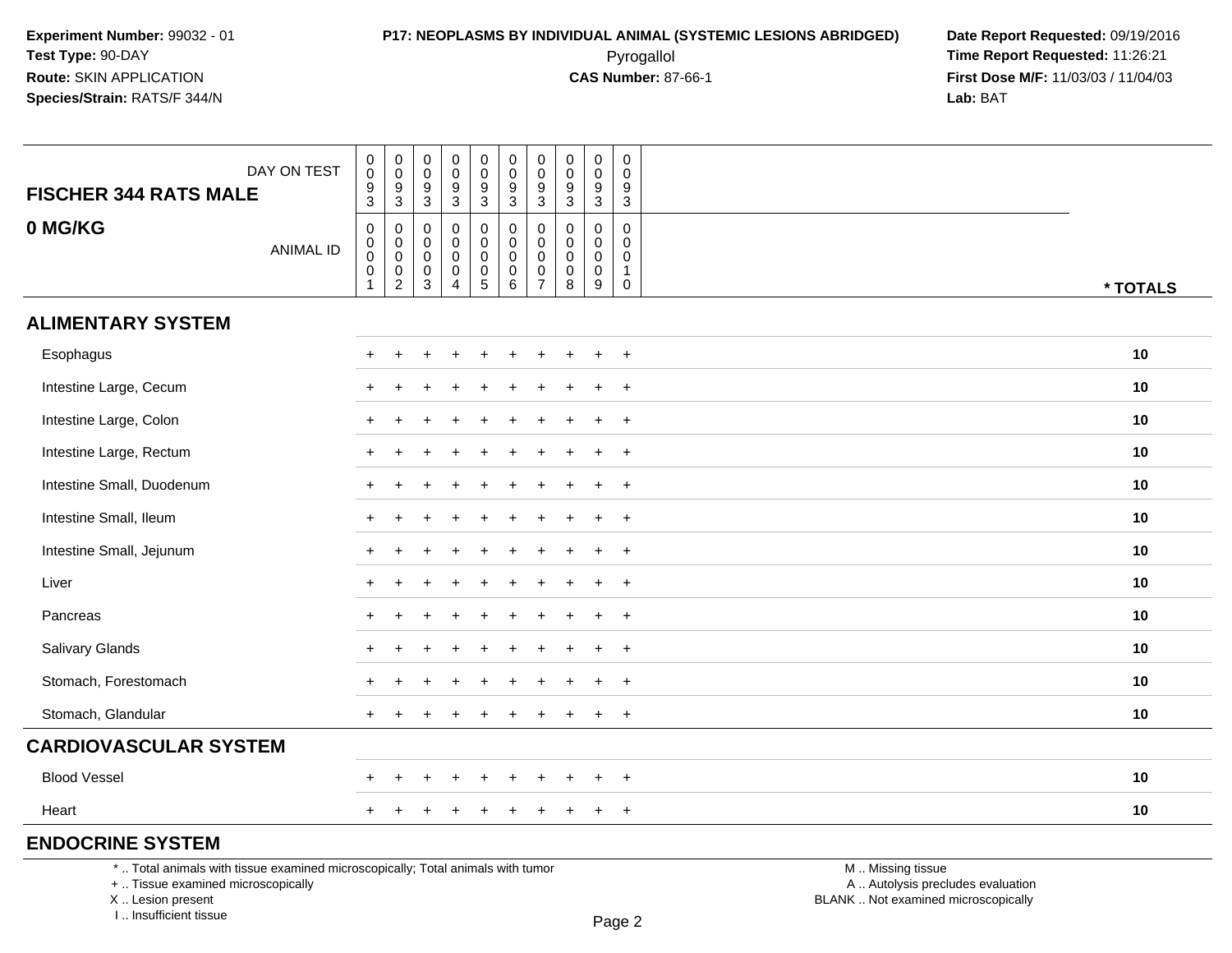## **P17: NEOPLASMS BY INDIVIDUAL ANIMAL (SYSTEMIC LESIONS ABRIDGED) Date Report Requested:** 09/19/2016 Pyrogallol **Time Report Requested:** 11:26:21

| <b>FISCHER 344 RATS MALE</b>                                                     | DAY ON TEST                                                                     | $\pmb{0}$<br>$\mathbf 0$<br>$\frac{9}{3}$                    | $\pmb{0}$<br>$\mathbf 0$<br>$\frac{9}{3}$          | 0<br>$\mathbf 0$<br>9<br>$\mathbf{3}$      | $\pmb{0}$<br>$\pmb{0}$<br>$\frac{9}{3}$                      | $\pmb{0}$<br>$\mathsf{O}\xspace$<br>$\frac{9}{3}$                | 0<br>$\mathbf 0$<br>9<br>$\mathbf{3}$                             | $\pmb{0}$<br>$\mathbf 0$<br>9<br>$\mathbf{3}$ | $\pmb{0}$<br>$\mathbf 0$<br>$\frac{9}{3}$                 | $\pmb{0}$<br>$\mathbf 0$<br>9<br>$\overline{3}$                | $\pmb{0}$<br>$\mathbf 0$<br>$\frac{9}{3}$                             |                                                                                               |             |
|----------------------------------------------------------------------------------|---------------------------------------------------------------------------------|--------------------------------------------------------------|----------------------------------------------------|--------------------------------------------|--------------------------------------------------------------|------------------------------------------------------------------|-------------------------------------------------------------------|-----------------------------------------------|-----------------------------------------------------------|----------------------------------------------------------------|-----------------------------------------------------------------------|-----------------------------------------------------------------------------------------------|-------------|
| 0 MG/KG                                                                          | <b>ANIMAL ID</b>                                                                | $\mathbf 0$<br>0<br>$\pmb{0}$<br>$\pmb{0}$<br>$\overline{1}$ | 0<br>0<br>$\pmb{0}$<br>$\pmb{0}$<br>$\overline{c}$ | $\mathbf 0$<br>0<br>0<br>0<br>$\mathbf{3}$ | $\mathbf 0$<br>0<br>$\pmb{0}$<br>$\pmb{0}$<br>$\overline{4}$ | 0<br>$\mathbf 0$<br>$\mathbf 0$<br>$\mathbf 0$<br>$\overline{5}$ | $\mathbf 0$<br>$\mathbf 0$<br>$\mathbf 0$<br>$\pmb{0}$<br>$\,6\,$ | $\mathbf 0$<br>0<br>0<br>0<br>$\overline{7}$  | $\mathbf 0$<br>$\mathbf 0$<br>$\pmb{0}$<br>$\pmb{0}$<br>8 | $\mathbf 0$<br>$\mathbf{0}$<br>$\mathbf 0$<br>$\mathbf 0$<br>9 | $\mathbf 0$<br>$\Omega$<br>$\mathbf 0$<br>$\mathbf{1}$<br>$\mathbf 0$ |                                                                                               | * TOTALS    |
| <b>Adrenal Cortex</b>                                                            |                                                                                 | $\pm$                                                        |                                                    |                                            |                                                              |                                                                  |                                                                   |                                               |                                                           | $\ddot{}$                                                      | $\ddot{}$                                                             |                                                                                               | 10          |
| Adrenal Medulla                                                                  |                                                                                 |                                                              |                                                    |                                            |                                                              |                                                                  |                                                                   |                                               |                                                           |                                                                | $\ddot{}$                                                             |                                                                                               | 10          |
| Islets, Pancreatic                                                               |                                                                                 |                                                              |                                                    |                                            |                                                              |                                                                  |                                                                   |                                               |                                                           | $\div$                                                         | $\ddot{}$                                                             |                                                                                               | 10          |
| Parathyroid Gland                                                                |                                                                                 |                                                              |                                                    |                                            |                                                              |                                                                  |                                                                   |                                               |                                                           |                                                                | $\overline{+}$                                                        |                                                                                               | 10          |
| <b>Pituitary Gland</b>                                                           |                                                                                 |                                                              |                                                    |                                            |                                                              |                                                                  |                                                                   |                                               |                                                           |                                                                | $\ddot{}$                                                             |                                                                                               | 10          |
| <b>Thyroid Gland</b>                                                             |                                                                                 | $\ddot{}$                                                    | $\ddot{}$                                          | $\ddot{}$                                  | $\ddot{}$                                                    | $\ddot{}$                                                        | $\ddot{}$                                                         | $\ddot{}$                                     |                                                           | $\ddot{}$                                                      | $+$                                                                   |                                                                                               | 10          |
| <b>GENERAL BODY SYSTEM</b>                                                       |                                                                                 |                                                              |                                                    |                                            |                                                              |                                                                  |                                                                   |                                               |                                                           |                                                                |                                                                       |                                                                                               |             |
| <b>NONE</b>                                                                      |                                                                                 |                                                              |                                                    |                                            |                                                              |                                                                  |                                                                   |                                               |                                                           |                                                                |                                                                       |                                                                                               |             |
| <b>GENITAL SYSTEM</b>                                                            |                                                                                 |                                                              |                                                    |                                            |                                                              |                                                                  |                                                                   |                                               |                                                           |                                                                |                                                                       |                                                                                               |             |
| Epididymis                                                                       |                                                                                 |                                                              |                                                    |                                            |                                                              |                                                                  |                                                                   |                                               |                                                           |                                                                | $\ddot{}$                                                             |                                                                                               | 10          |
| <b>Preputial Gland</b>                                                           |                                                                                 |                                                              |                                                    |                                            |                                                              |                                                                  |                                                                   |                                               |                                                           | $\ddot{}$                                                      | $\ddot{}$                                                             |                                                                                               | 10          |
| Prostate                                                                         |                                                                                 |                                                              |                                                    |                                            |                                                              |                                                                  |                                                                   |                                               |                                                           |                                                                | $\overline{+}$                                                        |                                                                                               | 10          |
| Seminal Vesicle                                                                  |                                                                                 |                                                              |                                                    |                                            |                                                              |                                                                  |                                                                   |                                               |                                                           | $\ddot{}$                                                      | $+$                                                                   |                                                                                               | 10          |
| <b>Testes</b>                                                                    |                                                                                 | $+$                                                          | ÷                                                  |                                            |                                                              | ÷.                                                               | $\div$                                                            |                                               |                                                           | $\ddot{}$                                                      | $\ddot{}$                                                             |                                                                                               | 10          |
| <b>HEMATOPOIETIC SYSTEM</b>                                                      |                                                                                 |                                                              |                                                    |                                            |                                                              |                                                                  |                                                                   |                                               |                                                           |                                                                |                                                                       |                                                                                               |             |
| <b>Bone Marrow</b>                                                               |                                                                                 |                                                              |                                                    |                                            |                                                              |                                                                  |                                                                   |                                               |                                                           | $\div$                                                         | $\overline{+}$                                                        |                                                                                               | 10          |
| Lymph Node, Mandibular                                                           |                                                                                 | M                                                            | M                                                  | M                                          | M                                                            | M                                                                | M                                                                 | M                                             | M                                                         |                                                                | M M                                                                   |                                                                                               | $\mathbf 0$ |
| +  Tissue examined microscopically<br>X  Lesion present<br>I Insufficient tissue | *  Total animals with tissue examined microscopically; Total animals with tumor |                                                              |                                                    |                                            |                                                              |                                                                  |                                                                   |                                               |                                                           |                                                                | $D_{200}$ 2                                                           | M  Missing tissue<br>A  Autolysis precludes evaluation<br>BLANK  Not examined microscopically |             |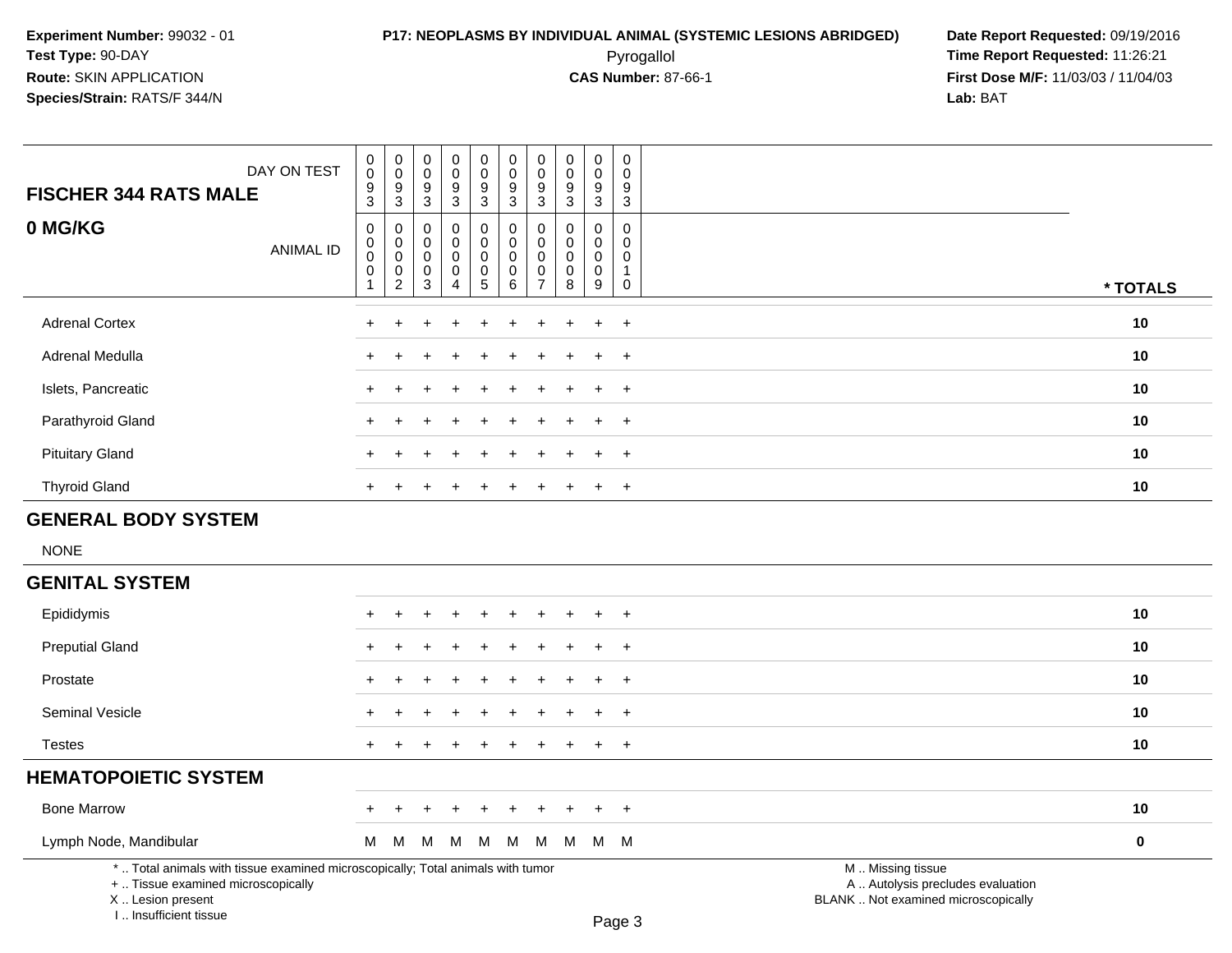I .. Insufficient tissue

 Pyrogallol **Time Report Requested:** 11:26:21 **First Dose M/F:** 11/03/03 / 11/04/03<br>**Lab:** BAT **Lab:** BAT

| DAY ON TEST<br><b>FISCHER 344 RATS MALE</b>                                                                                                | $\pmb{0}$<br>$\mathbf 0$<br>9<br>$\mathbf{3}$                                 | $\pmb{0}$<br>$\mathbf 0$<br>$\boldsymbol{9}$<br>$\sqrt{3}$               | $\pmb{0}$<br>$\pmb{0}$<br>9<br>$\sqrt{3}$ | $\pmb{0}$<br>$\pmb{0}$<br>9<br>3        | $\pmb{0}$<br>$\mathsf{O}\xspace$<br>$9\,$<br>$\mathbf{3}$                | $\mathbf 0$<br>$\mathsf{O}\xspace$<br>9<br>$\mathsf 3$ | $\pmb{0}$<br>$\pmb{0}$<br>9<br>3          | $\mathsf{O}\xspace$<br>$\mathbf 0$<br>9<br>3            | $\pmb{0}$<br>$\pmb{0}$<br>9<br>$\mathbf{3}$         | $\pmb{0}$<br>$\mathbf 0$<br>9<br>$\sqrt{3}$                 |                                                                                               |  |
|--------------------------------------------------------------------------------------------------------------------------------------------|-------------------------------------------------------------------------------|--------------------------------------------------------------------------|-------------------------------------------|-----------------------------------------|--------------------------------------------------------------------------|--------------------------------------------------------|-------------------------------------------|---------------------------------------------------------|-----------------------------------------------------|-------------------------------------------------------------|-----------------------------------------------------------------------------------------------|--|
| 0 MG/KG<br><b>ANIMAL ID</b>                                                                                                                | $\mathbf 0$<br>$\mathbf 0$<br>$\pmb{0}$<br>$\boldsymbol{0}$<br>$\overline{1}$ | $\mathbf 0$<br>$\mathbf 0$<br>$\pmb{0}$<br>$\mathbf 0$<br>$\overline{c}$ | 0<br>0<br>$\mathbf 0$<br>$\mathbf 0$<br>3 | 0<br>0<br>0<br>$\mathsf{O}\xspace$<br>4 | 0<br>$\mathbf 0$<br>$\mathbf 0$<br>$\begin{array}{c} 0 \\ 5 \end{array}$ | 0<br>$\mathbf 0$<br>$\mathbf 0$<br>$\mathbf 0$<br>6    | 0<br>$\Omega$<br>0<br>0<br>$\overline{7}$ | $\Omega$<br>$\Omega$<br>$\mathbf 0$<br>$\mathbf 0$<br>8 | $\mathbf 0$<br>$\mathbf 0$<br>0<br>$\mathbf 0$<br>9 | $\Omega$<br>0<br>$\mathbf 0$<br>$\mathbf{1}$<br>$\mathbf 0$ | * TOTALS                                                                                      |  |
| Lymph Node, Mesenteric                                                                                                                     |                                                                               |                                                                          |                                           |                                         |                                                                          |                                                        |                                           |                                                         | $\ddot{}$                                           | $\overline{+}$                                              | 10                                                                                            |  |
| Spleen                                                                                                                                     |                                                                               |                                                                          |                                           |                                         |                                                                          |                                                        |                                           |                                                         | $\ddot{}$                                           | $+$                                                         | 10                                                                                            |  |
| Thymus                                                                                                                                     | $+$                                                                           |                                                                          |                                           |                                         |                                                                          |                                                        |                                           |                                                         | $\ddot{}$                                           | $+$                                                         | 10                                                                                            |  |
| <b>INTEGUMENTARY SYSTEM</b>                                                                                                                |                                                                               |                                                                          |                                           |                                         |                                                                          |                                                        |                                           |                                                         |                                                     |                                                             |                                                                                               |  |
| <b>Mammary Gland</b>                                                                                                                       |                                                                               |                                                                          |                                           |                                         |                                                                          |                                                        |                                           |                                                         | $\ddot{}$                                           | M                                                           | 9                                                                                             |  |
| Skin                                                                                                                                       |                                                                               |                                                                          |                                           |                                         |                                                                          |                                                        |                                           |                                                         | $\ddot{}$                                           | $\ddot{}$                                                   | 10                                                                                            |  |
| <b>MUSCULOSKELETAL SYSTEM</b>                                                                                                              |                                                                               |                                                                          |                                           |                                         |                                                                          |                                                        |                                           |                                                         |                                                     |                                                             |                                                                                               |  |
| <b>Bone</b>                                                                                                                                | $+$                                                                           | $\ddot{}$                                                                |                                           | $\ddot{}$                               | $\ddot{}$                                                                | $\ddot{}$                                              | $\ddot{}$                                 | $\pm$                                                   | $\ddot{}$                                           | $+$                                                         | 10                                                                                            |  |
| <b>NERVOUS SYSTEM</b>                                                                                                                      |                                                                               |                                                                          |                                           |                                         |                                                                          |                                                        |                                           |                                                         |                                                     |                                                             |                                                                                               |  |
| <b>Brain</b>                                                                                                                               | $\pm$                                                                         | $\div$                                                                   |                                           | $\ddot{}$                               | $\ddot{}$                                                                | $\overline{+}$                                         | $\ddot{}$                                 | $\pm$                                                   | $\overline{+}$                                      | $+$                                                         | 10                                                                                            |  |
| <b>RESPIRATORY SYSTEM</b>                                                                                                                  |                                                                               |                                                                          |                                           |                                         |                                                                          |                                                        |                                           |                                                         |                                                     |                                                             |                                                                                               |  |
| Lung                                                                                                                                       |                                                                               |                                                                          |                                           |                                         |                                                                          |                                                        |                                           |                                                         |                                                     | $\ddot{}$                                                   | 10                                                                                            |  |
| Nose                                                                                                                                       |                                                                               |                                                                          |                                           |                                         |                                                                          |                                                        |                                           |                                                         |                                                     | $\overline{+}$                                              | 10                                                                                            |  |
| Trachea                                                                                                                                    | $\pm$                                                                         |                                                                          |                                           |                                         | ٠                                                                        |                                                        |                                           |                                                         | $\ddot{}$                                           | $+$                                                         | 10                                                                                            |  |
| <b>SPECIAL SENSES SYSTEM</b>                                                                                                               |                                                                               |                                                                          |                                           |                                         |                                                                          |                                                        |                                           |                                                         |                                                     |                                                             |                                                                                               |  |
| Eye                                                                                                                                        |                                                                               |                                                                          |                                           |                                         |                                                                          |                                                        |                                           |                                                         |                                                     | $\overline{+}$                                              | 10                                                                                            |  |
| Harderian Gland                                                                                                                            |                                                                               |                                                                          |                                           |                                         |                                                                          |                                                        |                                           |                                                         |                                                     | $\overline{+}$                                              | 10                                                                                            |  |
| *  Total animals with tissue examined microscopically; Total animals with tumor<br>+  Tissue examined microscopically<br>X  Lesion present |                                                                               |                                                                          |                                           |                                         |                                                                          |                                                        |                                           |                                                         |                                                     |                                                             | M  Missing tissue<br>A  Autolysis precludes evaluation<br>BLANK  Not examined microscopically |  |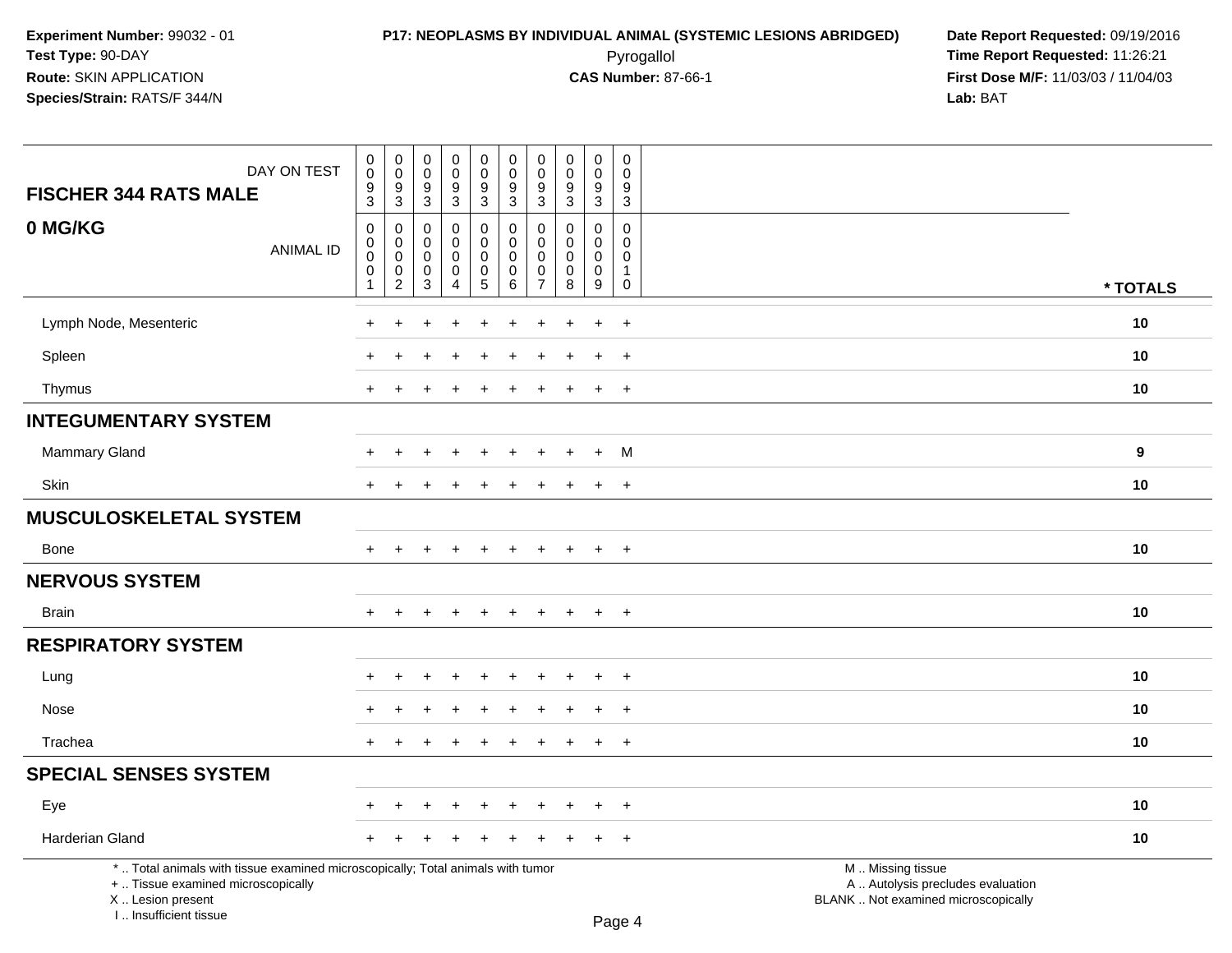| DAY ON TEST<br><b>FISCHER 344 RATS MALE</b> | 0<br>0<br>$\boldsymbol{9}$<br>3 | $\begin{matrix} 0 \\ 0 \\ 9 \\ 3 \end{matrix}$               | $\begin{smallmatrix}0\0\0\9\end{smallmatrix}$<br>$\mathbf{3}$ | $\begin{smallmatrix}0\0\0\9\end{smallmatrix}$<br>3                                        | $\mathbf{0}$<br>$\mathbf 0$<br>$\boldsymbol{9}$<br>$\mathbf{3}$ | 0<br>$\pmb{0}$<br>$\boldsymbol{9}$<br>3  | $_0^0$<br>$\boldsymbol{9}$<br>$\sqrt{3}$                                        | 0<br>0<br>9<br>3 | 0<br>$\mathsf 0$<br>$\boldsymbol{9}$<br>$\mathbf{3}$ | 0<br>$\pmb{0}$<br>$\boldsymbol{9}$<br>3         |          |
|---------------------------------------------|---------------------------------|--------------------------------------------------------------|---------------------------------------------------------------|-------------------------------------------------------------------------------------------|-----------------------------------------------------------------|------------------------------------------|---------------------------------------------------------------------------------|------------------|------------------------------------------------------|-------------------------------------------------|----------|
| 0 MG/KG<br>ANIMAL ID                        | 0<br>0<br>0<br>0                | $\begin{matrix} 0 \\ 0 \\ 0 \\ 0 \end{matrix}$<br>$\sqrt{2}$ | 0<br>$\mathbf 0$<br>$\pmb{0}$<br>$\pmb{0}$<br>3               | $\pmb{0}$<br>$\pmb{0}$<br>$\begin{matrix} 0 \\ 0 \end{matrix}$<br>$\overline{\mathbf{4}}$ | 0<br>$\pmb{0}$<br>$\,0\,$<br>$\pmb{0}$<br>5                     | $\pmb{0}$<br>$\pmb{0}$<br>$\pmb{0}$<br>6 | 0<br>$\pmb{0}$<br>$\begin{smallmatrix}0\0\0\end{smallmatrix}$<br>$\overline{ }$ | 0<br>0<br>0<br>8 | 0<br>$\pmb{0}$<br>$\pmb{0}$<br>$\pmb{0}$<br>9        | $\boldsymbol{0}$<br>$\pmb{0}$<br>$\pmb{0}$<br>0 | * TOTALS |
| <b>URINARY SYSTEM</b>                       |                                 |                                                              |                                                               |                                                                                           |                                                                 |                                          |                                                                                 |                  |                                                      |                                                 |          |
| Kidney                                      |                                 |                                                              |                                                               | $+$                                                                                       | $\ddot{}$                                                       | $+$                                      | $+$                                                                             | $+$              |                                                      | $+$ $+$                                         | 10       |
| <b>Urinary Bladder</b>                      |                                 |                                                              |                                                               | ÷                                                                                         | $\pm$                                                           | $+$                                      | $+$                                                                             | $+$              |                                                      | $+$ $+$                                         | 10       |
| <b>SYSTEMIC LESIONS</b>                     |                                 |                                                              |                                                               |                                                                                           |                                                                 |                                          |                                                                                 |                  |                                                      |                                                 |          |
| Multiple Organ                              |                                 |                                                              |                                                               | ÷                                                                                         | $\div$                                                          | $+$                                      | $+$                                                                             | ÷.               | $+$                                                  | $\pm$                                           | 10       |

<sup>\* ..</sup> Total animals with tissue examined microscopically; Total animals with tumor

<sup>+ ..</sup> Tissue examined microscopically

X .. Lesion present

I .. Insufficient tissue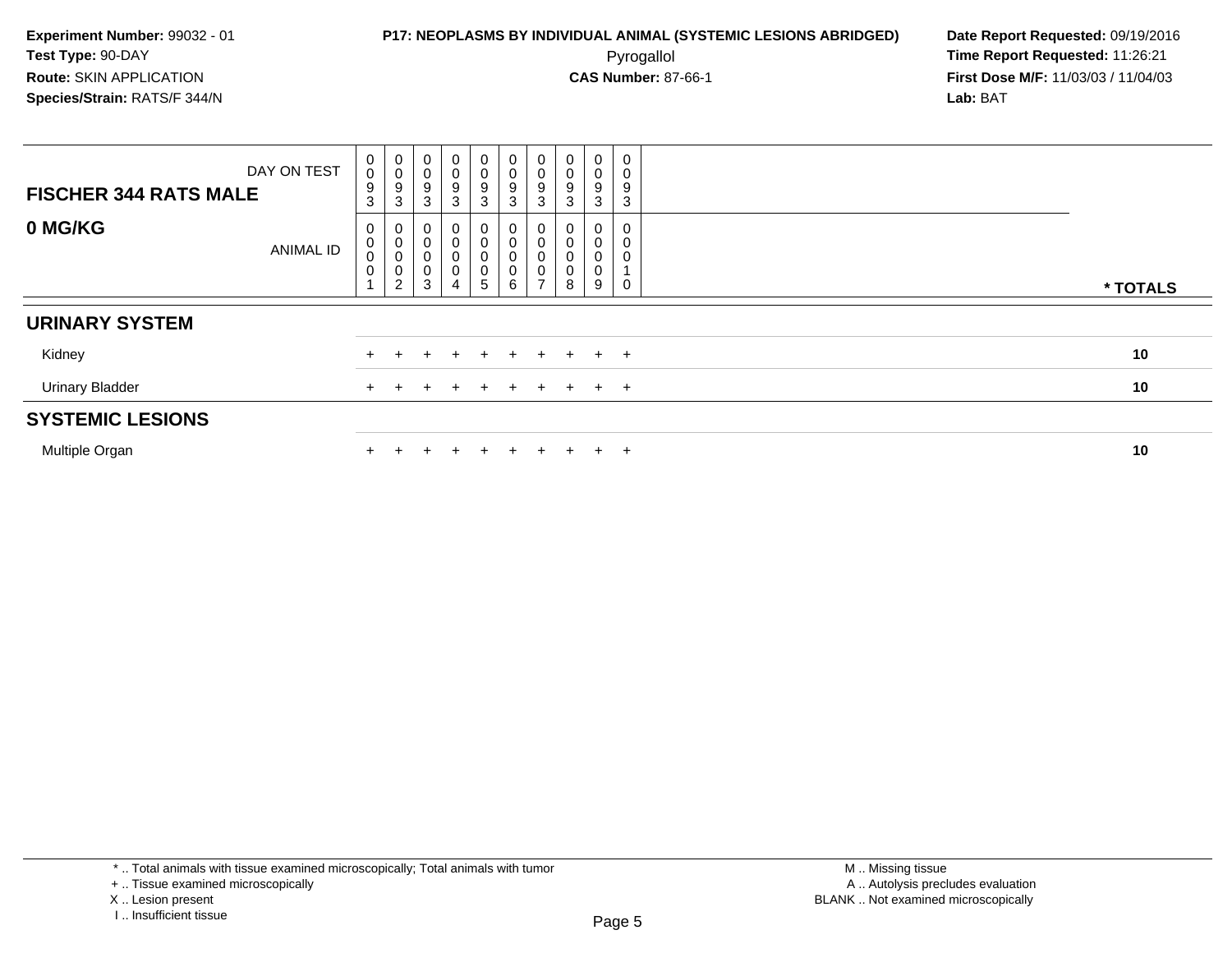**First Dose M/F:** 11/03/03 / 11/04/03<br>**Lab:** BAT **Lab:** BAT

| DAY ON TEST<br><b>FISCHER 344 RATS MALE</b> | 0<br>$\Omega$<br>$\Omega$<br>ູ<br>$\sim$<br>J. | 0<br>v<br>3    | U<br>ν<br>9<br>ა      | U<br>9<br>J | 0<br>9<br>3 | 0<br>0<br>9<br>$\mathbf{r}$<br>◡ | a<br>ັບ | ν<br>P | 0<br>U<br>9<br>3 | $\mathbf 0$<br>0<br>9<br>3                                         |
|---------------------------------------------|------------------------------------------------|----------------|-----------------------|-------------|-------------|----------------------------------|---------|--------|------------------|--------------------------------------------------------------------|
| <b>9.5 MG/KG</b><br><b>ANIMAL ID</b>        | 0                                              | $\overline{2}$ | U<br>U<br>u<br>ົ<br>ა |             | 0<br>. ჯე   | 0<br>0<br>0<br>6                 |         | 8      | 0<br>9           | $\mathbf{0}$<br>$\mathbf{0}$<br>0<br>◠<br><u>_</u><br>$\mathbf{0}$ |

#### **ALIMENTARY SYSTEM**

NONE

### **CARDIOVASCULAR SYSTEM**

NONE

#### **ENDOCRINE SYSTEM**

NONE

#### **GENERAL BODY SYSTEM**

**NONE** 

#### **GENITAL SYSTEM**

NONE

### **HEMATOPOIETIC SYSTEM**

NONE

### **INTEGUMENTARY SYSTEM**

**Skin** n  $+$ 

<sup>+</sup> <sup>+</sup> <sup>+</sup> <sup>+</sup> <sup>+</sup> <sup>+</sup> <sup>+</sup> <sup>+</sup> <sup>+</sup> **<sup>10</sup>**

### **MUSCULOSKELETAL SYSTEM**

NONE

#### **NERVOUS SYSTEM**

\* .. Total animals with tissue examined microscopically; Total animals with tumor

+ .. Tissue examined microscopically

X .. Lesion present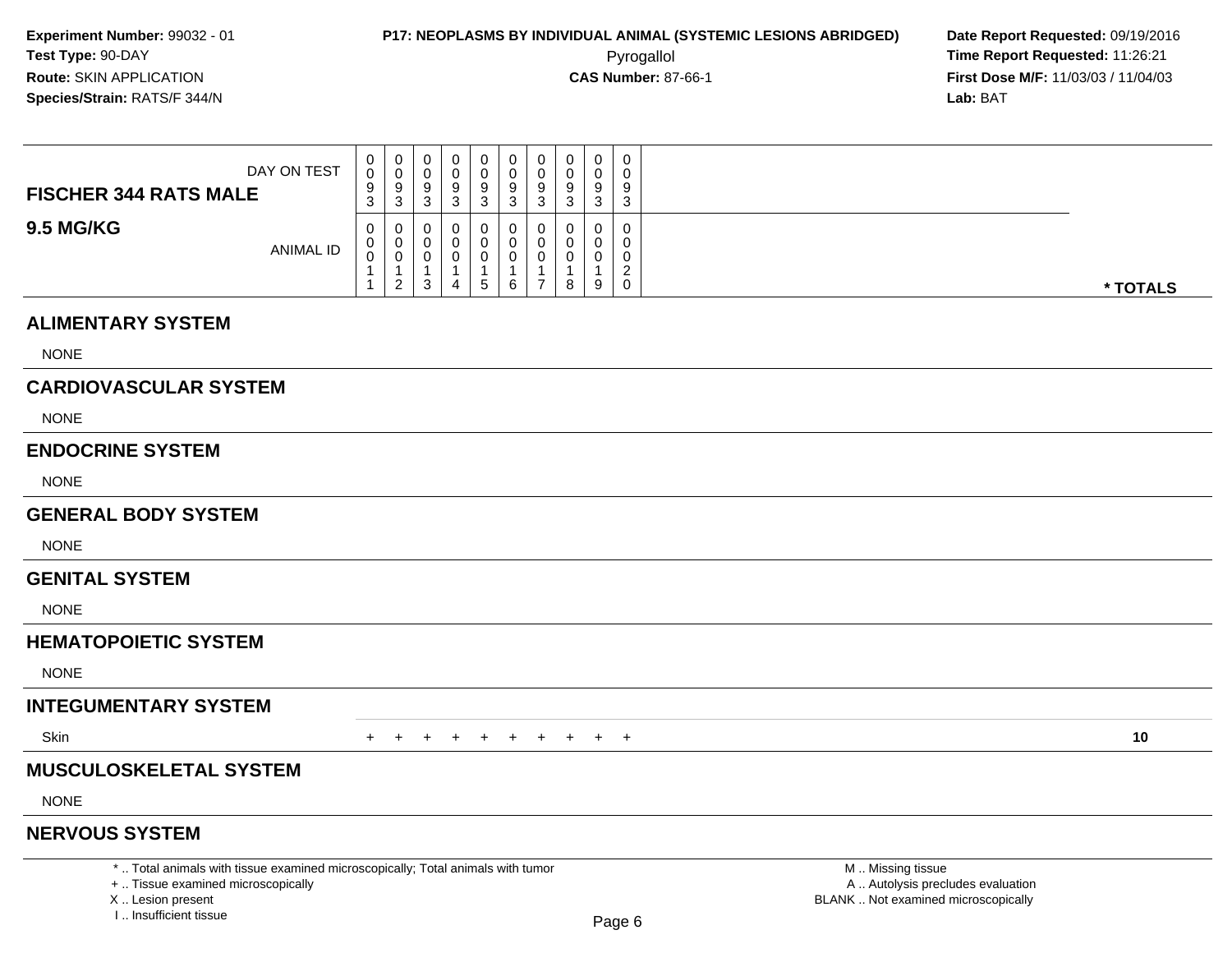**First Dose M/F:** 11/03/03 / 11/04/03<br>**Lab:** BAT **Lab:** BAT

| <b>RESPIRATORY SYSTEM</b>    |             |                  |                  |                  |                  |             |                             |                             |                  |                  |                            |          |
|------------------------------|-------------|------------------|------------------|------------------|------------------|-------------|-----------------------------|-----------------------------|------------------|------------------|----------------------------|----------|
| <b>NONE</b>                  |             |                  |                  |                  |                  |             |                             |                             |                  |                  |                            |          |
| <b>9.5 MG/KG</b>             | ANIMAL ID   | 0<br>0<br>0      | 0<br>0<br>0<br>2 | 0<br>U<br>υ<br>3 | 0<br>0<br>0<br>4 | 5           | 0<br>6                      | 0<br>0                      | 0<br>0<br>υ<br>8 | 0<br>0<br>0<br>9 | 0<br>0<br>0<br>ົ<br>∠<br>0 | * TOTALS |
| <b>FISCHER 344 RATS MALE</b> | DAY ON TEST | 0<br>0<br>9<br>3 | 0<br>0<br>9<br>3 | 0<br>U<br>9<br>3 | 0<br>0<br>9<br>3 | 0<br>9<br>3 | $\mathbf{0}$<br>U<br>9<br>3 | $\mathbf{0}$<br>0<br>9<br>3 | U<br>U<br>9<br>3 | 0<br>0<br>9<br>3 | 0<br>0<br>9<br>3           |          |

NONE

#### **SPECIAL SENSES SYSTEM**

NONE

#### **URINARY SYSTEM**

NONE

#### **SYSTEMIC LESIONS**

Multiple Organn  $+$ 

<sup>+</sup> <sup>+</sup> <sup>+</sup> <sup>+</sup> <sup>+</sup> <sup>+</sup> <sup>+</sup> <sup>+</sup> <sup>+</sup> **<sup>10</sup>**

X .. Lesion present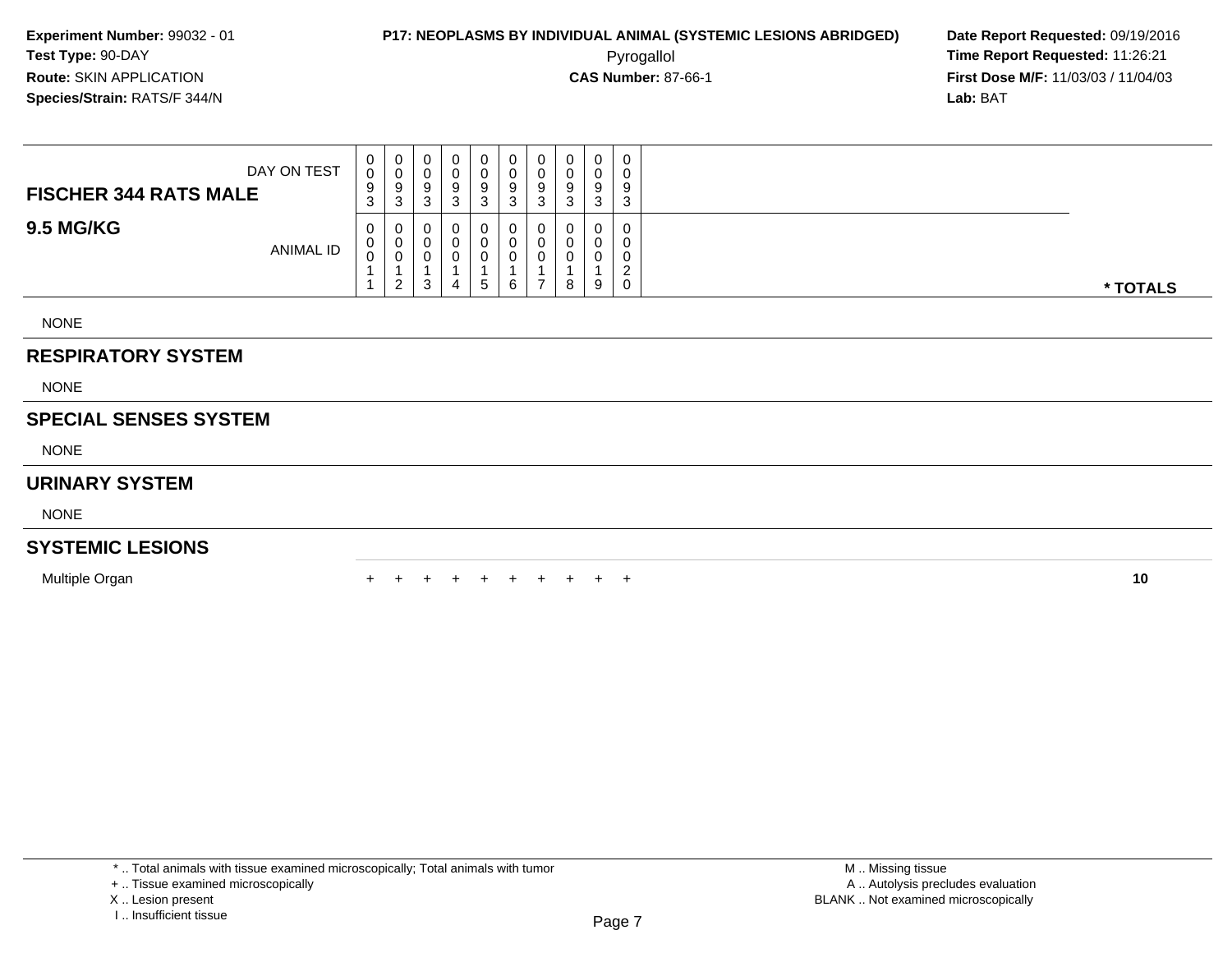**First Dose M/F:** 11/03/03 / 11/04/03<br>**Lab:** BAT **Lab:** BAT

| DAY ON TEST<br><b>FISCHER 344 RATS MALE</b> | 0<br>0<br>9<br>3                          | 0<br>0<br>9<br><sup>o</sup><br>ັ                  | v<br>ື      | U<br>S<br>ົ | 0<br>9<br>đ      | U<br>У | 0<br>υ<br>9<br>ີ<br>J |          | $\mathbf 0$<br>9<br>3                     |
|---------------------------------------------|-------------------------------------------|---------------------------------------------------|-------------|-------------|------------------|--------|-----------------------|----------|-------------------------------------------|
| <b>18.75 MG/KG</b><br>ANIMAL ID             | $\mathbf{0}$<br>0<br>0<br>2<br>$\epsilon$ | 0<br>0<br>υ<br><sup>o</sup><br><u>_</u><br>$\sim$ | u<br>ν<br>ື | U<br>ت      | U<br>0<br>⌒<br>6 | -      | υ<br>υ<br>υ<br>c<br>8 | <u>_</u> | $\mathbf 0$<br>0<br>0<br>3<br>$\mathbf 0$ |

#### **ALIMENTARY SYSTEM**

NONE

### **CARDIOVASCULAR SYSTEM**

NONE

#### **ENDOCRINE SYSTEM**

NONE

#### **GENERAL BODY SYSTEM**

**NONE** 

#### **GENITAL SYSTEM**

NONE

### **HEMATOPOIETIC SYSTEM**

NONE

### **INTEGUMENTARY SYSTEM**

**Skin** n  $+$ 

<sup>+</sup> <sup>+</sup> <sup>+</sup> <sup>+</sup> <sup>+</sup> <sup>+</sup> <sup>+</sup> <sup>+</sup> <sup>+</sup> **<sup>10</sup>**

### **MUSCULOSKELETAL SYSTEM**

NONE

#### **NERVOUS SYSTEM**

\* .. Total animals with tissue examined microscopically; Total animals with tumor

+ .. Tissue examined microscopically

X .. Lesion present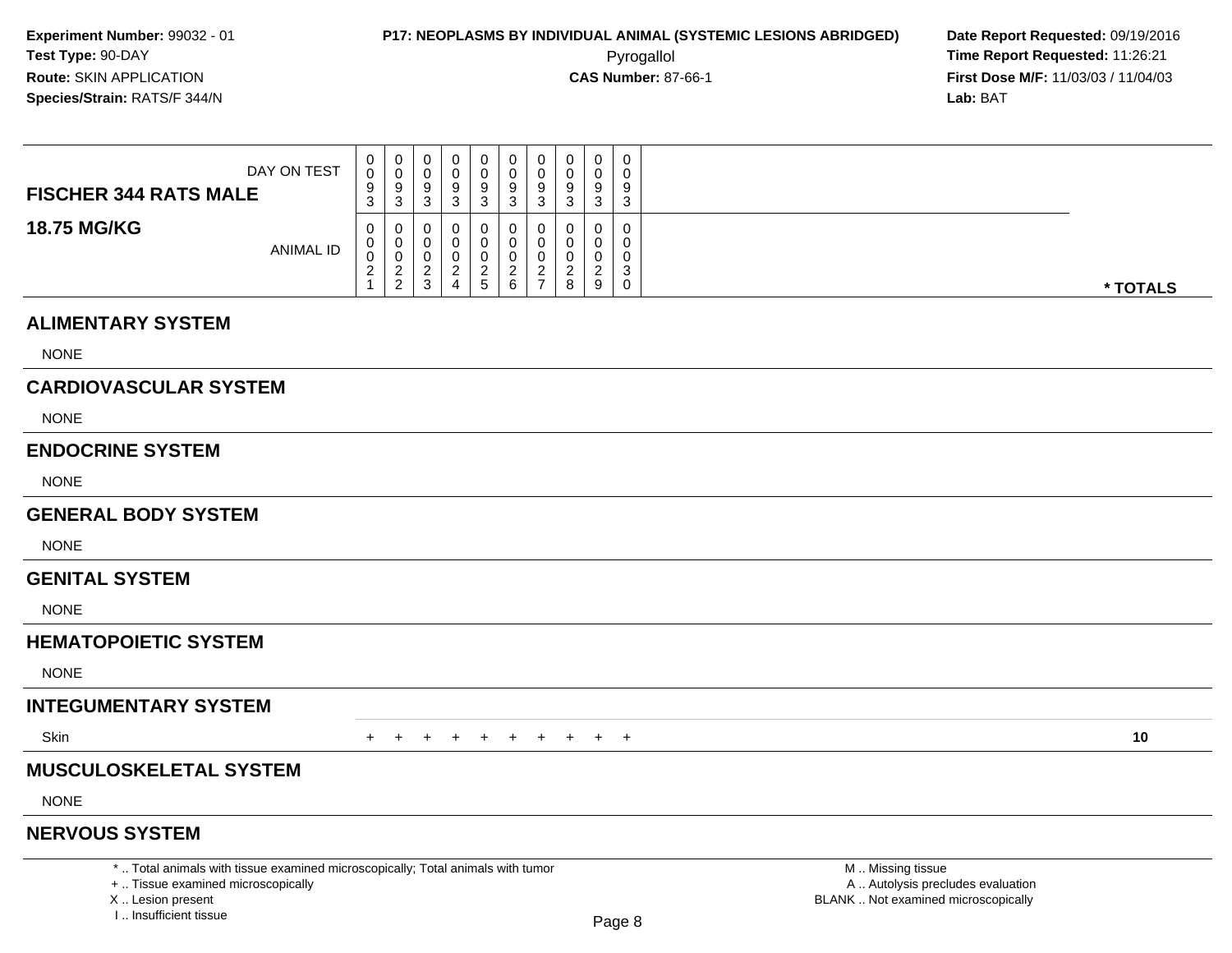**First Dose M/F:** 11/03/03 / 11/04/03<br>**Lab:** BAT **Lab:** BAT

| DAY ON TEST<br><b>FISCHER 344 RATS MALE</b> | $\overline{0}$<br>$\overline{0}$<br>9<br>3     | $\mathbf{0}$<br>0<br>9<br>3                              | 0<br>υ<br>9<br>3      | 0<br>υ<br>9<br>n<br>ື |          | $\overline{0}$<br>0<br>9<br>3 | 0<br>U<br>9        | 0<br>0<br>9<br>3 | U<br>υ<br>9<br>ີ<br>د | 0<br>0<br>9<br>3                          |          |
|---------------------------------------------|------------------------------------------------|----------------------------------------------------------|-----------------------|-----------------------|----------|-------------------------------|--------------------|------------------|-----------------------|-------------------------------------------|----------|
| <b>18.75 MG/KG</b><br>ANIMAL ID             | $\mathbf{0}$<br>0<br>0<br>$\sim$<br>$\epsilon$ | $\mathbf{0}$<br>$\mathbf 0$<br>0<br>ົ<br>$\epsilon$<br>2 | 0<br>0<br>υ<br>ົ<br>3 | υ<br>υ<br>υ<br>4      | 0<br>. 5 | 0<br>0<br>0<br>ົ<br>6         | 0<br>0<br><u>.</u> | 0<br>0<br>0<br>8 | U<br>U<br>9           | 0<br>$\mathbf 0$<br>0<br>3<br>$\mathbf 0$ | * TOTALS |
| <b>NONE</b>                                 |                                                |                                                          |                       |                       |          |                               |                    |                  |                       |                                           |          |

#### **RESPIRATORY SYSTEM**

NONE

#### **SPECIAL SENSES SYSTEM**

NONE

#### **URINARY SYSTEM**

NONE

#### **SYSTEMIC LESIONS**

Multiple Organn  $+$ 

<sup>+</sup> <sup>+</sup> <sup>+</sup> <sup>+</sup> <sup>+</sup> <sup>+</sup> <sup>+</sup> <sup>+</sup> <sup>+</sup> **<sup>10</sup>**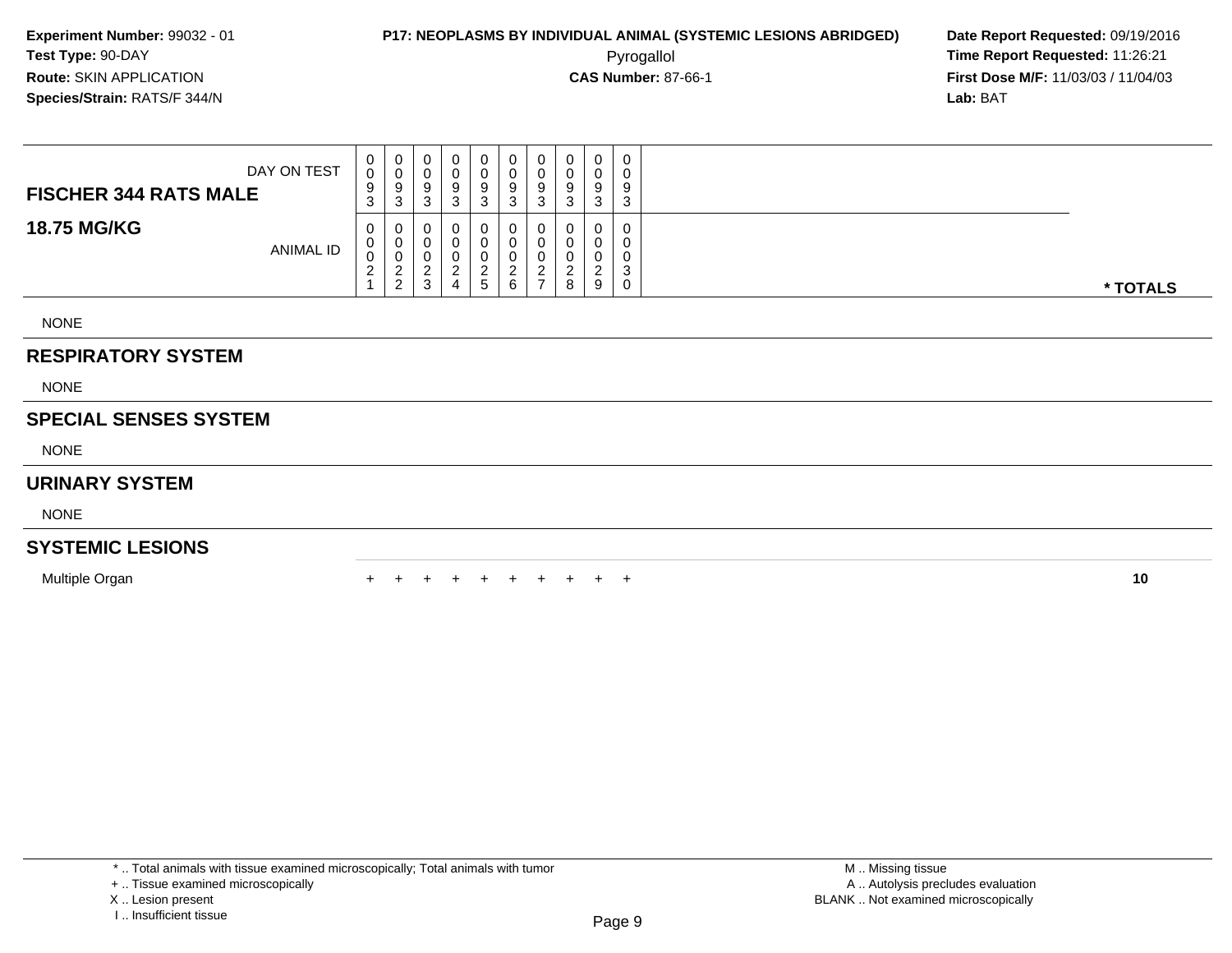**First Dose M/F:** 11/03/03 / 11/04/03<br>**Lab:** BAT **Lab:** BAT

| DAY ON TEST<br><b>FISCHER 344 RATS MALE</b> | $\mathbf{0}$<br>$\mathbf 0$<br>9<br>3 | U<br>v<br>9<br>ົ<br>C.           | - 0<br>9<br>-3                 |   |              | 0<br>9<br>3      | 0<br>9<br>ن. | U<br>◡<br>9<br>-3 | 0<br>0<br>9<br>ີ<br>◡                     | 0<br>9<br>3 |
|---------------------------------------------|---------------------------------------|----------------------------------|--------------------------------|---|--------------|------------------|--------------|-------------------|-------------------------------------------|-------------|
| 37.5 MG/KG<br>ANIMAL ID                     | 0<br>$\mathbf 0$<br>0<br>3            | 0<br>υ<br>◡<br>ົ<br>C.<br>$\sim$ | 0<br>0<br>U.<br>≏<br>- 0<br>-3 | 4 | $\mathbf{r}$ | 0<br>っ<br>ت<br>6 | $\Omega$     | 0<br>د.           | $\mathbf 0$<br>0<br>0<br>$\sim$<br>ັ<br>9 | $\mathbf 0$ |

#### **ALIMENTARY SYSTEM**

NONE

#### **CARDIOVASCULAR SYSTEM**

NONE

#### **ENDOCRINE SYSTEM**

NONE

#### **GENERAL BODY SYSTEM**

**NONE** 

#### **GENITAL SYSTEM**

NONE

### **HEMATOPOIETIC SYSTEM**

NONE

### **INTEGUMENTARY SYSTEM**

**Skin** n  $+$ 

<sup>+</sup> <sup>+</sup> <sup>+</sup> <sup>+</sup> <sup>+</sup> <sup>+</sup> <sup>+</sup> <sup>+</sup> <sup>+</sup> **<sup>10</sup>**

### **MUSCULOSKELETAL SYSTEM**

NONE

#### **NERVOUS SYSTEM**

\* .. Total animals with tissue examined microscopically; Total animals with tumor

+ .. Tissue examined microscopically

X .. Lesion present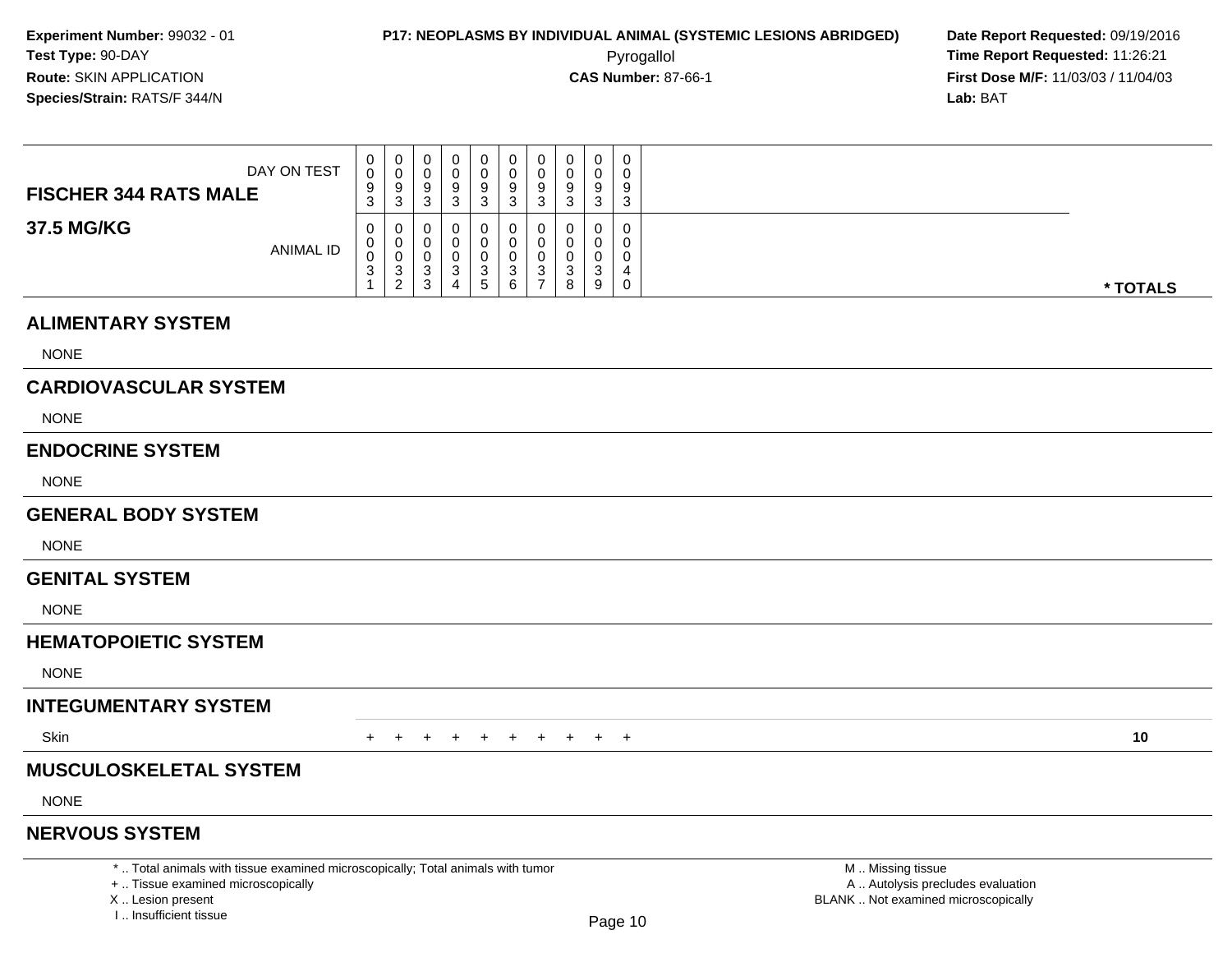Pyrogallol **Time Report Requested:** 11:26:21 **First Dose M/F:** 11/03/03 / 11/04/03<br>**Lab:** BAT **Lab:** BAT

| 0<br>0<br>$\cup$<br>U<br>υ<br>◡<br>DAY ON TEST<br>0<br>0<br>v<br>u<br>9<br>9<br>$\circ$<br>9<br>9<br>9<br><b>FISCHER 344 RATS MALE</b><br>$\sim$<br>3<br>3<br>n<br>J<br>J<br>N<br>ٮ     |
|-----------------------------------------------------------------------------------------------------------------------------------------------------------------------------------------|
| 37.5 MG/KG<br>0<br>0<br>0<br>0<br>0<br>U<br>U<br>υ<br>0<br>U<br>U<br>υ<br><b>ANIMAL ID</b><br>0<br>0<br>◡<br>$\sim$<br>3<br>$\sim$<br>د.<br>- ၁<br>ບ<br>ັ<br>-<br>ົ<br>9<br>8<br>6<br>b |

NONE

#### **RESPIRATORY SYSTEM**

NONE

#### **SPECIAL SENSES SYSTEM**

NONE

#### **URINARY SYSTEM**

NONE

#### **SYSTEMIC LESIONS**

Multiple Organn  $+$ 

<sup>+</sup> <sup>+</sup> <sup>+</sup> <sup>+</sup> <sup>+</sup> <sup>+</sup> <sup>+</sup> <sup>+</sup> <sup>+</sup> **<sup>10</sup>**

X .. Lesion present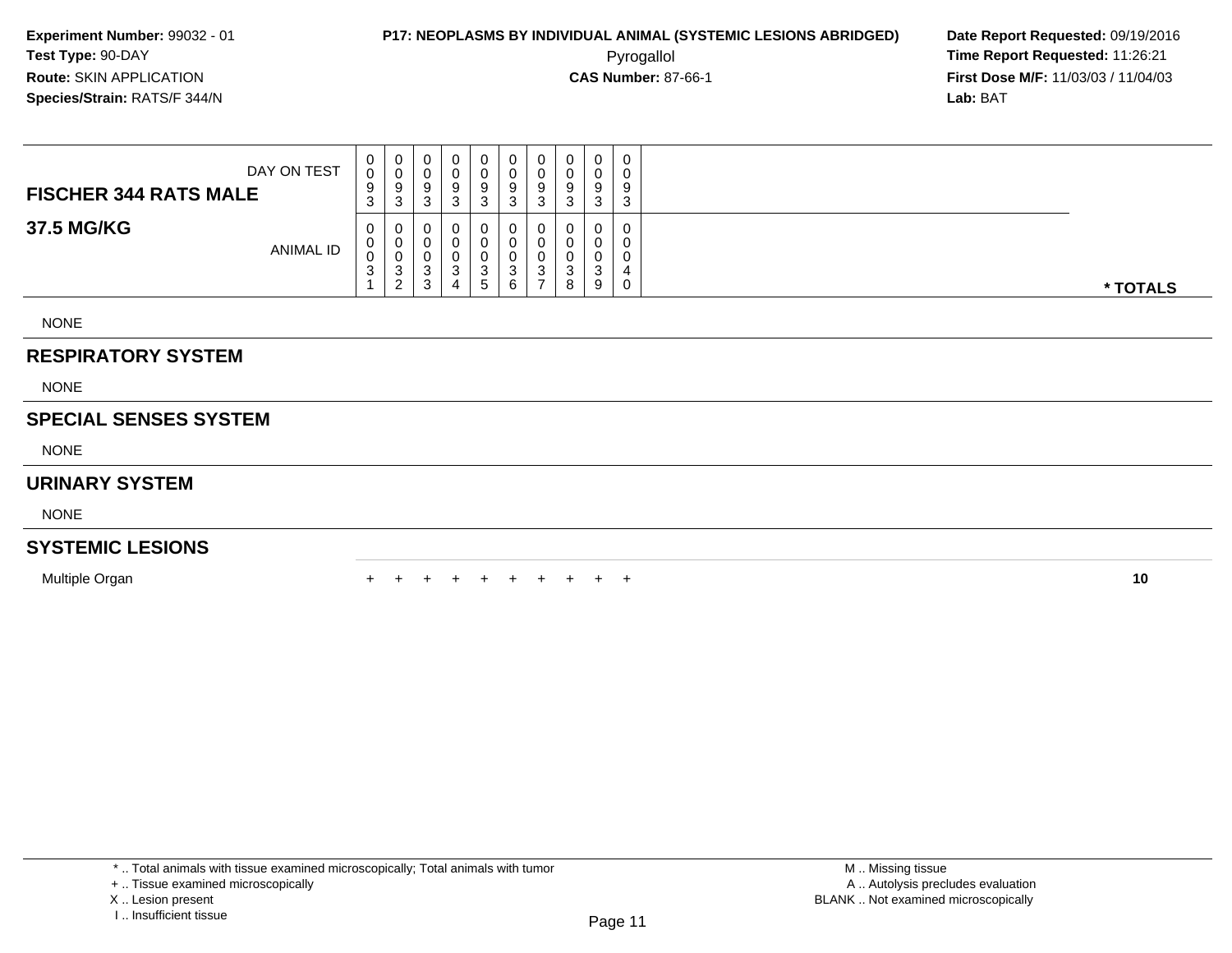**First Dose M/F:** 11/03/03 / 11/04/03<br>**Lab:** BAT **Lab:** BAT

| DAY ON TEST<br><b>FISCHER 344 RATS MALE</b> | 0<br>0<br>9<br>$\sim$<br>◡ | ◡<br>- 0<br>- | $\mathbf{0}$<br>v<br>9<br>⌒<br>ۍ | v<br>చ<br>ົ | $\mathbf{0}$<br>9<br>3   | 0<br>υ<br>9<br>ົ<br>ບ | 0<br>υ<br>a<br>◡<br>ົ<br>J | ັ | 0<br>$\Omega$<br>3 | 0<br>0<br>9<br>3      |          |
|---------------------------------------------|----------------------------|---------------|----------------------------------|-------------|--------------------------|-----------------------|----------------------------|---|--------------------|-----------------------|----------|
| <b>75 MG/KG</b><br>ANIMAL ID                | 0<br>0<br>0                | ◡             | v<br>υ<br>◡<br>3                 | U<br>4      | U<br>-0<br>0<br>4<br>. 5 | U<br>υ<br>U<br>6      | v<br>v                     | 8 | 0<br>U<br>9        | 0<br>0<br>0<br>5<br>0 | * TOTALS |

#### **ALIMENTARY SYSTEM**

NONE

#### **CARDIOVASCULAR SYSTEM**

NONE

#### **ENDOCRINE SYSTEM**

NONE

#### **GENERAL BODY SYSTEM**

**NONE** 

#### **GENITAL SYSTEM**

NONE

#### **HEMATOPOIETIC SYSTEM**

NONE

### **INTEGUMENTARY SYSTEM**

**Skin** n  $+$ 

<sup>+</sup> <sup>+</sup> <sup>+</sup> <sup>+</sup> <sup>+</sup> <sup>+</sup> <sup>+</sup> <sup>+</sup> <sup>+</sup> **<sup>10</sup>**

### **MUSCULOSKELETAL SYSTEM**

NONE

#### **NERVOUS SYSTEM**

\* .. Total animals with tissue examined microscopically; Total animals with tumor

+ .. Tissue examined microscopically

X .. Lesion present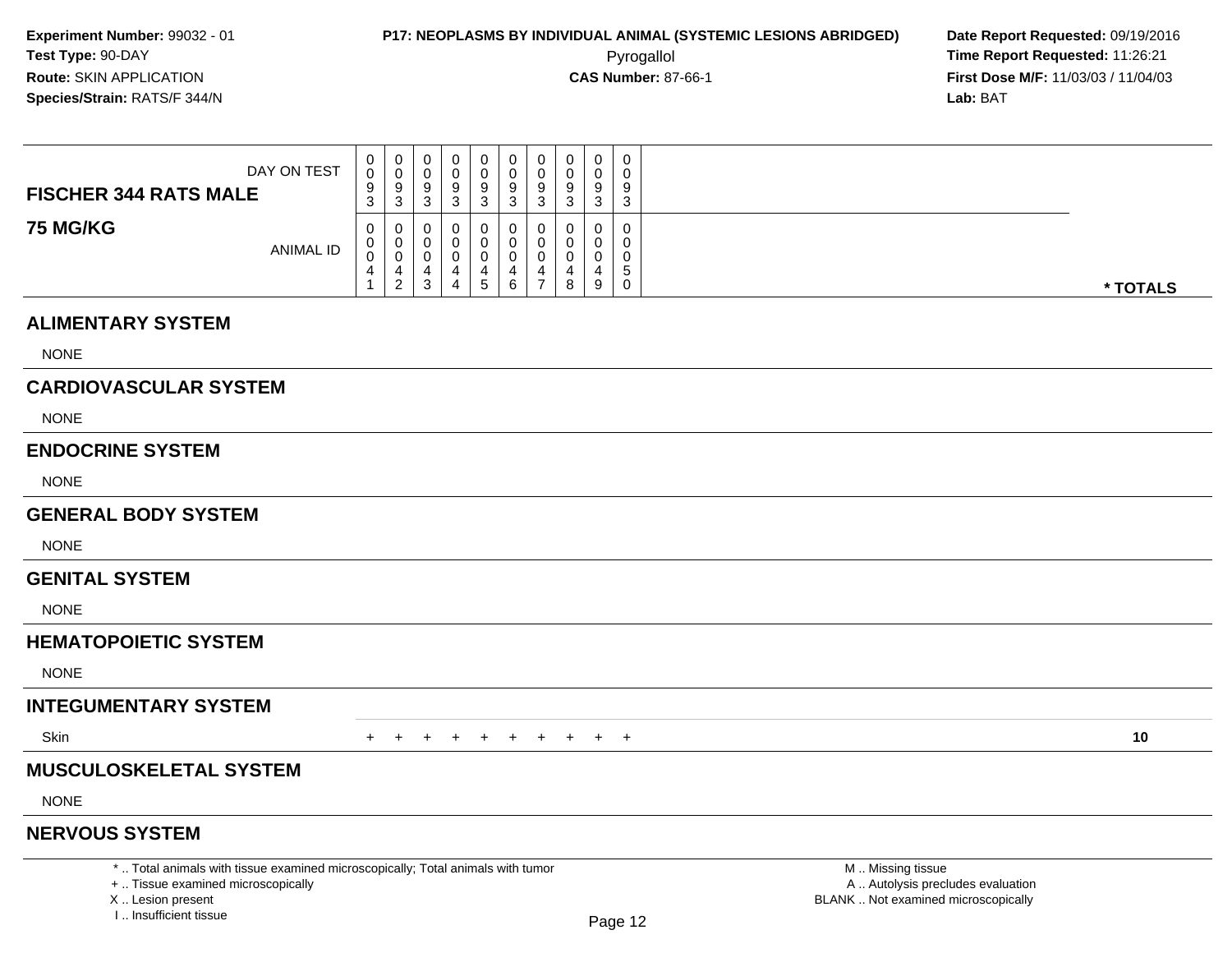**First Dose M/F:** 11/03/03 / 11/04/03<br>**Lab:** BAT **Lab:** BAT

| DAY ON TEST<br><b>FISCHER 344 RATS MALE</b> | v.<br>9<br>$\sim$<br>J | 0<br>9<br>$\sim$<br>ు | U<br>9<br>⌒<br>ు | 0<br>9<br>ు | 0<br>9<br>3        | 0<br>0<br>9<br>3      | 9<br>3 | v<br>9<br>$\sim$<br>P | 0<br>$\sqrt{2}$<br>U<br>9<br>3 | 0<br>0<br>9<br>3      |          |
|---------------------------------------------|------------------------|-----------------------|------------------|-------------|--------------------|-----------------------|--------|-----------------------|--------------------------------|-----------------------|----------|
| <b>75 MG/KG</b><br><b>ANIMAL ID</b>         | U                      | າ<br>∠                | U<br>U<br>U<br>3 | 4           | $\Omega$<br>4<br>5 | 0<br>0<br>0<br>4<br>6 |        | 4<br>8                | 0<br>$\sim$<br>U<br>9          | 0<br>0<br>0<br>5<br>0 | * TOTALS |
| <b>NONE</b>                                 |                        |                       |                  |             |                    |                       |        |                       |                                |                       |          |

#### **RESPIRATORY SYSTEM**

NONE

#### **SPECIAL SENSES SYSTEM**

NONE

#### **URINARY SYSTEM**

NONE

#### **SYSTEMIC LESIONS**

Multiple Organn  $+$ 

<sup>+</sup> <sup>+</sup> <sup>+</sup> <sup>+</sup> <sup>+</sup> <sup>+</sup> <sup>+</sup> <sup>+</sup> <sup>+</sup> **<sup>10</sup>**

X .. Lesion present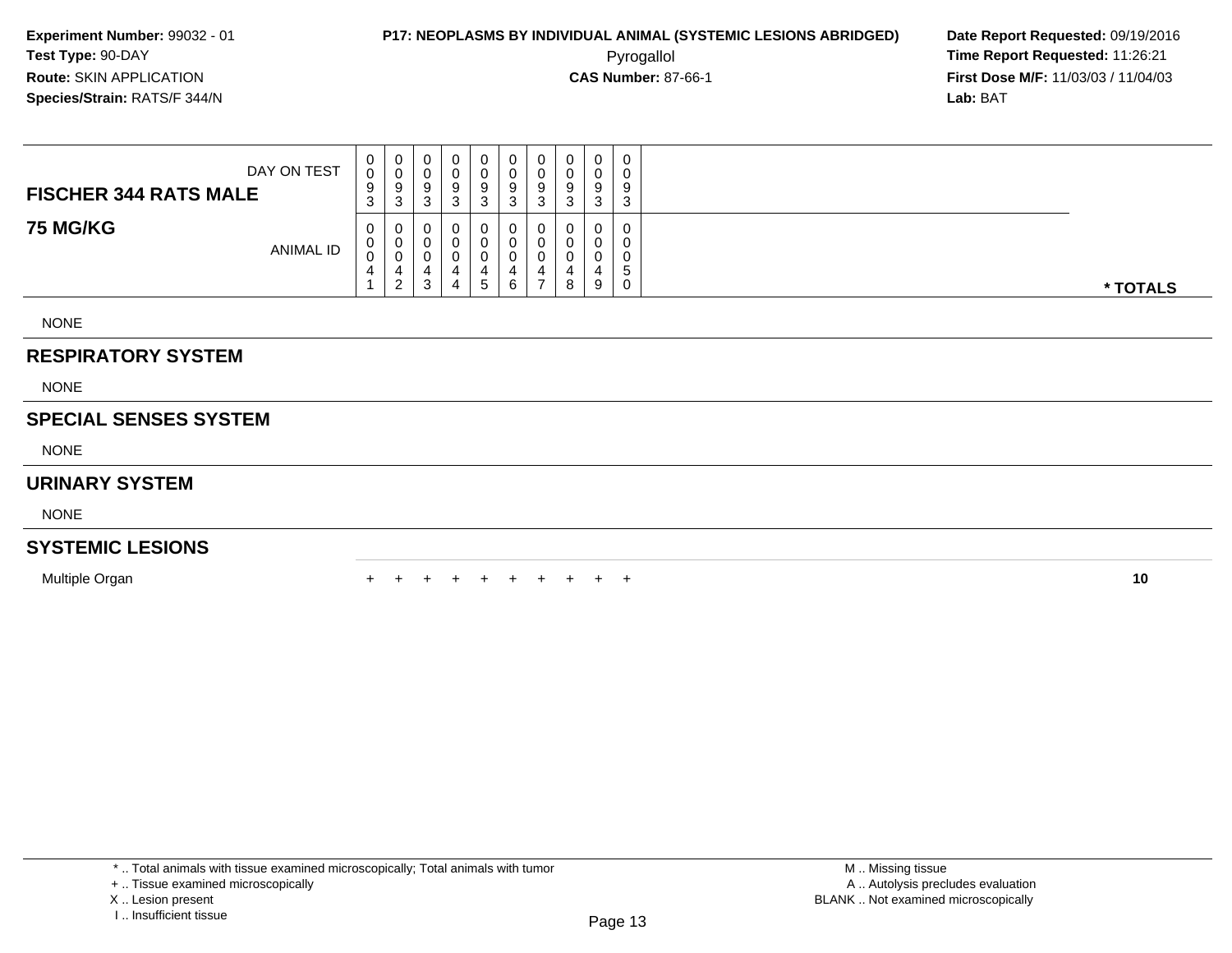Pyrogallol **Time Report Requested:** 11:26:21 **First Dose M/F:** 11/03/03 / 11/04/03<br>**Lab:** BAT **Lab:** BAT

| DAY ON TEST<br><b>FISCHER 344 RATS MALE</b>                                     | $\pmb{0}$<br>$\pmb{0}$<br>$\boldsymbol{9}$                                   | $\pmb{0}$<br>$\pmb{0}$<br>$\boldsymbol{9}$        | $\mathbf 0$<br>$\boldsymbol{0}$<br>$\boldsymbol{9}$ | $\mathbf 0$<br>$\mathbf 0$<br>9                  | 0<br>$\mathbf 0$<br>9        | $\pmb{0}$<br>$\ddot{\mathbf{0}}$<br>$\boldsymbol{9}$     | $\pmb{0}$<br>$\mathbf 0$<br>9                       | $\pmb{0}$<br>0<br>9             | $\pmb{0}$<br>$\mathbf 0$<br>$\boldsymbol{9}$                       | 0<br>$\mathbf 0$<br>9               |                   |          |
|---------------------------------------------------------------------------------|------------------------------------------------------------------------------|---------------------------------------------------|-----------------------------------------------------|--------------------------------------------------|------------------------------|----------------------------------------------------------|-----------------------------------------------------|---------------------------------|--------------------------------------------------------------------|-------------------------------------|-------------------|----------|
|                                                                                 | $\overline{3}$                                                               | $\sqrt{3}$                                        | $\mathsf 3$                                         | $\sqrt{3}$                                       | 3                            | $\mathbf{3}$                                             | 3                                                   | $\sqrt{3}$                      | $\sqrt{3}$                                                         | $\sqrt{3}$                          |                   |          |
| <b>150 MG/KG</b><br><b>ANIMAL ID</b>                                            | $\pmb{0}$<br>$\pmb{0}$<br>$\ddot{\mathbf{0}}$<br>$\,$ 5 $\,$<br>$\mathbf{1}$ | 0<br>$\pmb{0}$<br>$\overline{0}$<br>$\frac{5}{2}$ | $\mathbf 0$<br>0<br>$\pmb{0}$<br>$\frac{5}{3}$      | $\mathbf 0$<br>$\mathbf 0$<br>0<br>$\frac{5}{4}$ | 0<br>0<br>0<br>$\frac{5}{5}$ | $\pmb{0}$<br>$\mathsf 0$<br>$\mathsf 0$<br>$\frac{5}{6}$ | 0<br>$\mathbf 0$<br>$\Omega$<br>5<br>$\overline{7}$ | 0<br>0<br>0<br>$\,$ 5 $\,$<br>8 | $\mathbf 0$<br>0<br>$\mathbf 0$<br>$\,$ 5 $\,$<br>$\boldsymbol{9}$ | 0<br>0<br>0<br>$\,6$<br>$\mathbf 0$ |                   | * TOTALS |
| <b>ALIMENTARY SYSTEM</b>                                                        |                                                                              |                                                   |                                                     |                                                  |                              |                                                          |                                                     |                                 |                                                                    |                                     |                   |          |
| Esophagus                                                                       | $+$                                                                          | $\ddot{}$                                         |                                                     |                                                  |                              |                                                          |                                                     |                                 |                                                                    | $+$                                 |                   | 10       |
| Intestine Large, Cecum                                                          |                                                                              |                                                   |                                                     |                                                  |                              |                                                          |                                                     |                                 |                                                                    | $+$                                 |                   | 10       |
| Intestine Large, Colon                                                          |                                                                              |                                                   |                                                     |                                                  |                              |                                                          |                                                     |                                 |                                                                    | $+$                                 |                   | 10       |
| Intestine Large, Rectum                                                         | $\pm$                                                                        |                                                   |                                                     |                                                  |                              |                                                          |                                                     |                                 |                                                                    | $\overline{+}$                      |                   | 10       |
| Intestine Small, Duodenum                                                       |                                                                              |                                                   |                                                     |                                                  |                              |                                                          |                                                     |                                 |                                                                    | $+$                                 |                   | 10       |
| Intestine Small, Ileum                                                          | $+$                                                                          |                                                   |                                                     |                                                  |                              |                                                          |                                                     |                                 | $\ddot{}$                                                          | $\ddot{}$                           |                   | 10       |
| Intestine Small, Jejunum                                                        | $\pm$                                                                        |                                                   |                                                     |                                                  |                              |                                                          |                                                     |                                 |                                                                    | $\overline{+}$                      |                   | 10       |
| Liver                                                                           |                                                                              |                                                   |                                                     |                                                  |                              |                                                          |                                                     |                                 |                                                                    | $\overline{+}$                      |                   | 10       |
| Pancreas                                                                        | $+$                                                                          |                                                   |                                                     |                                                  |                              |                                                          |                                                     |                                 |                                                                    | $+$                                 |                   | 10       |
| Salivary Glands                                                                 |                                                                              |                                                   |                                                     |                                                  |                              |                                                          |                                                     |                                 |                                                                    | $\overline{+}$                      |                   | 10       |
| Stomach, Forestomach                                                            |                                                                              |                                                   |                                                     |                                                  |                              |                                                          |                                                     |                                 |                                                                    | $\ddot{}$                           |                   | 10       |
| Stomach, Glandular                                                              | $+$                                                                          |                                                   |                                                     |                                                  |                              |                                                          |                                                     |                                 | $+$                                                                | $+$                                 |                   | 10       |
| <b>CARDIOVASCULAR SYSTEM</b>                                                    |                                                                              |                                                   |                                                     |                                                  |                              |                                                          |                                                     |                                 |                                                                    |                                     |                   |          |
| <b>Blood Vessel</b>                                                             |                                                                              |                                                   |                                                     |                                                  |                              |                                                          |                                                     |                                 |                                                                    | $\ddot{}$                           |                   | 10       |
| Heart                                                                           | $+$                                                                          |                                                   |                                                     |                                                  |                              |                                                          | $\div$                                              | $\ddot{}$                       | $+$                                                                | $+$                                 |                   | 10       |
| <b>ENDOCRINE SYSTEM</b>                                                         |                                                                              |                                                   |                                                     |                                                  |                              |                                                          |                                                     |                                 |                                                                    |                                     |                   |          |
| *  Total animals with tissue examined microscopically; Total animals with tumor |                                                                              |                                                   |                                                     |                                                  |                              |                                                          |                                                     |                                 |                                                                    |                                     | M  Missing tissue |          |

+ .. Tissue examined microscopically

X .. Lesion present

I .. Insufficient tissue

M .. Missing tissue

y the contract of the contract of the contract of the contract of the contract of  $\mathsf A$  . Autolysis precludes evaluation Lesion present BLANK .. Not examined microscopically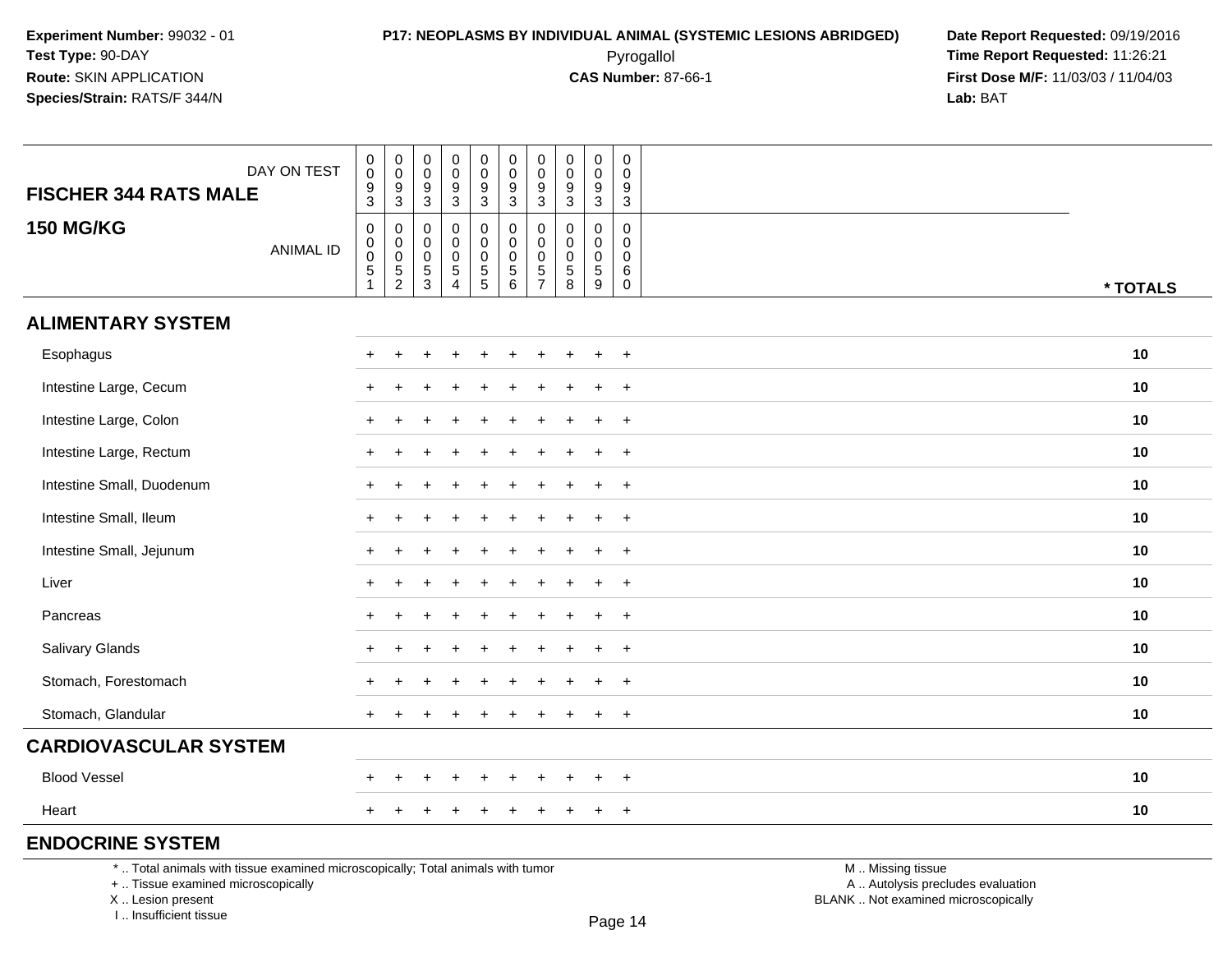## **P17: NEOPLASMS BY INDIVIDUAL ANIMAL (SYSTEMIC LESIONS ABRIDGED) Date Report Requested:** 09/19/2016 Pyrogallol **Time Report Requested:** 11:26:21

| DAY ON TEST<br><b>FISCHER 344 RATS MALE</b>                                                                                                                         | $\pmb{0}$<br>$\mathbf 0$<br>$\frac{9}{3}$                       | $\pmb{0}$<br>$\mathbf 0$<br>$\boldsymbol{9}$<br>$\mathbf{3}$                         | $\pmb{0}$<br>$\mathbf 0$<br>9<br>$\overline{3}$  | $\pmb{0}$<br>$\mathbf 0$<br>9<br>3           | $\pmb{0}$<br>$\mathbf 0$<br>$\frac{9}{3}$              | $\pmb{0}$<br>$\pmb{0}$<br>$\frac{9}{3}$                                          | 0<br>$\mathbf 0$<br>9<br>$\mathfrak{Z}$             | 0<br>$\mathbf 0$<br>9<br>$\mathbf{3}$            | $\pmb{0}$<br>$\mathbf 0$<br>9<br>3 | $\mathbf 0$<br>$\mathbf 0$<br>9<br>$\mathbf{3}$    |                                                                                               |             |
|---------------------------------------------------------------------------------------------------------------------------------------------------------------------|-----------------------------------------------------------------|--------------------------------------------------------------------------------------|--------------------------------------------------|----------------------------------------------|--------------------------------------------------------|----------------------------------------------------------------------------------|-----------------------------------------------------|--------------------------------------------------|------------------------------------|----------------------------------------------------|-----------------------------------------------------------------------------------------------|-------------|
| <b>150 MG/KG</b><br><b>ANIMAL ID</b>                                                                                                                                | $\mathbf 0$<br>0<br>$\mathbf 0$<br>$\sqrt{5}$<br>$\overline{1}$ | $\boldsymbol{0}$<br>$\mathbf 0$<br>$\boldsymbol{0}$<br>$\mathbf 5$<br>$\overline{2}$ | $\mathbf 0$<br>$\mathbf 0$<br>0<br>$\frac{5}{3}$ | $\mathbf 0$<br>0<br>0<br>5<br>$\overline{4}$ | 0<br>$\pmb{0}$<br>$\mathsf{O}\xspace$<br>$\frac{5}{5}$ | $\mathbf 0$<br>$\pmb{0}$<br>$\mathbf 0$<br>$\begin{array}{c} 5 \\ 6 \end{array}$ | 0<br>$\Omega$<br>$\mathbf 0$<br>5<br>$\overline{7}$ | $\mathbf 0$<br>$\Omega$<br>$\mathbf 0$<br>5<br>8 | 0<br>0<br>0<br>$\overline{5}$<br>9 | $\mathbf 0$<br>$\mathbf{0}$<br>0<br>6<br>$\pmb{0}$ |                                                                                               | * TOTALS    |
| <b>Adrenal Cortex</b>                                                                                                                                               | $\ddot{}$                                                       | ÷                                                                                    |                                                  |                                              |                                                        |                                                                                  |                                                     |                                                  | $\ddot{}$                          | $\ddot{}$                                          |                                                                                               | 10          |
| Adrenal Medulla                                                                                                                                                     |                                                                 |                                                                                      |                                                  |                                              |                                                        |                                                                                  |                                                     |                                                  |                                    | $\ddot{}$                                          |                                                                                               | 10          |
| Islets, Pancreatic                                                                                                                                                  |                                                                 |                                                                                      |                                                  |                                              |                                                        |                                                                                  |                                                     |                                                  |                                    | $\ddot{}$                                          |                                                                                               | 10          |
| Parathyroid Gland                                                                                                                                                   |                                                                 |                                                                                      |                                                  |                                              |                                                        |                                                                                  |                                                     |                                                  | M                                  | $+$                                                |                                                                                               | 9           |
| <b>Pituitary Gland</b>                                                                                                                                              |                                                                 |                                                                                      |                                                  |                                              |                                                        |                                                                                  |                                                     |                                                  |                                    | $\ddot{}$                                          |                                                                                               | 10          |
| <b>Thyroid Gland</b>                                                                                                                                                | +                                                               | $\ddot{}$                                                                            |                                                  | $\ddot{}$                                    | $\ddot{}$                                              | $\div$                                                                           | $\pm$                                               | $\div$                                           | $\ddot{}$                          | $+$                                                |                                                                                               | 10          |
| <b>GENERAL BODY SYSTEM</b>                                                                                                                                          |                                                                 |                                                                                      |                                                  |                                              |                                                        |                                                                                  |                                                     |                                                  |                                    |                                                    |                                                                                               |             |
| <b>NONE</b>                                                                                                                                                         |                                                                 |                                                                                      |                                                  |                                              |                                                        |                                                                                  |                                                     |                                                  |                                    |                                                    |                                                                                               |             |
| <b>GENITAL SYSTEM</b>                                                                                                                                               |                                                                 |                                                                                      |                                                  |                                              |                                                        |                                                                                  |                                                     |                                                  |                                    |                                                    |                                                                                               |             |
| Epididymis                                                                                                                                                          |                                                                 |                                                                                      |                                                  |                                              |                                                        |                                                                                  |                                                     |                                                  |                                    |                                                    |                                                                                               | 10          |
| <b>Preputial Gland</b>                                                                                                                                              |                                                                 |                                                                                      |                                                  |                                              |                                                        |                                                                                  |                                                     |                                                  |                                    | $\ddot{}$                                          |                                                                                               | 10          |
| Prostate                                                                                                                                                            |                                                                 |                                                                                      |                                                  |                                              |                                                        |                                                                                  |                                                     |                                                  |                                    | $\pm$                                              |                                                                                               | 10          |
| Seminal Vesicle                                                                                                                                                     |                                                                 |                                                                                      |                                                  |                                              |                                                        |                                                                                  |                                                     |                                                  |                                    | $\overline{+}$                                     |                                                                                               | 10          |
| <b>Testes</b>                                                                                                                                                       | $+$                                                             | $\ddot{}$                                                                            |                                                  |                                              |                                                        | $\overline{ }$                                                                   | +                                                   |                                                  | $\ddot{}$                          | $\ddot{}$                                          |                                                                                               | 10          |
| <b>HEMATOPOIETIC SYSTEM</b>                                                                                                                                         |                                                                 |                                                                                      |                                                  |                                              |                                                        |                                                                                  |                                                     |                                                  |                                    |                                                    |                                                                                               |             |
| <b>Bone Marrow</b>                                                                                                                                                  |                                                                 |                                                                                      |                                                  |                                              |                                                        |                                                                                  |                                                     |                                                  |                                    | $\div$                                             |                                                                                               | 10          |
| Lymph Node, Mandibular                                                                                                                                              | м                                                               | M                                                                                    | M                                                | M                                            | M                                                      | M                                                                                | M                                                   |                                                  | M M M                              |                                                    |                                                                                               | $\mathbf 0$ |
| *  Total animals with tissue examined microscopically; Total animals with tumor<br>+  Tissue examined microscopically<br>X  Lesion present<br>I Insufficient tissue |                                                                 |                                                                                      |                                                  |                                              |                                                        |                                                                                  |                                                     |                                                  |                                    | $D_{200}$ 15                                       | M  Missing tissue<br>A  Autolysis precludes evaluation<br>BLANK  Not examined microscopically |             |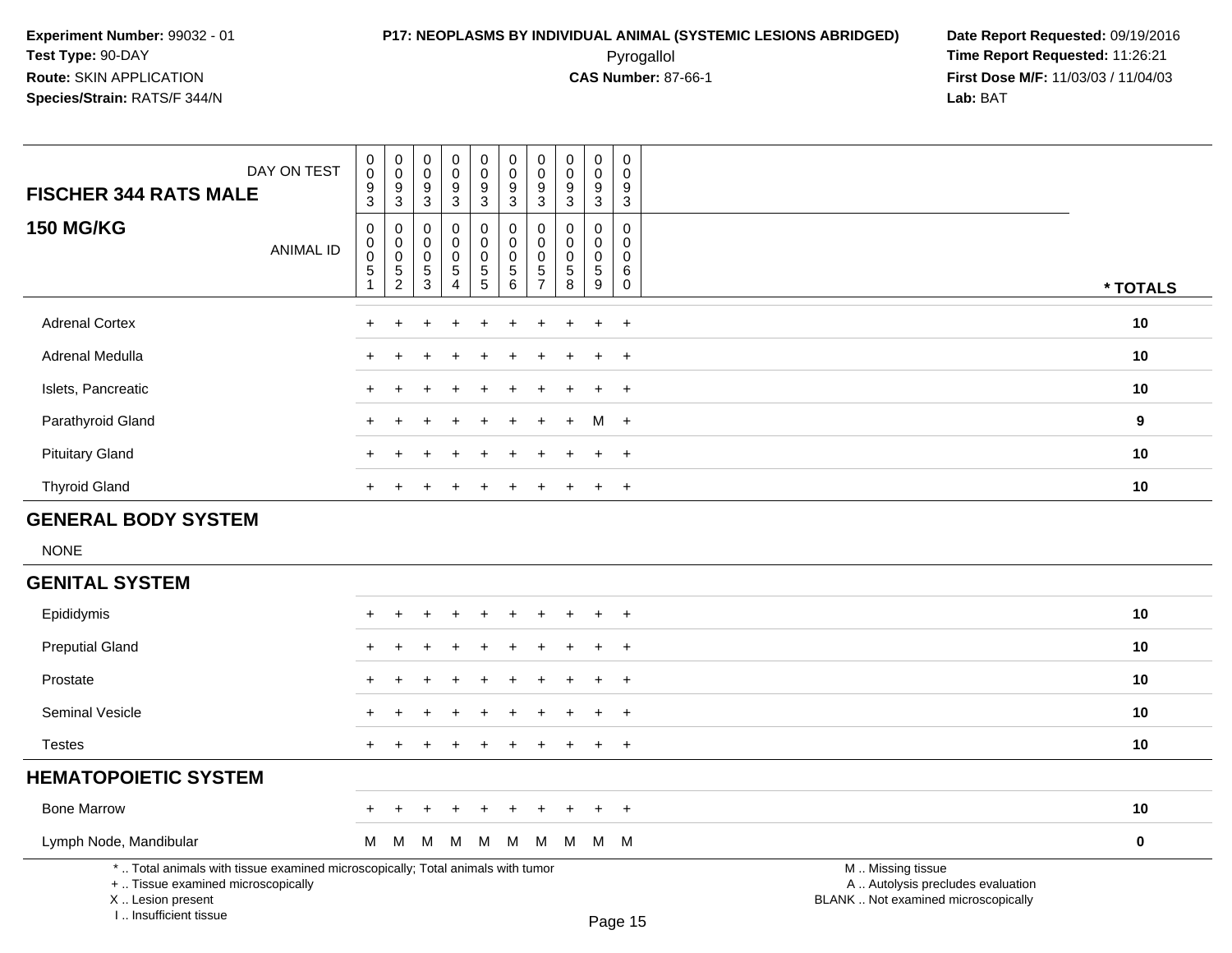I .. Insufficient tissue

 Pyrogallol **Time Report Requested:** 11:26:21 **First Dose M/F:** 11/03/03 / 11/04/03<br>**Lab:** BAT **Lab:** BAT

| DAY ON TEST<br><b>FISCHER 344 RATS MALE</b>                                                                                                | $\pmb{0}$<br>$\pmb{0}$<br>9<br>$\mathbf{3}$                             | $\pmb{0}$<br>$\mathbf 0$<br>$\boldsymbol{9}$<br>$\mathsf 3$         | $\pmb{0}$<br>$\pmb{0}$<br>9<br>$\sqrt{3}$        | $\pmb{0}$<br>$\pmb{0}$<br>9<br>3       | $\pmb{0}$<br>$\mathsf{O}\xspace$<br>$9\,$<br>$\mathbf{3}$ | $\mathbf 0$<br>$\mathsf{O}\xspace$<br>9<br>$\mathsf 3$ | $\pmb{0}$<br>$\pmb{0}$<br>9<br>3                             | $\mathsf{O}\xspace$<br>$\mathbf 0$<br>9<br>3            | $\pmb{0}$<br>$\mathsf{O}\xspace$<br>9<br>3             | $\pmb{0}$<br>$\mathbf 0$<br>9<br>$\sqrt{3}$          |                                                                                               |  |
|--------------------------------------------------------------------------------------------------------------------------------------------|-------------------------------------------------------------------------|---------------------------------------------------------------------|--------------------------------------------------|----------------------------------------|-----------------------------------------------------------|--------------------------------------------------------|--------------------------------------------------------------|---------------------------------------------------------|--------------------------------------------------------|------------------------------------------------------|-----------------------------------------------------------------------------------------------|--|
| <b>150 MG/KG</b><br><b>ANIMAL ID</b>                                                                                                       | $\mathbf 0$<br>$\mathbf 0$<br>$\pmb{0}$<br>$\sqrt{5}$<br>$\overline{1}$ | $\mathbf 0$<br>$\mathbf 0$<br>$\pmb{0}$<br>$\sqrt{5}$<br>$\sqrt{2}$ | 0<br>0<br>$\pmb{0}$<br>$\,$ 5 $\,$<br>$\sqrt{3}$ | 0<br>0<br>0<br>$5\,$<br>$\overline{4}$ | 0<br>$\mathbf 0$<br>$\mathbf 0$<br>$\frac{5}{5}$          | 0<br>$\mathbf 0$<br>$\pmb{0}$<br>$\sqrt{5}$<br>6       | 0<br>$\Omega$<br>$\mathbf 0$<br>$\sqrt{5}$<br>$\overline{7}$ | $\Omega$<br>$\Omega$<br>$\mathbf 0$<br>$\mathbf 5$<br>8 | $\mathbf 0$<br>$\mathbf 0$<br>0<br>$\overline{5}$<br>9 | $\Omega$<br>0<br>$\mathbf 0$<br>$\,6$<br>$\mathbf 0$ | * TOTALS                                                                                      |  |
| Lymph Node, Mesenteric                                                                                                                     |                                                                         |                                                                     |                                                  |                                        |                                                           |                                                        |                                                              |                                                         | $\ddot{}$                                              | $+$                                                  | 10                                                                                            |  |
| Spleen                                                                                                                                     |                                                                         |                                                                     |                                                  |                                        |                                                           |                                                        |                                                              |                                                         | $\ddot{}$                                              | $+$                                                  | 10                                                                                            |  |
| Thymus                                                                                                                                     | $+$                                                                     |                                                                     |                                                  |                                        |                                                           |                                                        |                                                              |                                                         | $\ddot{}$                                              | $+$                                                  | 10                                                                                            |  |
| <b>INTEGUMENTARY SYSTEM</b>                                                                                                                |                                                                         |                                                                     |                                                  |                                        |                                                           |                                                        |                                                              |                                                         |                                                        |                                                      |                                                                                               |  |
| <b>Mammary Gland</b>                                                                                                                       |                                                                         |                                                                     |                                                  |                                        |                                                           |                                                        |                                                              |                                                         |                                                        | $\ddot{}$                                            | 10                                                                                            |  |
| Skin                                                                                                                                       |                                                                         |                                                                     |                                                  |                                        |                                                           |                                                        |                                                              |                                                         | $\ddot{}$                                              | $\ddot{}$                                            | 10                                                                                            |  |
| <b>MUSCULOSKELETAL SYSTEM</b>                                                                                                              |                                                                         |                                                                     |                                                  |                                        |                                                           |                                                        |                                                              |                                                         |                                                        |                                                      |                                                                                               |  |
| <b>Bone</b>                                                                                                                                | $+$                                                                     | $\ddot{}$                                                           |                                                  | $\ddot{}$                              | $\ddot{}$                                                 | $\ddot{}$                                              | $\ddot{}$                                                    | $\pm$                                                   | $\ddot{}$                                              | $+$                                                  | 10                                                                                            |  |
| <b>NERVOUS SYSTEM</b>                                                                                                                      |                                                                         |                                                                     |                                                  |                                        |                                                           |                                                        |                                                              |                                                         |                                                        |                                                      |                                                                                               |  |
| <b>Brain</b>                                                                                                                               | $\pm$                                                                   | $\div$                                                              |                                                  | $\ddot{}$                              | $\ddot{}$                                                 | $\overline{+}$                                         | $\ddot{}$                                                    | $\pm$                                                   | $\overline{+}$                                         | $+$                                                  | 10                                                                                            |  |
| <b>RESPIRATORY SYSTEM</b>                                                                                                                  |                                                                         |                                                                     |                                                  |                                        |                                                           |                                                        |                                                              |                                                         |                                                        |                                                      |                                                                                               |  |
| Lung                                                                                                                                       |                                                                         |                                                                     |                                                  |                                        |                                                           |                                                        |                                                              |                                                         |                                                        | $\ddot{}$                                            | 10                                                                                            |  |
| Nose                                                                                                                                       |                                                                         |                                                                     |                                                  |                                        |                                                           |                                                        |                                                              |                                                         |                                                        | $\overline{+}$                                       | 10                                                                                            |  |
| Trachea                                                                                                                                    | $\pm$                                                                   |                                                                     |                                                  |                                        | ٠                                                         |                                                        |                                                              |                                                         | $\ddot{}$                                              | $+$                                                  | 10                                                                                            |  |
| <b>SPECIAL SENSES SYSTEM</b>                                                                                                               |                                                                         |                                                                     |                                                  |                                        |                                                           |                                                        |                                                              |                                                         |                                                        |                                                      |                                                                                               |  |
| Eye                                                                                                                                        |                                                                         |                                                                     |                                                  |                                        |                                                           |                                                        |                                                              |                                                         |                                                        | $\overline{+}$                                       | 10                                                                                            |  |
| Harderian Gland                                                                                                                            |                                                                         |                                                                     |                                                  |                                        |                                                           |                                                        |                                                              |                                                         |                                                        | $\overline{+}$                                       | 10                                                                                            |  |
| *  Total animals with tissue examined microscopically; Total animals with tumor<br>+  Tissue examined microscopically<br>X  Lesion present |                                                                         |                                                                     |                                                  |                                        |                                                           |                                                        |                                                              |                                                         |                                                        |                                                      | M  Missing tissue<br>A  Autolysis precludes evaluation<br>BLANK  Not examined microscopically |  |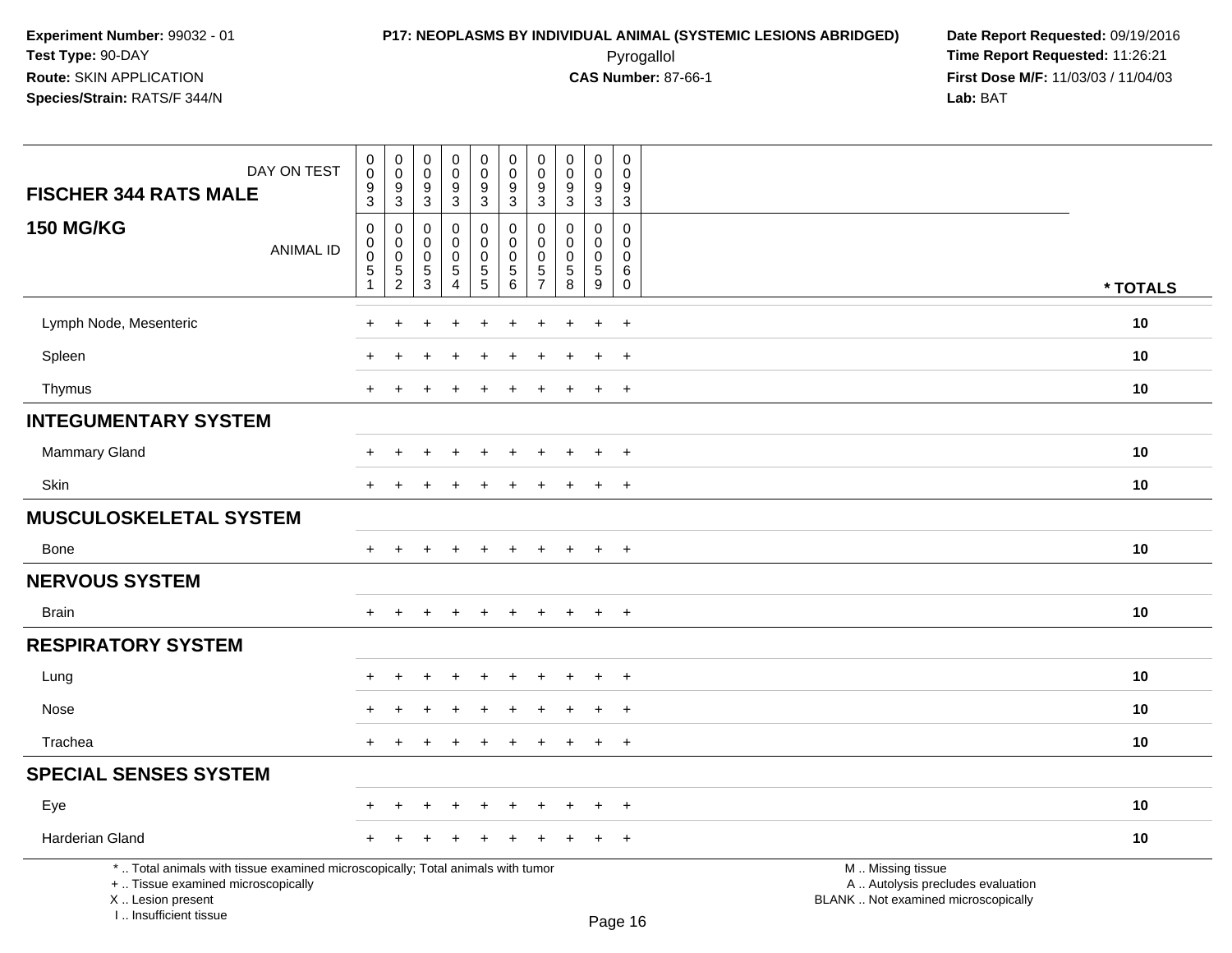**First Dose M/F:** 11/03/03 / 11/04/03<br>**Lab:** BAT **Lab:** BAT

| <b>FISCHER 344 RATS MALE</b> | DAY ON TEST      | 0<br>$\mathsf 0$<br>9<br>3 | $\begin{smallmatrix}0\0\0\9\end{smallmatrix}$<br>$\sqrt{3}$                | 0<br>$\mathbf 0$<br>9<br>3                   | $\pmb{0}$<br>$\pmb{0}$<br>$\mathsf g$<br>$\mathbf{3}$ | $\begin{smallmatrix}0\0\0\end{smallmatrix}$<br>$\boldsymbol{9}$<br>$\mathbf{3}$ | $\mathbf 0$<br>0<br>9<br>3   | $\begin{smallmatrix}0\\0\\9\end{smallmatrix}$<br>3                                                         | $\pmb{0}$<br>$\pmb{0}$<br>9<br>$\mathbf{3}$ | $\pmb{0}$<br>$\boldsymbol{0}$<br>$\boldsymbol{9}$<br>3 | 0<br>0<br>9<br>3      |          |
|------------------------------|------------------|----------------------------|----------------------------------------------------------------------------|----------------------------------------------|-------------------------------------------------------|---------------------------------------------------------------------------------|------------------------------|------------------------------------------------------------------------------------------------------------|---------------------------------------------|--------------------------------------------------------|-----------------------|----------|
| <b>150 MG/KG</b>             | <b>ANIMAL ID</b> | 0<br>$\pmb{0}$<br>0<br>5   | $\begin{smallmatrix} 0\\0 \end{smallmatrix}$<br>$\pmb{0}$<br>$\frac{5}{2}$ | 0<br>$\overline{0}$<br>$\mathbf 0$<br>5<br>3 | 0<br>0<br>$5\phantom{.0}$                             | 0<br>$\pmb{0}$<br>0<br>$\mathbf 5$<br>5                                         | 0<br>0<br>$\frac{0}{5}$<br>6 | $\begin{smallmatrix}0\\0\end{smallmatrix}$<br>$\begin{smallmatrix}0\\5\end{smallmatrix}$<br>$\overline{ }$ | 0<br>$\pmb{0}$<br>$\pmb{0}$<br>5<br>8       | 0<br>$\boldsymbol{0}$<br>$\boldsymbol{0}$<br>5<br>9    | 0<br>0<br>0<br>6<br>0 | * TOTALS |
| <b>URINARY SYSTEM</b>        |                  |                            |                                                                            |                                              |                                                       |                                                                                 |                              |                                                                                                            |                                             |                                                        |                       |          |
| Kidney                       |                  |                            |                                                                            |                                              |                                                       | $+$                                                                             | $+$                          | $+$                                                                                                        | $+$                                         |                                                        | $+$ $+$               | 10       |
| <b>Urinary Bladder</b>       |                  |                            |                                                                            |                                              |                                                       | $\pm$                                                                           | $+$                          | $+$                                                                                                        | $+$                                         |                                                        | $+$ $+$               | 10       |
| <b>SYSTEMIC LESIONS</b>      |                  |                            |                                                                            |                                              |                                                       |                                                                                 |                              |                                                                                                            |                                             |                                                        |                       |          |
| Multiple Organ               |                  |                            |                                                                            |                                              |                                                       |                                                                                 | $\div$                       |                                                                                                            | $\pm$                                       | $+$ $-$                                                | $\overline{ }$        | 10       |

\*\*\* END OF MALE DATA \*\*\*

<sup>\* ..</sup> Total animals with tissue examined microscopically; Total animals with tumor

<sup>+ ..</sup> Tissue examined microscopically

X .. Lesion present

I .. Insufficient tissue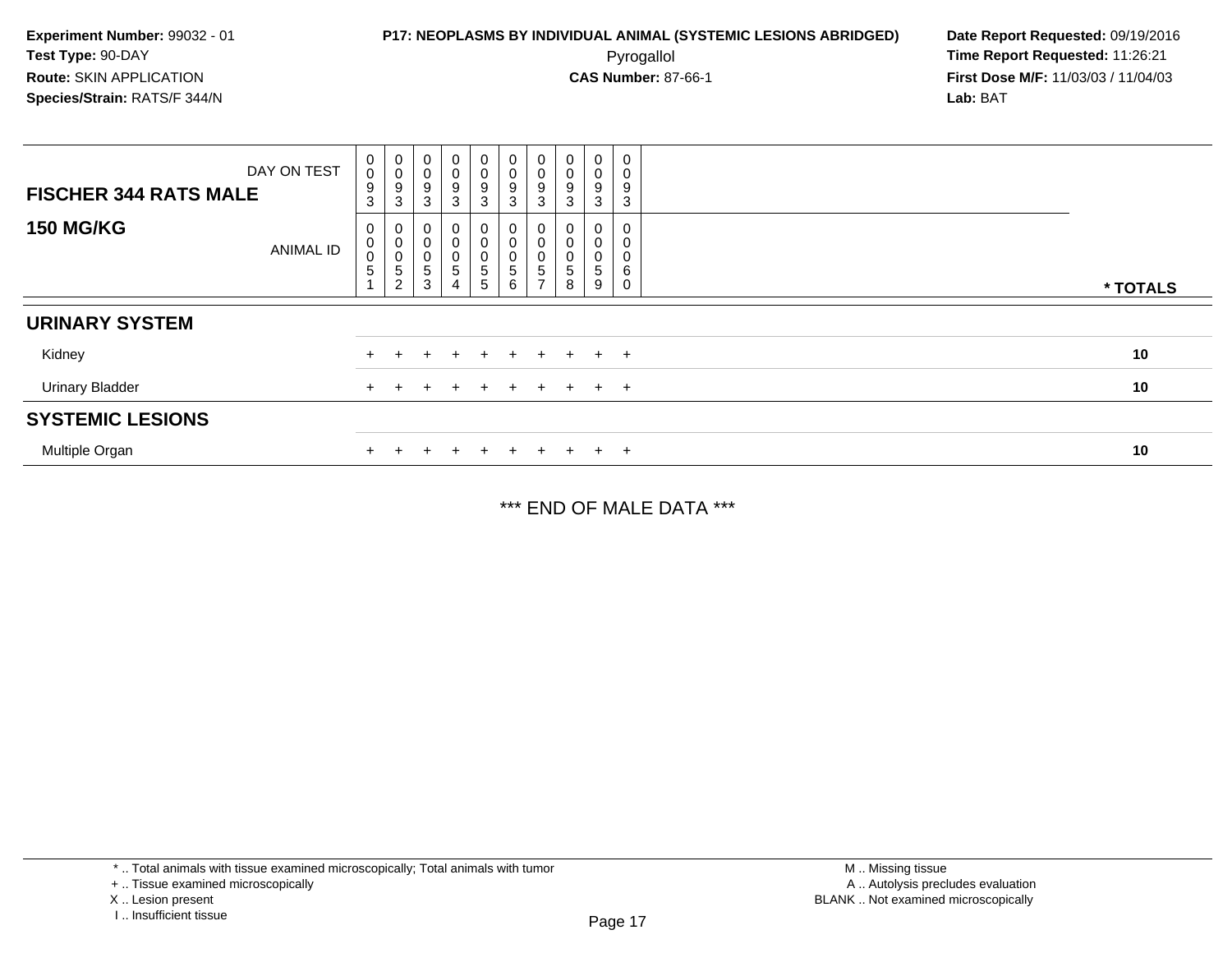Pyrogallol **Time Report Requested:** 11:26:21 **First Dose M/F:** 11/03/03 / 11/04/03<br>**Lab:** BAT **Lab:** BAT

|                                                                                 | DAY ON TEST      | $\,0\,$<br>$\pmb{0}$<br>4                                            | $\pmb{0}$<br>$\pmb{0}$<br>$\boldsymbol{9}$        | 0<br>0<br>9                          | $\mathbf 0$<br>$\mathbf 0$<br>9                  | $\pmb{0}$<br>$\pmb{0}$<br>$\boldsymbol{9}$ | 0<br>$\mathbf 0$<br>$\boldsymbol{9}$            | $\pmb{0}$<br>$\pmb{0}$<br>9                | $\mathbf 0$<br>0<br>$9\,$                     | $\mathbf 0$<br>$\mathbf 0$<br>9                     | 0<br>$\mathbf 0$<br>9                        |                   |          |
|---------------------------------------------------------------------------------|------------------|----------------------------------------------------------------------|---------------------------------------------------|--------------------------------------|--------------------------------------------------|--------------------------------------------|-------------------------------------------------|--------------------------------------------|-----------------------------------------------|-----------------------------------------------------|----------------------------------------------|-------------------|----------|
| <b>FISCHER 344 RATS FEMALE</b>                                                  |                  | 3                                                                    | $\mathbf{3}$                                      | $\mathbf 3$                          | $\sqrt{3}$                                       | $\mathbf{3}$                               | $\mathbf{3}$                                    | $\mathbf{3}$                               | $\mathbf{3}$                                  | $\mathbf{3}$                                        | $\sqrt{3}$                                   |                   |          |
| 0 MG/KG                                                                         | <b>ANIMAL ID</b> | $\mathbf 0$<br>$\boldsymbol{0}$<br>$\ddot{\mathbf{0}}$<br>$\,6$<br>1 | 0<br>$\pmb{0}$<br>$\overline{0}$<br>$\frac{6}{2}$ | 0<br>0<br>0<br>$\,6$<br>$\mathbf{3}$ | 0<br>$\Omega$<br>$\Omega$<br>6<br>$\overline{4}$ | 0<br>0<br>0<br>$6\over 5$                  | 0<br>$\mathbf 0$<br>$\mathbf 0$<br>6<br>$\,6\,$ | 0<br>$\pmb{0}$<br>0<br>6<br>$\overline{7}$ | 0<br>$\mathbf 0$<br>$\mathbf 0$<br>$\,6$<br>8 | $\mathbf 0$<br>$\mathbf 0$<br>$\mathbf 0$<br>6<br>9 | 0<br>0<br>0<br>$\overline{7}$<br>$\mathbf 0$ |                   | * TOTALS |
| <b>ALIMENTARY SYSTEM</b>                                                        |                  |                                                                      |                                                   |                                      |                                                  |                                            |                                                 |                                            |                                               |                                                     |                                              |                   |          |
| Esophagus                                                                       |                  | $+$                                                                  |                                                   |                                      |                                                  |                                            |                                                 |                                            |                                               |                                                     | $+$                                          |                   | 10       |
| Intestine Large, Cecum                                                          |                  |                                                                      |                                                   |                                      |                                                  |                                            |                                                 |                                            |                                               |                                                     | $+$                                          |                   | 10       |
| Intestine Large, Colon                                                          |                  |                                                                      |                                                   |                                      |                                                  |                                            |                                                 |                                            |                                               |                                                     | $\ddot{}$                                    |                   | 10       |
| Intestine Large, Rectum                                                         |                  | $\pm$                                                                |                                                   |                                      |                                                  |                                            |                                                 |                                            |                                               |                                                     | $+$                                          |                   | 10       |
| Intestine Small, Duodenum                                                       |                  |                                                                      |                                                   |                                      |                                                  |                                            |                                                 |                                            |                                               |                                                     | $+$                                          |                   | 10       |
| Intestine Small, Ileum                                                          |                  | $\pm$                                                                |                                                   |                                      |                                                  |                                            |                                                 |                                            |                                               |                                                     | $+$                                          |                   | 10       |
| Intestine Small, Jejunum                                                        |                  | $\pm$                                                                |                                                   |                                      |                                                  |                                            |                                                 |                                            |                                               |                                                     | $+$                                          |                   | 10       |
| Liver                                                                           |                  |                                                                      |                                                   |                                      |                                                  |                                            |                                                 |                                            |                                               |                                                     | $+$                                          |                   | 10       |
| Pancreas                                                                        |                  | $\pm$                                                                |                                                   |                                      |                                                  |                                            |                                                 |                                            |                                               |                                                     | $+$                                          |                   | 10       |
| <b>Salivary Glands</b>                                                          |                  |                                                                      |                                                   |                                      |                                                  |                                            |                                                 |                                            |                                               |                                                     | $+$                                          |                   | 10       |
| Stomach, Forestomach                                                            |                  |                                                                      |                                                   |                                      |                                                  |                                            |                                                 |                                            |                                               |                                                     | $\ddot{}$                                    |                   | 10       |
| Stomach, Glandular                                                              |                  | $+$                                                                  |                                                   |                                      |                                                  |                                            |                                                 |                                            |                                               | ÷                                                   | $+$                                          |                   | 10       |
| <b>CARDIOVASCULAR SYSTEM</b>                                                    |                  |                                                                      |                                                   |                                      |                                                  |                                            |                                                 |                                            |                                               |                                                     |                                              |                   |          |
| <b>Blood Vessel</b>                                                             |                  |                                                                      |                                                   |                                      |                                                  |                                            |                                                 |                                            |                                               |                                                     | $\ddot{}$                                    |                   | 10       |
| Heart                                                                           |                  | $+$                                                                  |                                                   |                                      |                                                  |                                            |                                                 | ÷                                          |                                               | $\ddot{}$                                           | $+$                                          |                   | 10       |
| <b>ENDOCRINE SYSTEM</b>                                                         |                  |                                                                      |                                                   |                                      |                                                  |                                            |                                                 |                                            |                                               |                                                     |                                              |                   |          |
| *  Total animals with tissue examined microscopically; Total animals with tumor |                  |                                                                      |                                                   |                                      |                                                  |                                            |                                                 |                                            |                                               |                                                     |                                              | M  Missing tissue |          |

+ .. Tissue examined microscopically

X .. Lesion present

I .. Insufficient tissue

M .. Missing tissue

y the contract of the contract of the contract of the contract of the contract of  $\mathsf A$  . Autolysis precludes evaluation Lesion present BLANK .. Not examined microscopically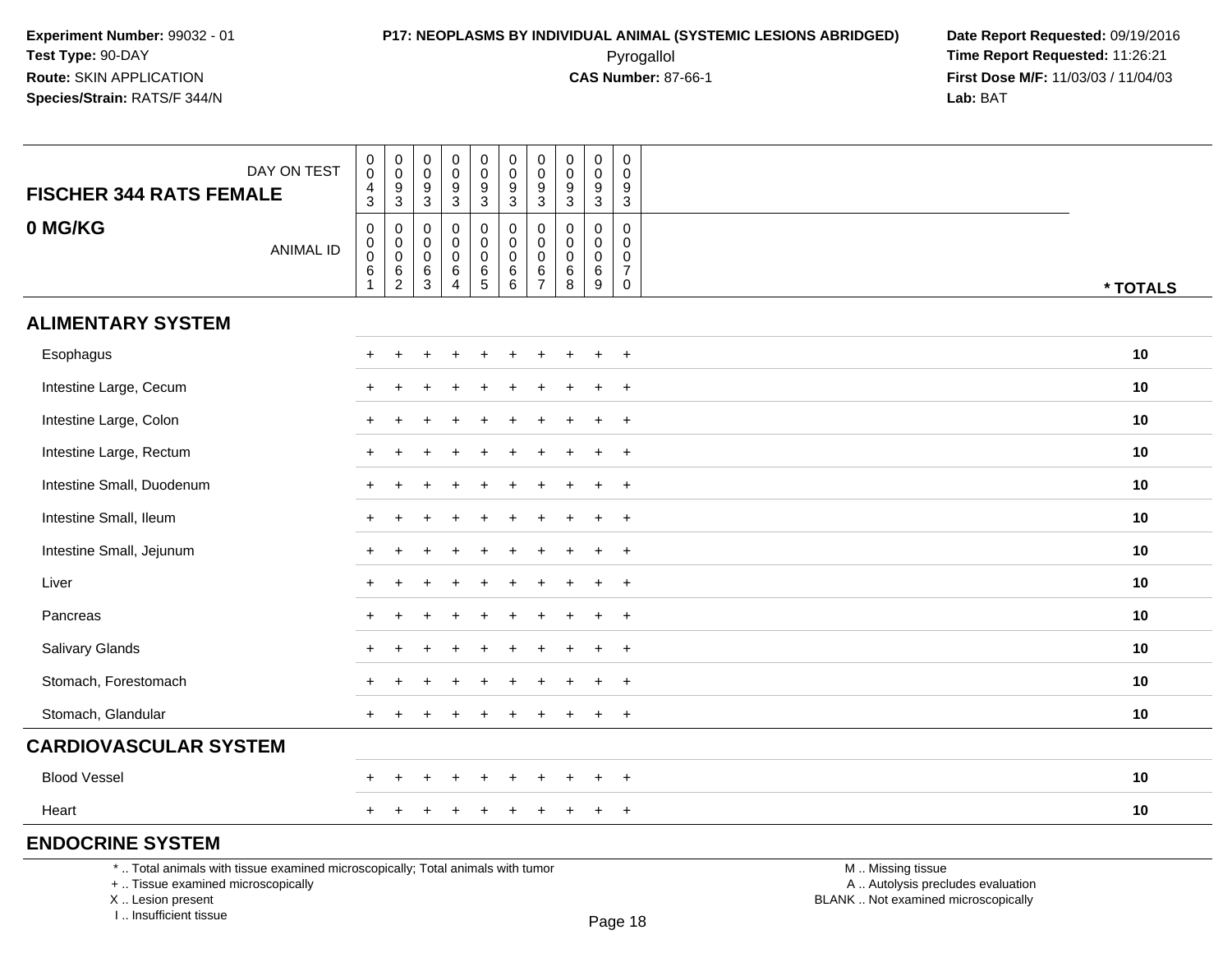## **P17: NEOPLASMS BY INDIVIDUAL ANIMAL (SYSTEMIC LESIONS ABRIDGED) Date Report Requested:** 09/19/2016 Pyrogallol **Time Report Requested:** 11:26:21

**First Dose M/F:** 11/03/03 / 11/04/03<br>**Lab:** BAT **Lab:** BAT

| <b>FISCHER 344 RATS FEMALE</b>                                                                                        | DAY ON TEST      | $\pmb{0}$<br>$\mathbf 0$<br>4<br>$\mathbf{3}$                           | $\boldsymbol{0}$<br>$\,0\,$<br>$9\,$                                 | $\pmb{0}$<br>$\mathbf 0$<br>9                             | $\pmb{0}$<br>$\overline{0}$<br>$\frac{9}{3}$                 | $\pmb{0}$<br>$\ddot{\mathbf{0}}$<br>9<br>$\overline{3}$       | $\pmb{0}$<br>$\pmb{0}$<br>9                                                            | $\mathbf 0$<br>$\mathbf 0$<br>9                                                | $\pmb{0}$<br>$\pmb{0}$<br>$9\,$                                  | $\pmb{0}$<br>$\mathbf 0$<br>9                                          | $\pmb{0}$<br>$\mathbf 0$<br>9<br>$\overline{3}$                          |                                                        |          |
|-----------------------------------------------------------------------------------------------------------------------|------------------|-------------------------------------------------------------------------|----------------------------------------------------------------------|-----------------------------------------------------------|--------------------------------------------------------------|---------------------------------------------------------------|----------------------------------------------------------------------------------------|--------------------------------------------------------------------------------|------------------------------------------------------------------|------------------------------------------------------------------------|--------------------------------------------------------------------------|--------------------------------------------------------|----------|
| 0 MG/KG                                                                                                               | <b>ANIMAL ID</b> | $\mathbf 0$<br>$\mathbf 0$<br>$\overline{0}$<br>$\,6\,$<br>$\mathbf{1}$ | $\mathbf{3}$<br>$\pmb{0}$<br>$\mathbf 0$<br>$\,0\,$<br>$\frac{6}{2}$ | 3<br>$\mathbf 0$<br>0<br>$\mathsf 0$<br>6<br>$\mathbf{3}$ | $\mathbf 0$<br>0<br>$\mathbf 0$<br>$\,6\,$<br>$\overline{4}$ | $\pmb{0}$<br>$\mathbf 0$<br>$\ddot{\mathbf{0}}$<br>$6\over 5$ | $\mathbf{3}$<br>$\mathbf 0$<br>$\mathbf 0$<br>$\mathbf 0$<br>$\,6\,$<br>$6\phantom{a}$ | $\sqrt{3}$<br>$\mathbf 0$<br>$\mathbf 0$<br>$\mathbf 0$<br>6<br>$\overline{7}$ | $\overline{3}$<br>$\mathbf 0$<br>$\Omega$<br>$\pmb{0}$<br>6<br>8 | 3<br>$\mathbf 0$<br>$\mathbf{0}$<br>$\mathbf 0$<br>6<br>$\overline{9}$ | $\mathbf 0$<br>$\mathbf 0$<br>0<br>$\overline{7}$<br>$\mathsf{O}\xspace$ |                                                        | * TOTALS |
| <b>Adrenal Cortex</b>                                                                                                 |                  |                                                                         |                                                                      |                                                           |                                                              |                                                               |                                                                                        |                                                                                |                                                                  |                                                                        |                                                                          |                                                        | 10       |
|                                                                                                                       |                  |                                                                         |                                                                      |                                                           |                                                              |                                                               |                                                                                        |                                                                                |                                                                  | $\ddot{}$                                                              | $\ddot{}$                                                                |                                                        |          |
| Adrenal Medulla                                                                                                       |                  |                                                                         |                                                                      |                                                           |                                                              |                                                               |                                                                                        |                                                                                |                                                                  |                                                                        | $\ddot{}$                                                                |                                                        | 10       |
| Islets, Pancreatic                                                                                                    |                  |                                                                         |                                                                      |                                                           |                                                              |                                                               |                                                                                        |                                                                                |                                                                  | ٠                                                                      | $\overline{ }$                                                           |                                                        | 10       |
| Parathyroid Gland                                                                                                     |                  |                                                                         |                                                                      |                                                           |                                                              |                                                               |                                                                                        |                                                                                |                                                                  | $\ddot{}$                                                              | $\overline{+}$                                                           |                                                        | 10       |
| <b>Pituitary Gland</b>                                                                                                |                  |                                                                         |                                                                      |                                                           |                                                              |                                                               |                                                                                        |                                                                                |                                                                  | ÷.                                                                     | $\overline{+}$                                                           |                                                        | 10       |
| <b>Thyroid Gland</b>                                                                                                  |                  |                                                                         |                                                                      |                                                           |                                                              |                                                               |                                                                                        |                                                                                |                                                                  | $\div$                                                                 | $\ddot{}$                                                                |                                                        | 10       |
| <b>GENERAL BODY SYSTEM</b>                                                                                            |                  |                                                                         |                                                                      |                                                           |                                                              |                                                               |                                                                                        |                                                                                |                                                                  |                                                                        |                                                                          |                                                        |          |
| <b>NONE</b>                                                                                                           |                  |                                                                         |                                                                      |                                                           |                                                              |                                                               |                                                                                        |                                                                                |                                                                  |                                                                        |                                                                          |                                                        |          |
| <b>GENITAL SYSTEM</b>                                                                                                 |                  |                                                                         |                                                                      |                                                           |                                                              |                                                               |                                                                                        |                                                                                |                                                                  |                                                                        |                                                                          |                                                        |          |
| <b>Clitoral Gland</b>                                                                                                 |                  |                                                                         |                                                                      |                                                           |                                                              |                                                               |                                                                                        |                                                                                |                                                                  |                                                                        | $\ddot{}$                                                                |                                                        | 10       |
| Ovary                                                                                                                 |                  |                                                                         |                                                                      |                                                           |                                                              |                                                               |                                                                                        |                                                                                |                                                                  |                                                                        | $\ddot{}$                                                                |                                                        | 10       |
| <b>Uterus</b>                                                                                                         |                  |                                                                         |                                                                      |                                                           |                                                              |                                                               |                                                                                        |                                                                                |                                                                  | $\ddot{}$                                                              | $^{+}$                                                                   |                                                        | 10       |
| <b>HEMATOPOIETIC SYSTEM</b>                                                                                           |                  |                                                                         |                                                                      |                                                           |                                                              |                                                               |                                                                                        |                                                                                |                                                                  |                                                                        |                                                                          |                                                        |          |
| <b>Bone Marrow</b>                                                                                                    |                  |                                                                         |                                                                      |                                                           |                                                              |                                                               |                                                                                        |                                                                                |                                                                  |                                                                        | $\overline{+}$                                                           |                                                        | 10       |
| Lymph Node, Mandibular                                                                                                |                  | м                                                                       | M                                                                    | M                                                         | M                                                            | M                                                             | M                                                                                      | м                                                                              | м                                                                | M                                                                      | M                                                                        |                                                        | 0        |
| Lymph Node, Mesenteric                                                                                                |                  |                                                                         |                                                                      |                                                           |                                                              |                                                               |                                                                                        |                                                                                |                                                                  | $\ddot{}$                                                              | $+$                                                                      |                                                        | 10       |
| Spleen                                                                                                                |                  |                                                                         |                                                                      |                                                           |                                                              |                                                               |                                                                                        |                                                                                |                                                                  | $\ddot{}$                                                              | $\overline{+}$                                                           |                                                        | 10       |
| *  Total animals with tissue examined microscopically; Total animals with tumor<br>+  Tissue examined microscopically |                  |                                                                         |                                                                      |                                                           |                                                              |                                                               |                                                                                        |                                                                                |                                                                  |                                                                        |                                                                          | M  Missing tissue<br>A  Autolysis precludes evaluation |          |

 Lesion present BLANK .. Not examined microscopicallyX .. Lesion present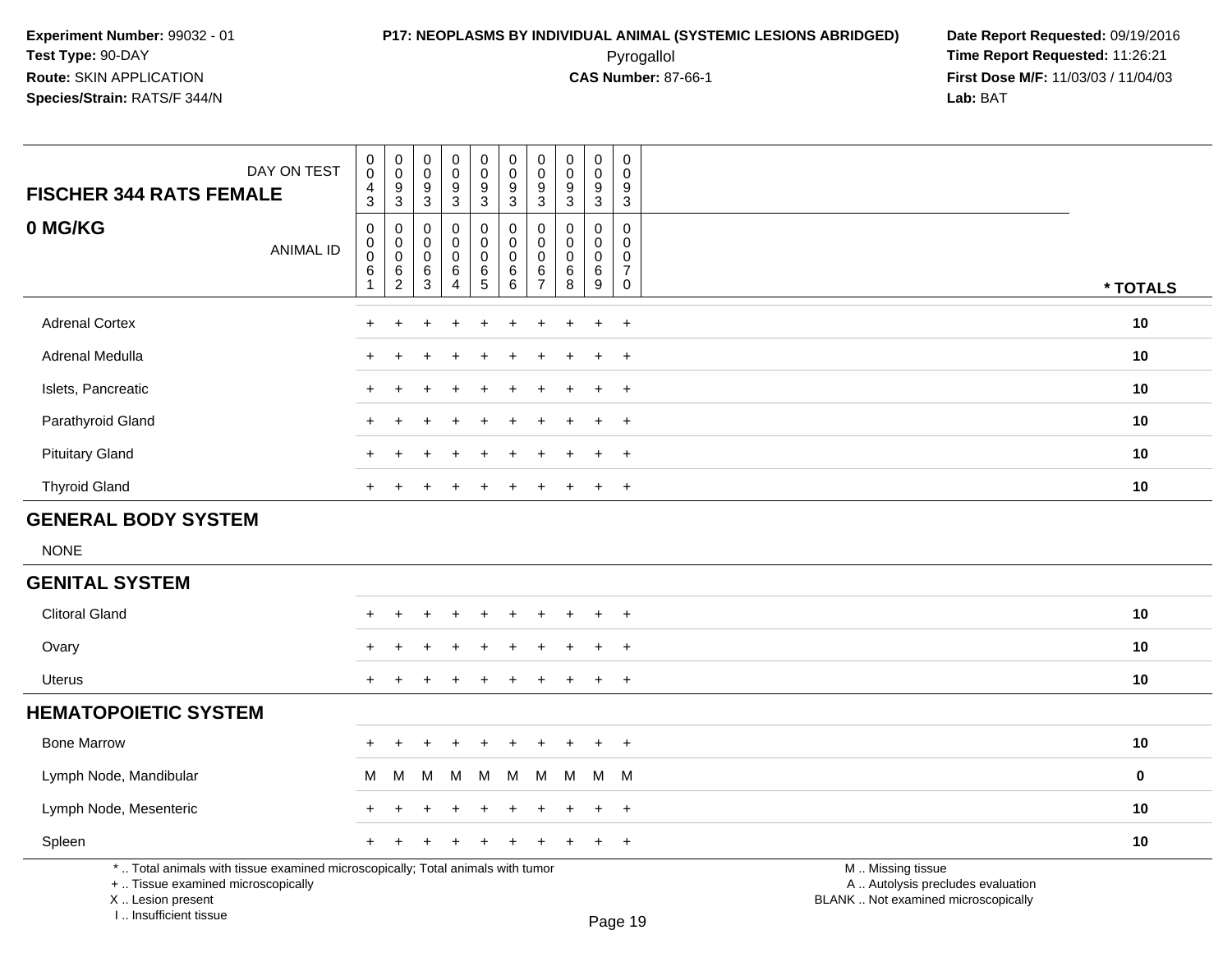| DAY ON TEST<br><b>FISCHER 344 RATS FEMALE</b>                                                                                                                       | $\mathbf 0$<br>$\mathbf 0$<br>4<br>3 | $\pmb{0}$<br>$\mathsf 0$<br>$\frac{9}{3}$ | $\begin{smallmatrix}0\\0\end{smallmatrix}$<br>$\frac{9}{3}$ | $\pmb{0}$<br>$\pmb{0}$<br>$\frac{9}{3}$ | $\boldsymbol{0}$<br>$\mathsf{O}\xspace$<br>$\frac{9}{3}$ | $\pmb{0}$<br>$\mathbf 0$<br>9<br>3          | 0<br>$\mathbf 0$<br>$\frac{9}{3}$           | $\mathbf 0$<br>$\overline{0}$<br>$\frac{9}{3}$ | $\pmb{0}$<br>$\pmb{0}$<br>$\frac{9}{3}$ | 0<br>0<br>$\boldsymbol{9}$<br>$\mathbf{3}$     |                                                                                               |          |
|---------------------------------------------------------------------------------------------------------------------------------------------------------------------|--------------------------------------|-------------------------------------------|-------------------------------------------------------------|-----------------------------------------|----------------------------------------------------------|---------------------------------------------|---------------------------------------------|------------------------------------------------|-----------------------------------------|------------------------------------------------|-----------------------------------------------------------------------------------------------|----------|
| 0 MG/KG<br><b>ANIMAL ID</b>                                                                                                                                         | $\mathbf 0$<br>0<br>0<br>6           | 0<br>0<br>$\mathsf{O}\xspace$<br>6        | $\mathbf{0}$<br>$\mathbf 0$<br>$\mathbf 0$<br>$\,6$         | 0<br>$\mathbf 0$<br>0<br>$\,6\,$        | 0<br>$\mathbf 0$<br>$\mathbf 0$                          | $\Omega$<br>$\mathbf 0$<br>$\mathbf 0$<br>6 | $\Omega$<br>$\mathbf 0$<br>$\mathbf 0$<br>6 | $\mathbf{0}$<br>$\Omega$<br>$\mathbf 0$<br>6   | 0<br>$\mathbf 0$<br>$\mathbf 0$         | $\Omega$<br>$\mathbf 0$<br>0<br>$\overline{7}$ |                                                                                               |          |
|                                                                                                                                                                     | 1                                    | $\overline{2}$                            | $\overline{3}$                                              | $\overline{4}$                          | $6\over 5$                                               | 6                                           | $\overline{7}$                              | $\overline{8}$                                 | $^6_9$                                  | $\mathsf{O}\xspace$                            |                                                                                               | * TOTALS |
| Thymus                                                                                                                                                              | $+$                                  | $\ddot{}$                                 |                                                             | $\ddot{}$                               | $\ddot{}$                                                | $\ddot{}$                                   | $\div$                                      | $\ddot{}$                                      | $\ddot{}$                               | $+$                                            |                                                                                               | 10       |
| <b>INTEGUMENTARY SYSTEM</b>                                                                                                                                         |                                      |                                           |                                                             |                                         |                                                          |                                             |                                             |                                                |                                         |                                                |                                                                                               |          |
| Mammary Gland                                                                                                                                                       | ÷                                    | ÷                                         | ۰                                                           | $\ddot{}$                               |                                                          | ÷                                           |                                             | $\div$                                         | $\pm$                                   | $\overline{+}$                                 |                                                                                               | 10       |
| Skin                                                                                                                                                                | $\ddot{}$                            |                                           |                                                             |                                         |                                                          |                                             |                                             |                                                | $\ddot{}$                               | $+$                                            |                                                                                               | 10       |
| <b>MUSCULOSKELETAL SYSTEM</b>                                                                                                                                       |                                      |                                           |                                                             |                                         |                                                          |                                             |                                             |                                                |                                         |                                                |                                                                                               |          |
| <b>Bone</b>                                                                                                                                                         | $\ddot{}$                            | $\ddot{}$                                 | $\div$                                                      | $\ddot{}$                               | $\overline{+}$                                           | $\ddot{}$                                   | $\div$                                      | $\overline{+}$                                 | $+$                                     | $+$                                            |                                                                                               | 10       |
| <b>NERVOUS SYSTEM</b>                                                                                                                                               |                                      |                                           |                                                             |                                         |                                                          |                                             |                                             |                                                |                                         |                                                |                                                                                               |          |
| <b>Brain</b>                                                                                                                                                        | $\ddot{}$                            |                                           |                                                             |                                         |                                                          |                                             |                                             |                                                | $+$                                     | $+$                                            |                                                                                               | $10$     |
| <b>RESPIRATORY SYSTEM</b>                                                                                                                                           |                                      |                                           |                                                             |                                         |                                                          |                                             |                                             |                                                |                                         |                                                |                                                                                               |          |
| Lung                                                                                                                                                                |                                      |                                           |                                                             |                                         |                                                          |                                             |                                             |                                                |                                         | $\div$                                         |                                                                                               | 10       |
| Nose                                                                                                                                                                |                                      |                                           |                                                             |                                         |                                                          |                                             |                                             |                                                |                                         | $\div$                                         |                                                                                               | 10       |
| Trachea                                                                                                                                                             | $\ddot{}$                            |                                           |                                                             |                                         |                                                          |                                             |                                             | $\div$                                         | $+$                                     | $+$                                            |                                                                                               | 10       |
| <b>SPECIAL SENSES SYSTEM</b>                                                                                                                                        |                                      |                                           |                                                             |                                         |                                                          |                                             |                                             |                                                |                                         |                                                |                                                                                               |          |
| Eye                                                                                                                                                                 | ÷                                    | ÷.                                        |                                                             |                                         |                                                          |                                             |                                             |                                                | $\pm$                                   | $\overline{+}$                                 |                                                                                               | 10       |
| <b>Harderian Gland</b>                                                                                                                                              | $\ddot{}$                            | $\pm$                                     | $\ddot{}$                                                   | $\div$                                  | $\ddot{}$                                                |                                             |                                             | $\ddot{}$                                      | $+$                                     | $+$                                            |                                                                                               | 10       |
| <b>URINARY SYSTEM</b>                                                                                                                                               |                                      |                                           |                                                             |                                         |                                                          |                                             |                                             |                                                |                                         |                                                |                                                                                               |          |
| Kidney                                                                                                                                                              | $+$                                  | $+$                                       | $\ddot{}$                                                   | $\ddot{}$                               | $\overline{+}$                                           | $\ddot{}$                                   |                                             | $\pm$                                          | $+$                                     | $+$                                            |                                                                                               | 10       |
| *  Total animals with tissue examined microscopically; Total animals with tumor<br>+  Tissue examined microscopically<br>X  Lesion present<br>I Insufficient tissue |                                      |                                           |                                                             |                                         |                                                          |                                             |                                             |                                                |                                         | $D_{200}$ 20                                   | M  Missing tissue<br>A  Autolysis precludes evaluation<br>BLANK  Not examined microscopically |          |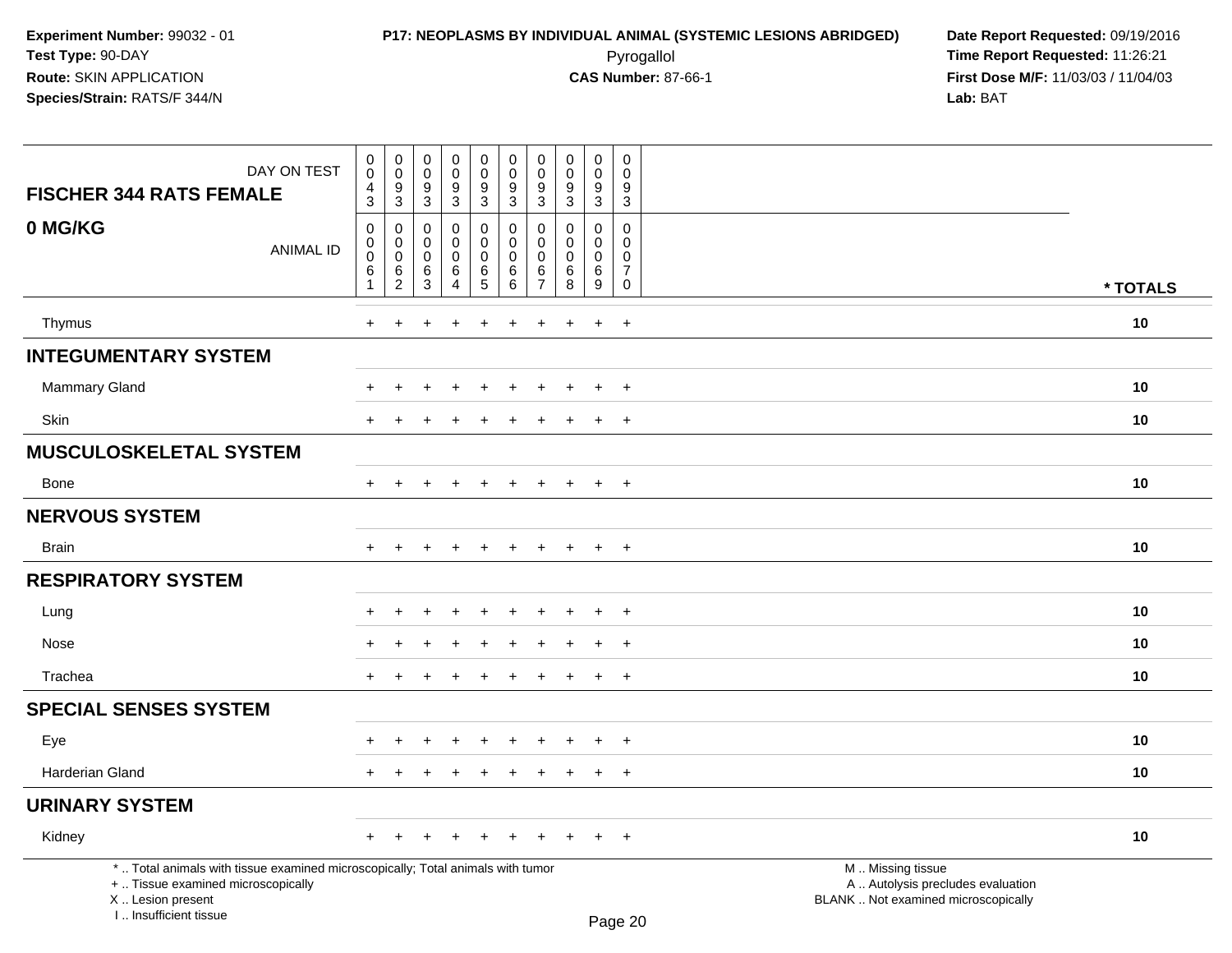**First Dose M/F:** 11/03/03 / 11/04/03<br>**Lab:** BAT **Lab:** BAT

| Multiple Organ                 |                  |                  |                                                                 |                  |                                      |                                     | ÷                     |                                                                           |                           | $+$                             | +                |  |  |  |  | 10       |
|--------------------------------|------------------|------------------|-----------------------------------------------------------------|------------------|--------------------------------------|-------------------------------------|-----------------------|---------------------------------------------------------------------------|---------------------------|---------------------------------|------------------|--|--|--|--|----------|
| <b>SYSTEMIC LESIONS</b>        |                  |                  |                                                                 |                  |                                      |                                     |                       |                                                                           |                           |                                 |                  |  |  |  |  |          |
| <b>Urinary Bladder</b>         |                  |                  |                                                                 |                  |                                      | $+$                                 | $+$                   | $+$                                                                       | $+$                       |                                 | $+$ $+$          |  |  |  |  | 10       |
| 0 MG/KG                        | <b>ANIMAL ID</b> | 0<br>0<br>0<br>6 | 0<br>$\pmb{0}$<br>$\mathbf 0$<br>$6\phantom{1}6$<br>2           | 6<br>3           | 6<br>4                               | 0<br>0<br>0<br>6<br>$5\overline{)}$ | 0<br>0<br>0<br>6<br>6 | $\boldsymbol{0}$<br>$\mathbf 0$<br>$\pmb{0}$<br>$\,6\,$<br>$\overline{ }$ | 0<br>0<br>0<br>$\,6$<br>8 | 0<br>$\mathbf 0$<br>0<br>6<br>9 | 0<br>0<br>0      |  |  |  |  | * TOTALS |
| <b>FISCHER 344 RATS FEMALE</b> | DAY ON TEST      | 0<br>0<br>4<br>3 | $\begin{smallmatrix}0\\0\end{smallmatrix}$<br>9<br>$\mathbf{3}$ | 0<br>υ<br>9<br>3 | 0<br>$\mathbf 0$<br>$\mathsf g$<br>3 | 0<br>$\pmb{0}$<br>9<br>3            | 0<br>0<br>9<br>3      | $\mathbf 0$<br>$\pmb{0}$<br>$\boldsymbol{9}$<br>3                         | 0<br>0<br>9<br>3          | 0<br>$\boldsymbol{0}$<br>9<br>3 | 0<br>0<br>9<br>3 |  |  |  |  |          |

\* .. Total animals with tissue examined microscopically; Total animals with tumor

X .. Lesion present

<sup>+ ..</sup> Tissue examined microscopically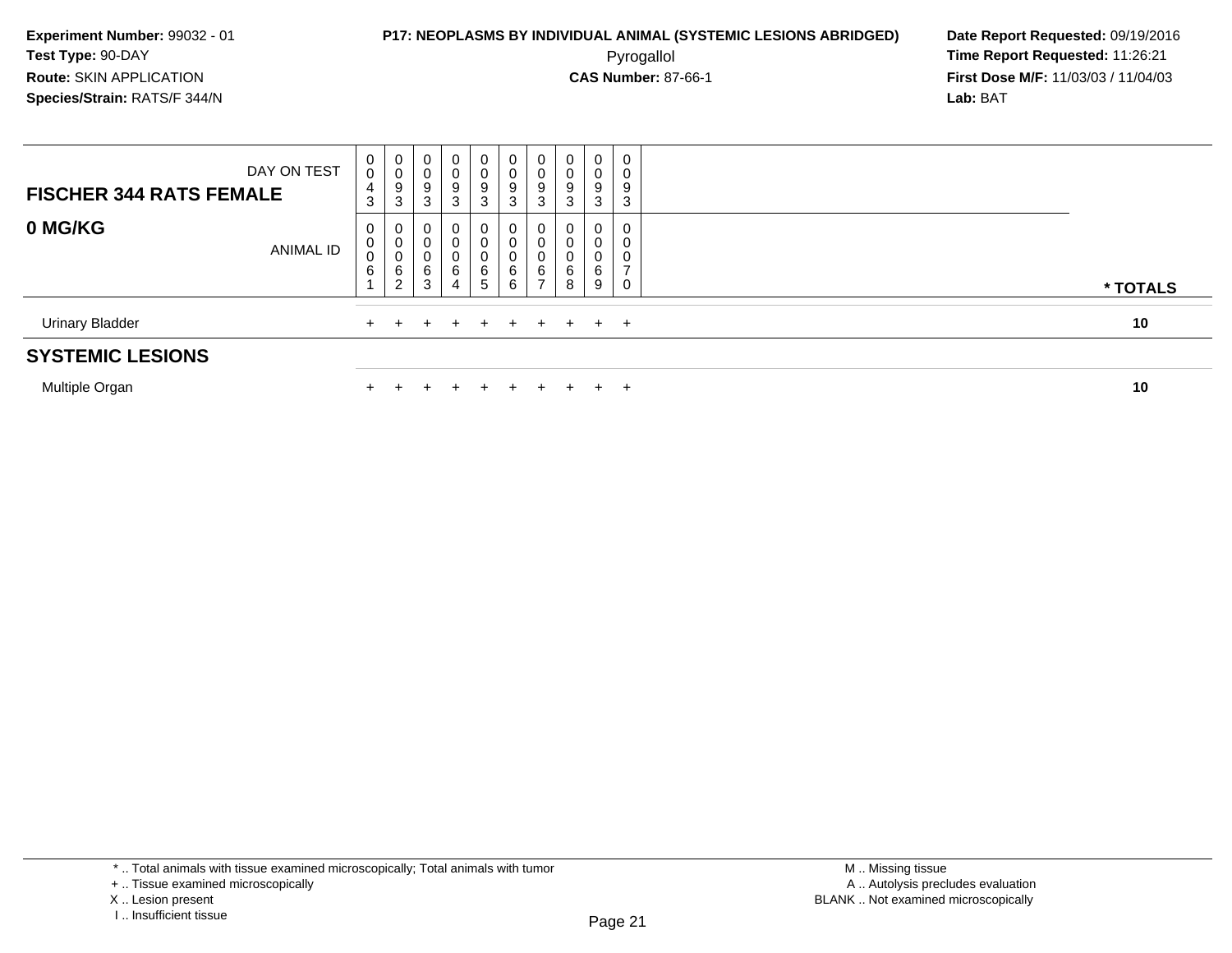| <b>FISCHER 344 RATS FEMALE</b>                                                                                                                                      | DAY ON TEST      | $\mathbf 0$<br>$\mathbf 0$<br>$^9_3$                    | $\boldsymbol{0}$<br>$\mathbf 0$<br>9<br>$\overline{3}$   | 0<br>$\mathbf 0$<br>9<br>3                   | 0<br>$\mathbf 0$<br>9<br>$\overline{3}$                                    | $\pmb{0}$<br>$\mathbf 0$<br>$9\,$<br>$\overline{3}$ | $\pmb{0}$<br>$\mathbf 0$<br>$\boldsymbol{9}$<br>$\overline{3}$ | $\mathbf 0$<br>$\mathbf 0$<br>9<br>$\mathbf{3}$            | 0<br>$\Omega$<br>9<br>3                   | $\pmb{0}$<br>$\mathbf 0$<br>9<br>$\overline{3}$                  | $\Omega$<br>$\Omega$<br>9<br>3                   |                                                                                               |              |
|---------------------------------------------------------------------------------------------------------------------------------------------------------------------|------------------|---------------------------------------------------------|----------------------------------------------------------|----------------------------------------------|----------------------------------------------------------------------------|-----------------------------------------------------|----------------------------------------------------------------|------------------------------------------------------------|-------------------------------------------|------------------------------------------------------------------|--------------------------------------------------|-----------------------------------------------------------------------------------------------|--------------|
| <b>9.5 MG/KG</b>                                                                                                                                                    | <b>ANIMAL ID</b> | 0<br>0<br>$\mathbf 0$<br>$\overline{7}$<br>$\mathbf{1}$ | 0<br>$\mathbf 0$<br>$\mathsf{O}\xspace$<br>$\frac{7}{2}$ | 0<br>0<br>$\mathbf 0$<br>$\overline{7}$<br>3 | $\mathbf 0$<br>0<br>$\boldsymbol{0}$<br>$\boldsymbol{7}$<br>$\overline{4}$ | $\mathbf 0$<br>0<br>$\pmb{0}$<br>$\frac{7}{5}$      | 0<br>$\mathbf 0$<br>$\pmb{0}$<br>$\frac{7}{6}$                 | $\mathbf 0$<br>$\mathbf 0$<br>$\mathbf 0$<br>$\frac{7}{7}$ | 0<br>$\Omega$<br>0<br>$\overline{7}$<br>8 | $\mathbf 0$<br>$\mathbf 0$<br>$\pmb{0}$<br>$\boldsymbol{7}$<br>9 | 0<br>$\Omega$<br>$\mathbf 0$<br>8<br>$\mathbf 0$ |                                                                                               | * TOTALS     |
| <b>ALIMENTARY SYSTEM</b>                                                                                                                                            |                  |                                                         |                                                          |                                              |                                                                            |                                                     |                                                                |                                                            |                                           |                                                                  |                                                  |                                                                                               |              |
| Mesentery                                                                                                                                                           |                  |                                                         |                                                          |                                              | $+$                                                                        |                                                     |                                                                |                                                            |                                           |                                                                  |                                                  |                                                                                               | $\mathbf{1}$ |
| <b>CARDIOVASCULAR SYSTEM</b>                                                                                                                                        |                  |                                                         |                                                          |                                              |                                                                            |                                                     |                                                                |                                                            |                                           |                                                                  |                                                  |                                                                                               |              |
| <b>NONE</b>                                                                                                                                                         |                  |                                                         |                                                          |                                              |                                                                            |                                                     |                                                                |                                                            |                                           |                                                                  |                                                  |                                                                                               |              |
| <b>ENDOCRINE SYSTEM</b>                                                                                                                                             |                  |                                                         |                                                          |                                              |                                                                            |                                                     |                                                                |                                                            |                                           |                                                                  |                                                  |                                                                                               |              |
| <b>NONE</b>                                                                                                                                                         |                  |                                                         |                                                          |                                              |                                                                            |                                                     |                                                                |                                                            |                                           |                                                                  |                                                  |                                                                                               |              |
| <b>GENERAL BODY SYSTEM</b>                                                                                                                                          |                  |                                                         |                                                          |                                              |                                                                            |                                                     |                                                                |                                                            |                                           |                                                                  |                                                  |                                                                                               |              |
| <b>NONE</b>                                                                                                                                                         |                  |                                                         |                                                          |                                              |                                                                            |                                                     |                                                                |                                                            |                                           |                                                                  |                                                  |                                                                                               |              |
| <b>GENITAL SYSTEM</b>                                                                                                                                               |                  |                                                         |                                                          |                                              |                                                                            |                                                     |                                                                |                                                            |                                           |                                                                  |                                                  |                                                                                               |              |
| Ovary                                                                                                                                                               |                  |                                                         |                                                          |                                              |                                                                            |                                                     |                                                                |                                                            |                                           | $\ddot{}$                                                        |                                                  |                                                                                               | $\mathbf{1}$ |
| <b>HEMATOPOIETIC SYSTEM</b>                                                                                                                                         |                  |                                                         |                                                          |                                              |                                                                            |                                                     |                                                                |                                                            |                                           |                                                                  |                                                  |                                                                                               |              |
| <b>NONE</b>                                                                                                                                                         |                  |                                                         |                                                          |                                              |                                                                            |                                                     |                                                                |                                                            |                                           |                                                                  |                                                  |                                                                                               |              |
| <b>INTEGUMENTARY SYSTEM</b>                                                                                                                                         |                  |                                                         |                                                          |                                              |                                                                            |                                                     |                                                                |                                                            |                                           |                                                                  |                                                  |                                                                                               |              |
| Skin                                                                                                                                                                |                  |                                                         |                                                          |                                              | $\div$                                                                     | $+$                                                 | $+$                                                            | $+$                                                        | $+$                                       |                                                                  | $+$ $+$                                          |                                                                                               | 10           |
| <b>MUSCULOSKELETAL SYSTEM</b>                                                                                                                                       |                  |                                                         |                                                          |                                              |                                                                            |                                                     |                                                                |                                                            |                                           |                                                                  |                                                  |                                                                                               |              |
| <b>NONE</b>                                                                                                                                                         |                  |                                                         |                                                          |                                              |                                                                            |                                                     |                                                                |                                                            |                                           |                                                                  |                                                  |                                                                                               |              |
| <b>NERVOUS SYSTEM</b>                                                                                                                                               |                  |                                                         |                                                          |                                              |                                                                            |                                                     |                                                                |                                                            |                                           |                                                                  |                                                  |                                                                                               |              |
| *  Total animals with tissue examined microscopically; Total animals with tumor<br>+  Tissue examined microscopically<br>X  Lesion present<br>I Insufficient tissue |                  |                                                         |                                                          |                                              |                                                                            |                                                     |                                                                |                                                            |                                           |                                                                  | Page 22                                          | M  Missing tissue<br>A  Autolysis precludes evaluation<br>BLANK  Not examined microscopically |              |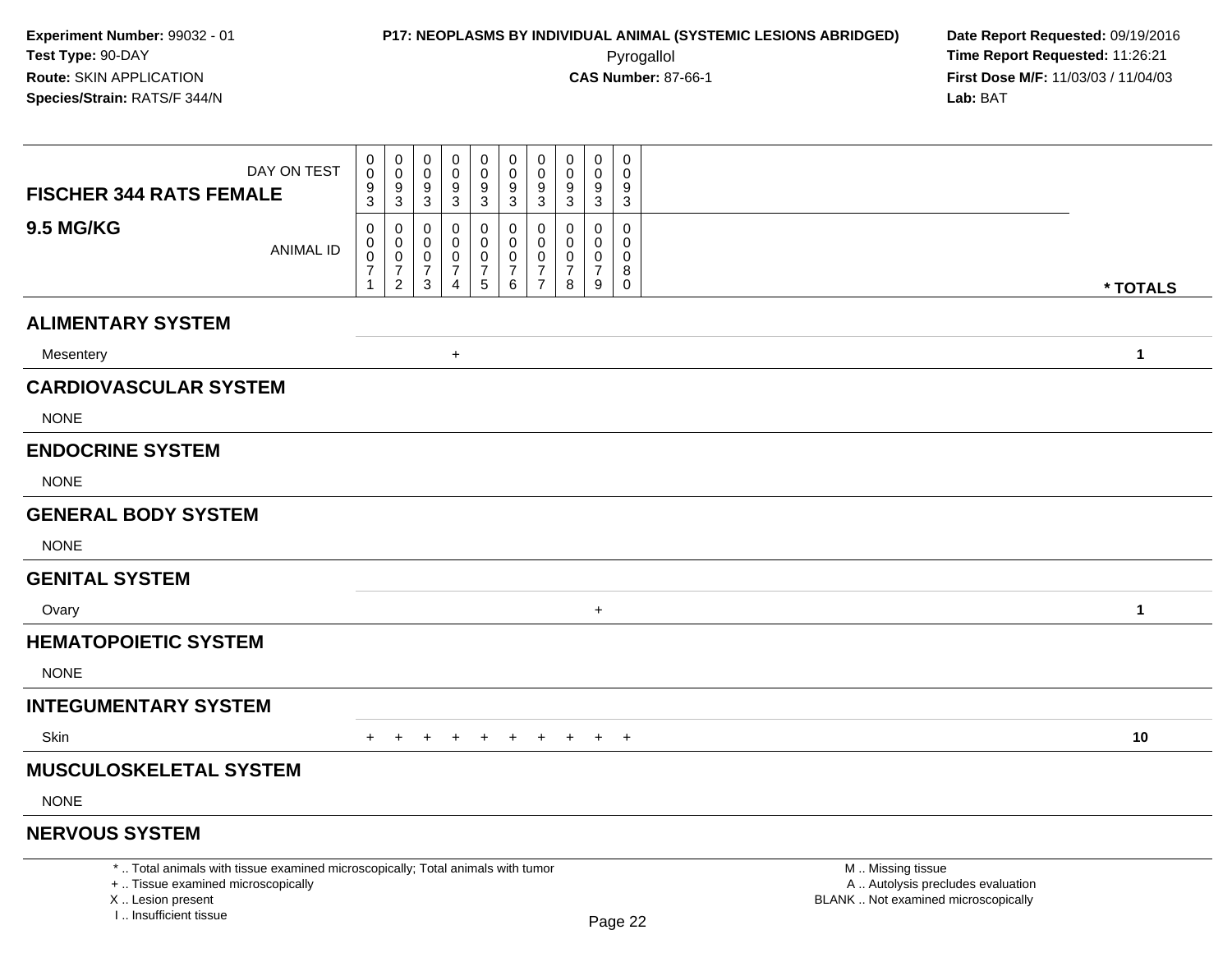**First Dose M/F:** 11/03/03 / 11/04/03<br>**Lab:** BAT **Lab:** BAT

| DAY ON TEST<br><b>FISCHER 344 RATS FEMALE</b> | $\mathbf{0}$<br>0<br>9<br>3 | $\mathbf{0}$<br>U<br>9<br>◠<br>دت | $\mathbf 0$<br>0<br>9<br>3 | <b>U</b><br>9<br>J | 9<br>-3 | 0<br>υ<br>9<br>ົ<br>ۍ | U<br>U<br>9<br>ົ<br>J | 0<br>U<br>9<br>3  | 0<br>v<br>9<br>3 | 0<br>$\mathbf 0$<br>9<br>3 |          |
|-----------------------------------------------|-----------------------------|-----------------------------------|----------------------------|--------------------|---------|-----------------------|-----------------------|-------------------|------------------|----------------------------|----------|
| <b>9.5 MG/KG</b><br>ANIMAL ID                 | 0<br>0<br>$\mathbf 0$<br>-  | U<br>U<br>U<br>ົ<br><u>_</u>      | 0<br>0<br>-U<br>-3         | 4                  | 5       | 0<br>0<br>υ<br>6      |                       | 0<br>0<br>0<br>-8 | 0<br>υ<br>U<br>9 | 0<br>0<br>0<br>8<br>0      | * TOTALS |
| <b>NONE</b>                                   |                             |                                   |                            |                    |         |                       |                       |                   |                  |                            |          |

#### **RESPIRATORY SYSTEM**

NONE

#### **SPECIAL SENSES SYSTEM**

NONE

#### **URINARY SYSTEM**

NONE

#### **SYSTEMIC LESIONS**

Multiple Organn  $+$ 

<sup>+</sup> <sup>+</sup> <sup>+</sup> <sup>+</sup> <sup>+</sup> <sup>+</sup> <sup>+</sup> <sup>+</sup> <sup>+</sup> **<sup>10</sup>**

X .. Lesion present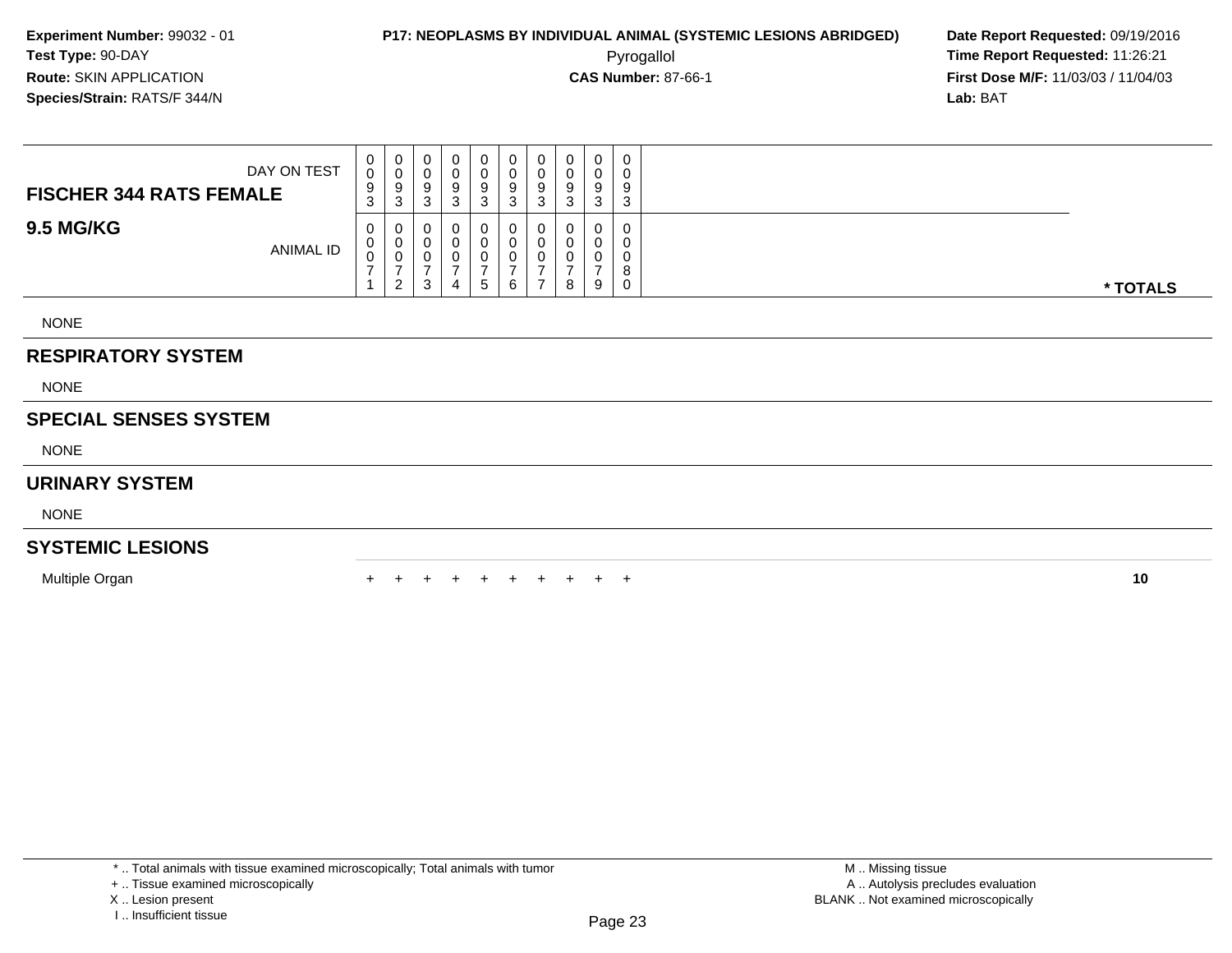| DAY ON TEST<br><b>FISCHER 344 RATS FEMALE</b>                                                                                                                       | $\pmb{0}$<br>0<br>$\frac{9}{3}$           | $\pmb{0}$<br>$\mathbf 0$<br>$\mathbf 0$<br>$\mathbf 0$<br>9<br>9<br>$\overline{3}$<br>$\mathbf{3}$                               | $\mathbf 0$<br>$\mathbf 0$<br>9<br>$\sqrt{3}$          | $\mathbf 0$<br>$\mathbf 0$<br>9<br>$\mathbf{3}$ | $\pmb{0}$<br>$\pmb{0}$<br>9<br>3            | $\mathbf 0$<br>$\mathbf 0$<br>9<br>3                        | $\boldsymbol{0}$<br>0<br>9<br>$\mathbf{3}$          | $\mathbf 0$<br>$\mathbf 0$<br>9<br>3      | $\mathbf 0$<br>$\Omega$<br>9<br>3                             |                                                                                               |              |
|---------------------------------------------------------------------------------------------------------------------------------------------------------------------|-------------------------------------------|----------------------------------------------------------------------------------------------------------------------------------|--------------------------------------------------------|-------------------------------------------------|---------------------------------------------|-------------------------------------------------------------|-----------------------------------------------------|-------------------------------------------|---------------------------------------------------------------|-----------------------------------------------------------------------------------------------|--------------|
| 18.75 MG/KG<br><b>ANIMAL ID</b>                                                                                                                                     | $\mathbf 0$<br>0<br>$\mathbf 0$<br>8<br>1 | $\mathbf 0$<br>$\mathbf 0$<br>$\mathbf 0$<br>$\mathbf 0$<br>$\mathbf 0$<br>$\mathbf 0$<br>$\,8\,$<br>$\bf8$<br>2<br>$\mathbf{3}$ | $\mathbf 0$<br>$\mathbf 0$<br>0<br>8<br>$\overline{4}$ | $\mathbf 0$<br>$\mathbf 0$<br>0<br>$\bf 8$<br>5 | $\mathbf 0$<br>0<br>$\pmb{0}$<br>$_{6}^{8}$ | $\Omega$<br>$\mathbf 0$<br>$\pmb{0}$<br>8<br>$\overline{7}$ | $\mathbf 0$<br>$\mathbf 0$<br>$\mathbf 0$<br>8<br>8 | $\mathbf 0$<br>$\mathbf 0$<br>0<br>8<br>9 | $\mathbf 0$<br>$\mathbf 0$<br>$\mathbf 0$<br>9<br>$\mathbf 0$ |                                                                                               | * TOTALS     |
| <b>ALIMENTARY SYSTEM</b>                                                                                                                                            |                                           |                                                                                                                                  |                                                        |                                                 |                                             |                                                             |                                                     |                                           |                                                               |                                                                                               |              |
| Liver                                                                                                                                                               | $\ddot{}$                                 |                                                                                                                                  |                                                        |                                                 |                                             |                                                             | $\ddot{}$                                           |                                           |                                                               |                                                                                               | $\mathbf{2}$ |
| <b>CARDIOVASCULAR SYSTEM</b>                                                                                                                                        |                                           |                                                                                                                                  |                                                        |                                                 |                                             |                                                             |                                                     |                                           |                                                               |                                                                                               |              |
| <b>NONE</b>                                                                                                                                                         |                                           |                                                                                                                                  |                                                        |                                                 |                                             |                                                             |                                                     |                                           |                                                               |                                                                                               |              |
| <b>ENDOCRINE SYSTEM</b>                                                                                                                                             |                                           |                                                                                                                                  |                                                        |                                                 |                                             |                                                             |                                                     |                                           |                                                               |                                                                                               |              |
| <b>NONE</b>                                                                                                                                                         |                                           |                                                                                                                                  |                                                        |                                                 |                                             |                                                             |                                                     |                                           |                                                               |                                                                                               |              |
| <b>GENERAL BODY SYSTEM</b>                                                                                                                                          |                                           |                                                                                                                                  |                                                        |                                                 |                                             |                                                             |                                                     |                                           |                                                               |                                                                                               |              |
| <b>NONE</b>                                                                                                                                                         |                                           |                                                                                                                                  |                                                        |                                                 |                                             |                                                             |                                                     |                                           |                                                               |                                                                                               |              |
| <b>GENITAL SYSTEM</b>                                                                                                                                               |                                           |                                                                                                                                  |                                                        |                                                 |                                             |                                                             |                                                     |                                           |                                                               |                                                                                               |              |
| <b>NONE</b>                                                                                                                                                         |                                           |                                                                                                                                  |                                                        |                                                 |                                             |                                                             |                                                     |                                           |                                                               |                                                                                               |              |
| <b>HEMATOPOIETIC SYSTEM</b>                                                                                                                                         |                                           |                                                                                                                                  |                                                        |                                                 |                                             |                                                             |                                                     |                                           |                                                               |                                                                                               |              |
| <b>NONE</b>                                                                                                                                                         |                                           |                                                                                                                                  |                                                        |                                                 |                                             |                                                             |                                                     |                                           |                                                               |                                                                                               |              |
| <b>INTEGUMENTARY SYSTEM</b>                                                                                                                                         |                                           |                                                                                                                                  |                                                        |                                                 |                                             |                                                             |                                                     |                                           |                                                               |                                                                                               |              |
| <b>Skin</b>                                                                                                                                                         | $+$                                       | $+$<br>$+$                                                                                                                       | $+$                                                    | $+$                                             | $+$                                         | $+$                                                         | $+$                                                 | $+$                                       | $^{+}$                                                        |                                                                                               | 10           |
| <b>MUSCULOSKELETAL SYSTEM</b>                                                                                                                                       |                                           |                                                                                                                                  |                                                        |                                                 |                                             |                                                             |                                                     |                                           |                                                               |                                                                                               |              |
| <b>NONE</b>                                                                                                                                                         |                                           |                                                                                                                                  |                                                        |                                                 |                                             |                                                             |                                                     |                                           |                                                               |                                                                                               |              |
| <b>NERVOUS SYSTEM</b>                                                                                                                                               |                                           |                                                                                                                                  |                                                        |                                                 |                                             |                                                             |                                                     |                                           |                                                               |                                                                                               |              |
| *  Total animals with tissue examined microscopically; Total animals with tumor<br>+  Tissue examined microscopically<br>X  Lesion present<br>I Insufficient tissue |                                           |                                                                                                                                  |                                                        |                                                 |                                             |                                                             |                                                     |                                           | Page 24                                                       | M  Missing tissue<br>A  Autolysis precludes evaluation<br>BLANK  Not examined microscopically |              |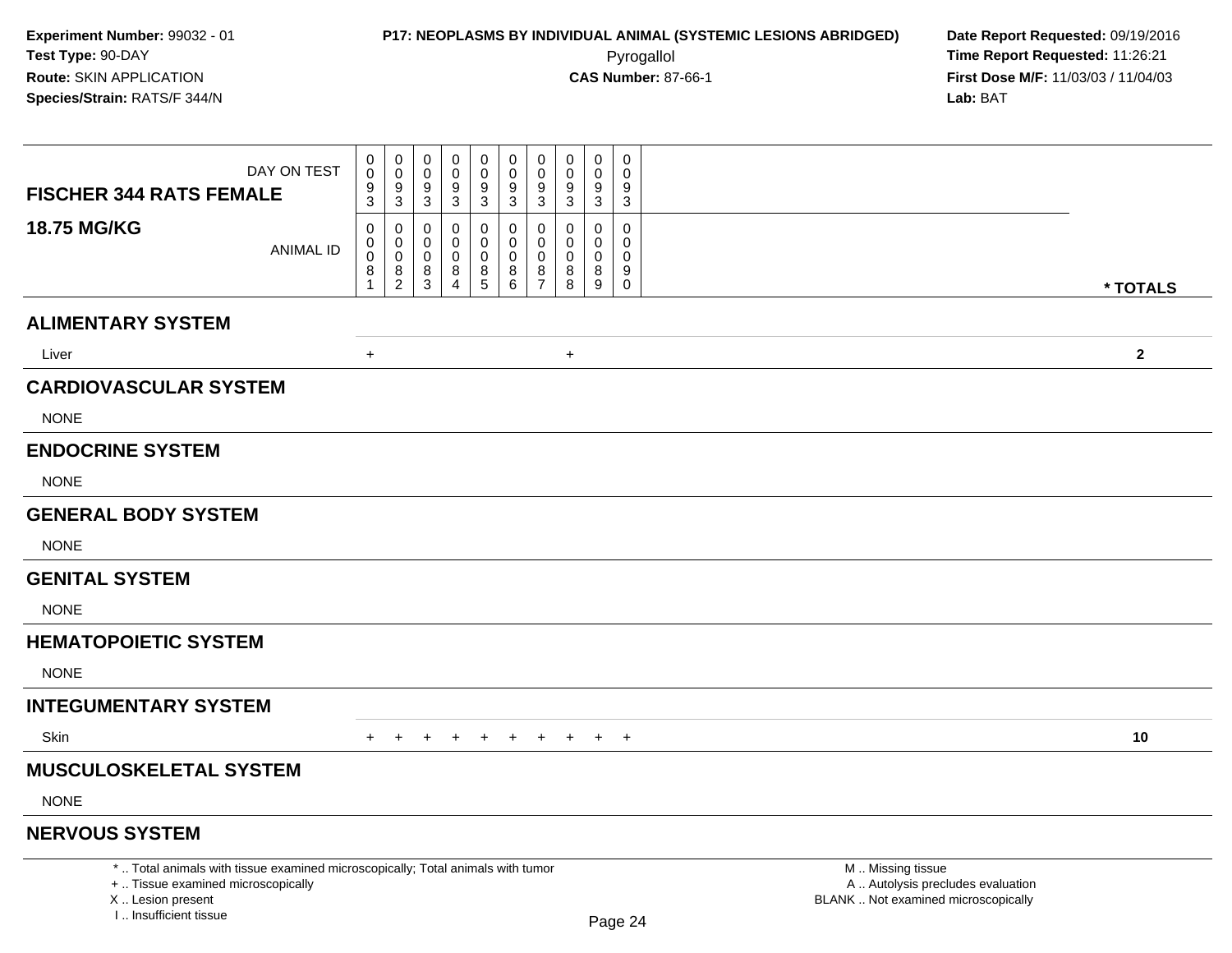**First Dose M/F:** 11/03/03 / 11/04/03<br>**Lab:** BAT **Lab:** BAT

| DAY ON TEST<br><b>FISCHER 344 RATS FEMALE</b> | $\mathbf{0}$<br>0<br>9<br>3            | U<br>U<br>9<br>ົ<br>ت             | <b>U</b><br>-9<br>-3 | U.<br>J     | 0<br>U<br>9<br>ີ<br>J |  | 0<br>u<br>9<br>J      | 0<br>9      | 0<br>0<br>9<br>3      |          |
|-----------------------------------------------|----------------------------------------|-----------------------------------|----------------------|-------------|-----------------------|--|-----------------------|-------------|-----------------------|----------|
| <b>18.75 MG/KG</b><br>ANIMAL ID               | $\mathbf{0}$<br>$\mathbf{0}$<br>0<br>8 | U<br>U<br>U<br>8<br>റ<br><u>L</u> | U<br>0<br>o<br>3     | v<br>8<br>4 | 0<br>0<br>0<br>8<br>G |  | U<br>u<br>υ<br>8<br>8 | 0<br>8<br>9 | 0<br>0<br>0<br>9<br>0 | * TOTALS |

NONE

#### **RESPIRATORY SYSTEM**

NONE

#### **SPECIAL SENSES SYSTEM**

NONE

#### **URINARY SYSTEM**

NONE

#### **SYSTEMIC LESIONS**

Multiple Organn  $+$ 

<sup>+</sup> <sup>+</sup> <sup>+</sup> <sup>+</sup> <sup>+</sup> <sup>+</sup> <sup>+</sup> <sup>+</sup> <sup>+</sup> **<sup>10</sup>**

<sup>\* ..</sup> Total animals with tissue examined microscopically; Total animals with tumor

<sup>+ ..</sup> Tissue examined microscopically

X .. Lesion present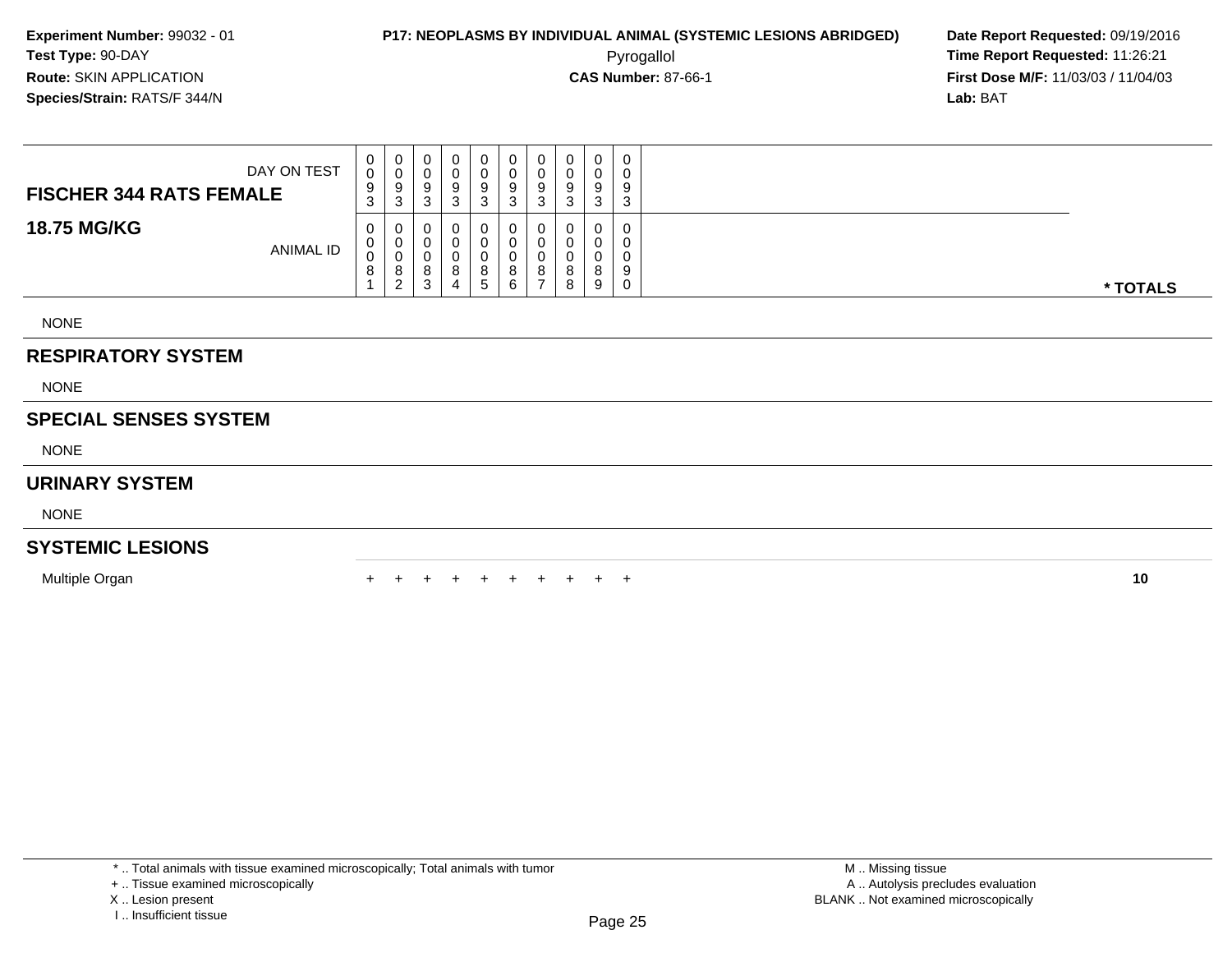**First Dose M/F:** 11/03/03 / 11/04/03<br>**Lab:** BAT **Lab:** BAT

| DAY ON TEST<br><b>FISCHER 344 RATS FEMALE</b> | 0<br>0<br>9<br>$\sim$<br>ັ | ◡<br>y<br>ັບ | 0<br>v<br>9<br>J            | v      | 0<br>-9<br>- 12 | 0<br>υ<br>9<br>ົ      | v<br>9<br>◠<br>ັ |   | 0<br>a<br>3 | 0<br>0<br>9<br>3 |          |
|-----------------------------------------------|----------------------------|--------------|-----------------------------|--------|-----------------|-----------------------|------------------|---|-------------|------------------|----------|
| 37.5 MG/KG<br><b>ANIMAL ID</b>                | 0<br>0<br>0<br>9           | .y<br>∠      | U<br>υ<br>v<br>-9<br>ົ<br>ა | y<br>4 | 0<br>-9<br>.5   | U<br>U<br>υ<br>9<br>6 | 9                | 8 | u<br>a<br>9 | 0<br>0<br>0<br>0 | * TOTALS |

#### **ALIMENTARY SYSTEM**

NONE

#### **CARDIOVASCULAR SYSTEM**

NONE

#### **ENDOCRINE SYSTEM**

NONE

#### **GENERAL BODY SYSTEM**

**NONE** 

#### **GENITAL SYSTEM**

NONE

### **HEMATOPOIETIC SYSTEM**

NONE

### **INTEGUMENTARY SYSTEM**

**Skin** n  $+$ 

<sup>+</sup> <sup>+</sup> <sup>+</sup> <sup>+</sup> <sup>+</sup> <sup>+</sup> <sup>+</sup> <sup>+</sup> <sup>+</sup> **<sup>10</sup>**

### **MUSCULOSKELETAL SYSTEM**

NONE

#### **NERVOUS SYSTEM**

\* .. Total animals with tissue examined microscopically; Total animals with tumor

+ .. Tissue examined microscopically

X .. Lesion present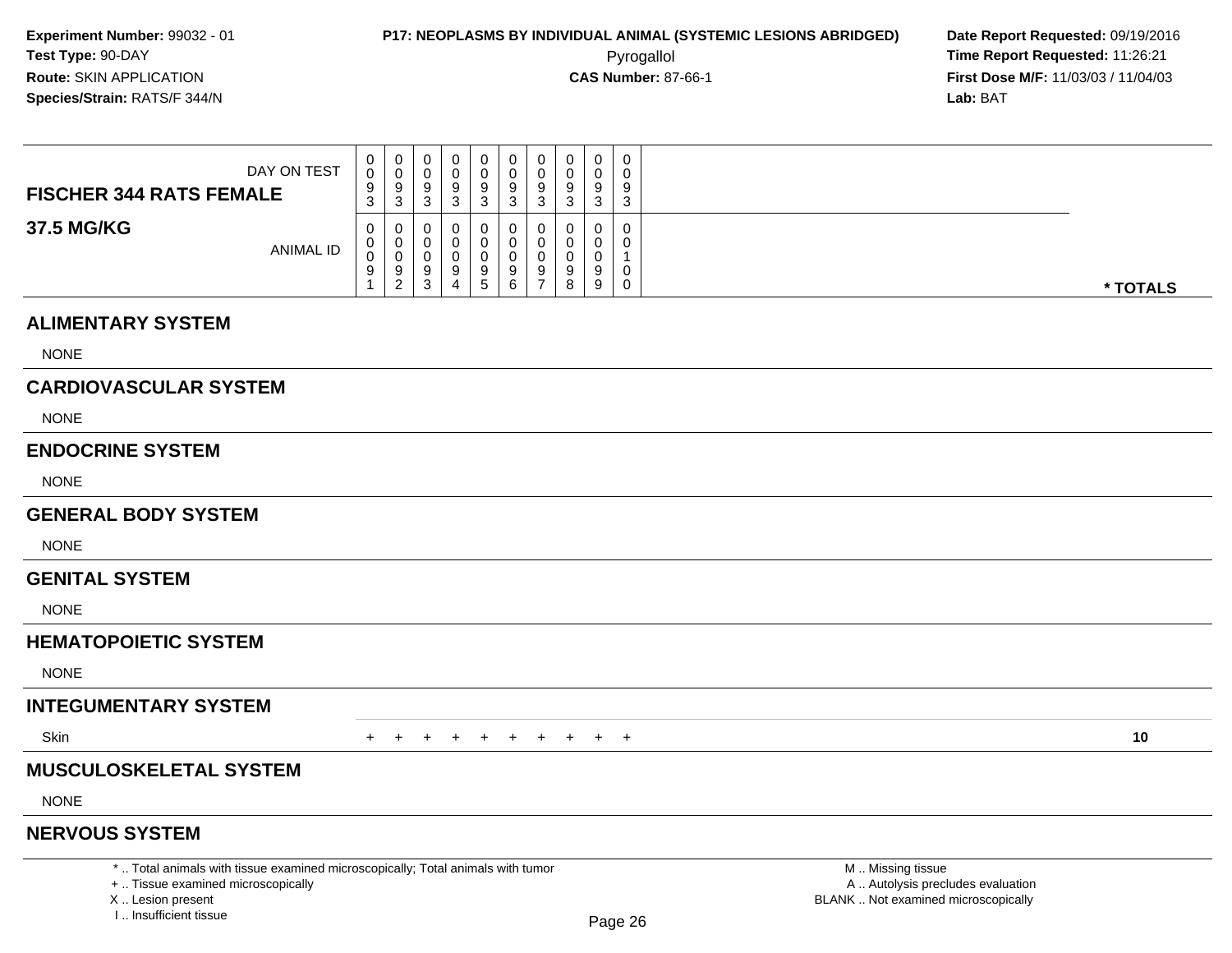**First Dose M/F:** 11/03/03 / 11/04/03<br>**Lab:** BAT **Lab:** BAT

| DAY ON TEST<br><b>FISCHER 344 RATS FEMALE</b> | $\mathbf{0}$<br>0<br>9<br>3 | 0<br>0<br>9<br>ు                  | 0<br>v<br>У<br>3      | 0<br>υ<br>9<br>n      |     | 0<br>$\Omega$<br>-9<br>3 | 0<br>9<br>ົ | 0<br>0<br>-9<br>-3    | $\mathbf 0$<br>0<br>9<br>ົ<br>ັ  | 0<br>U<br>9<br>$\sim$<br>◡ |          |
|-----------------------------------------------|-----------------------------|-----------------------------------|-----------------------|-----------------------|-----|--------------------------|-------------|-----------------------|----------------------------------|----------------------------|----------|
| 37.5 MG/KG<br><b>ANIMAL ID</b>                | 0<br>0<br>0<br>9            | 0<br>0<br>0<br>9<br>ົ<br><u>_</u> | U<br>υ<br>υ<br>9<br>3 | 0<br>0<br>0<br>9<br>4 | . ර | 0<br>0<br>0<br>-9<br>6   | 0<br>9      | 0<br>0<br>0<br>9<br>8 | $\mathbf{0}$<br>0<br>0<br>9<br>9 | 0<br>U<br>0                | * TOTALS |

NONE

#### **RESPIRATORY SYSTEM**

NONE

#### **SPECIAL SENSES SYSTEM**

NONE

#### **URINARY SYSTEM**

NONE

#### **SYSTEMIC LESIONS**

Multiple Organn  $+$ 

<sup>+</sup> <sup>+</sup> <sup>+</sup> <sup>+</sup> <sup>+</sup> <sup>+</sup> <sup>+</sup> <sup>+</sup> <sup>+</sup> **<sup>10</sup>**

X .. Lesion present

<sup>+ ..</sup> Tissue examined microscopically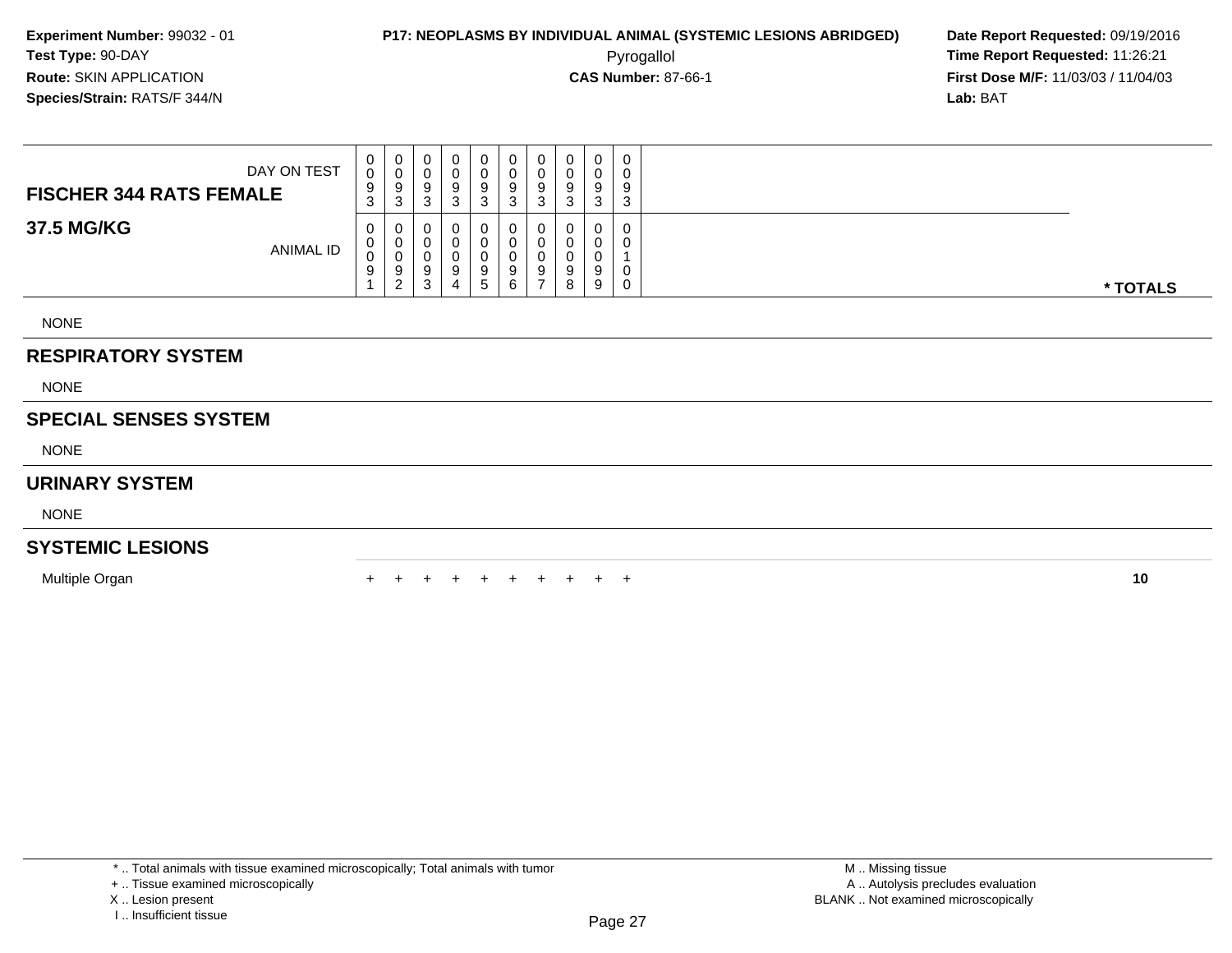## **P17: NEOPLASMS BY INDIVIDUAL ANIMAL (SYSTEMIC LESIONS ABRIDGED) Date Report Requested:** 09/19/2016 Pyrogallol **Time Report Requested:** 11:26:21

| DAY ON TEST<br><b>FISCHER 344 RATS FEMALE</b>                                                                                                                       | 0<br>$\mathbf 0$<br>$\frac{9}{3}$ | $\mathsf{O}\xspace$<br>$\mathbf 0$<br>$\mathsf{O}\xspace$<br>$\mathbf 0$<br>$\frac{9}{3}$<br>9<br>$\mathbf{3}$                                          | $\mathsf{O}\xspace$<br>$\mathbf 0$<br>9<br>3 | $\pmb{0}$<br>$\mathsf{O}\xspace$<br>$\boldsymbol{9}$<br>3           | $\pmb{0}$<br>$\mathbf 0$<br>$\boldsymbol{9}$<br>3          | $\pmb{0}$<br>$\mathbf 0$<br>9<br>$\mathbf{3}$                                    | $\pmb{0}$<br>$\mathbf 0$<br>9<br>3 | $\mathbf 0$<br>$\mathbf 0$<br>9<br>3                   | $\pmb{0}$<br>$\Omega$<br>9<br>$\mathbf{3}$                                        |                                                                                               |              |
|---------------------------------------------------------------------------------------------------------------------------------------------------------------------|-----------------------------------|---------------------------------------------------------------------------------------------------------------------------------------------------------|----------------------------------------------|---------------------------------------------------------------------|------------------------------------------------------------|----------------------------------------------------------------------------------|------------------------------------|--------------------------------------------------------|-----------------------------------------------------------------------------------|-----------------------------------------------------------------------------------------------|--------------|
| <b>75 MG/KG</b><br><b>ANIMAL ID</b>                                                                                                                                 | 0<br>0<br>$\mathbf{1}$<br>0<br>1  | $\mathbf 0$<br>0<br>$\mathsf{O}\xspace$<br>$\pmb{0}$<br>$\mathbf{1}$<br>$\overline{1}$<br>$\mathsf{O}$<br>$\pmb{0}$<br>$\overline{c}$<br>$\mathfrak{S}$ | $\mathbf 0$<br>0<br>$\mathbf{1}$<br>0<br>4   | 0<br>$\mathsf{O}\xspace$<br>$\mathbf{1}$<br>$\pmb{0}$<br>$\sqrt{5}$ | 0<br>$\mathbf 0$<br>$\mathbf{1}$<br>$\mathbf 0$<br>$\,6\,$ | $\mathbf 0$<br>$\mathbf 0$<br>$\mathbf{1}$<br>$\boldsymbol{0}$<br>$\overline{7}$ | 0<br>0<br>$\mathbf{1}$<br>0<br>8   | $\mathbf 0$<br>0<br>$\overline{1}$<br>$\mathbf 0$<br>9 | $\mathbf 0$<br>$\mathsf{O}\xspace$<br>$\mathbf{1}$<br>$\mathbf{1}$<br>$\mathbf 0$ |                                                                                               | * TOTALS     |
| <b>ALIMENTARY SYSTEM</b>                                                                                                                                            |                                   |                                                                                                                                                         |                                              |                                                                     |                                                            |                                                                                  |                                    |                                                        |                                                                                   |                                                                                               |              |
| Liver                                                                                                                                                               |                                   |                                                                                                                                                         | $+$                                          |                                                                     | $\ddot{}$                                                  |                                                                                  |                                    |                                                        |                                                                                   |                                                                                               | $\mathbf{2}$ |
| <b>CARDIOVASCULAR SYSTEM</b>                                                                                                                                        |                                   |                                                                                                                                                         |                                              |                                                                     |                                                            |                                                                                  |                                    |                                                        |                                                                                   |                                                                                               |              |
| <b>NONE</b>                                                                                                                                                         |                                   |                                                                                                                                                         |                                              |                                                                     |                                                            |                                                                                  |                                    |                                                        |                                                                                   |                                                                                               |              |
| <b>ENDOCRINE SYSTEM</b>                                                                                                                                             |                                   |                                                                                                                                                         |                                              |                                                                     |                                                            |                                                                                  |                                    |                                                        |                                                                                   |                                                                                               |              |
| <b>NONE</b>                                                                                                                                                         |                                   |                                                                                                                                                         |                                              |                                                                     |                                                            |                                                                                  |                                    |                                                        |                                                                                   |                                                                                               |              |
| <b>GENERAL BODY SYSTEM</b>                                                                                                                                          |                                   |                                                                                                                                                         |                                              |                                                                     |                                                            |                                                                                  |                                    |                                                        |                                                                                   |                                                                                               |              |
| <b>NONE</b>                                                                                                                                                         |                                   |                                                                                                                                                         |                                              |                                                                     |                                                            |                                                                                  |                                    |                                                        |                                                                                   |                                                                                               |              |
| <b>GENITAL SYSTEM</b>                                                                                                                                               |                                   |                                                                                                                                                         |                                              |                                                                     |                                                            |                                                                                  |                                    |                                                        |                                                                                   |                                                                                               |              |
| <b>NONE</b>                                                                                                                                                         |                                   |                                                                                                                                                         |                                              |                                                                     |                                                            |                                                                                  |                                    |                                                        |                                                                                   |                                                                                               |              |
| <b>HEMATOPOIETIC SYSTEM</b>                                                                                                                                         |                                   |                                                                                                                                                         |                                              |                                                                     |                                                            |                                                                                  |                                    |                                                        |                                                                                   |                                                                                               |              |
| <b>NONE</b>                                                                                                                                                         |                                   |                                                                                                                                                         |                                              |                                                                     |                                                            |                                                                                  |                                    |                                                        |                                                                                   |                                                                                               |              |
| <b>INTEGUMENTARY SYSTEM</b>                                                                                                                                         |                                   |                                                                                                                                                         |                                              |                                                                     |                                                            |                                                                                  |                                    |                                                        |                                                                                   |                                                                                               |              |
| Skin                                                                                                                                                                |                                   |                                                                                                                                                         |                                              |                                                                     | $\ddot{}$                                                  | $\ddot{}$                                                                        | $+$                                | $+$                                                    | $+$                                                                               |                                                                                               | 10           |
| <b>MUSCULOSKELETAL SYSTEM</b>                                                                                                                                       |                                   |                                                                                                                                                         |                                              |                                                                     |                                                            |                                                                                  |                                    |                                                        |                                                                                   |                                                                                               |              |
| <b>NONE</b>                                                                                                                                                         |                                   |                                                                                                                                                         |                                              |                                                                     |                                                            |                                                                                  |                                    |                                                        |                                                                                   |                                                                                               |              |
| <b>NERVOUS SYSTEM</b>                                                                                                                                               |                                   |                                                                                                                                                         |                                              |                                                                     |                                                            |                                                                                  |                                    |                                                        |                                                                                   |                                                                                               |              |
| *  Total animals with tissue examined microscopically; Total animals with tumor<br>+  Tissue examined microscopically<br>X  Lesion present<br>I Insufficient tissue |                                   |                                                                                                                                                         |                                              |                                                                     |                                                            |                                                                                  |                                    |                                                        | Page 28                                                                           | M  Missing tissue<br>A  Autolysis precludes evaluation<br>BLANK  Not examined microscopically |              |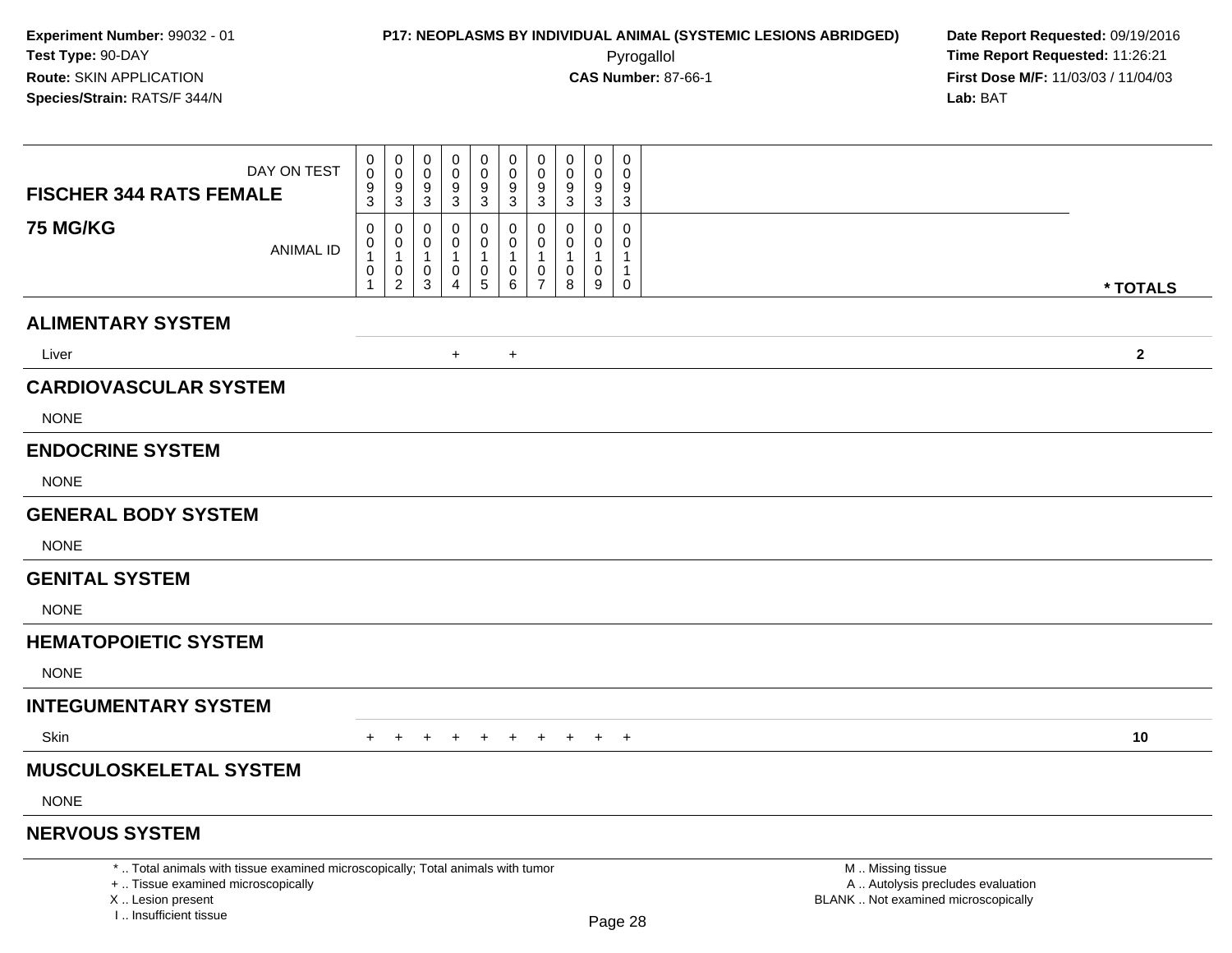**First Dose M/F:** 11/03/03 / 11/04/03<br>**Lab:** BAT **Lab:** BAT

| DAY ON TEST<br><b>FISCHER 344 RATS FEMALE</b> | $\mathbf{0}$<br>$\ddot{\mathbf{0}}$<br>9<br>3 | $\cup$<br>U<br>9<br>3 | $\mathbf 0$<br>U<br>9<br>3 | 9<br>$\cdot$ | 9<br>ు | 0<br>U<br>9<br>◠<br>చ | U<br>U<br>9<br>ົ | 0<br>0<br>9<br>3 | U<br>v<br>9<br>3 | 0<br>0<br>9<br>3      |          |
|-----------------------------------------------|-----------------------------------------------|-----------------------|----------------------------|--------------|--------|-----------------------|------------------|------------------|------------------|-----------------------|----------|
| <b>75 MG/KG</b><br>ANIMAL ID                  | $\mathbf 0$<br>0<br>0                         | 0<br>0<br>U<br>ົ<br>∼ | -0<br>$\Omega$<br>0<br>3   | д            | 5      | 0<br>0<br>0<br>6      | 0                | 0<br>0<br>0<br>8 | 0<br>U<br>9      | 0<br>0<br>$\mathbf 0$ | * TOTALS |
| <b>NONE</b>                                   |                                               |                       |                            |              |        |                       |                  |                  |                  |                       |          |

#### **RESPIRATORY SYSTEM**

NONE

#### **SPECIAL SENSES SYSTEM**

NONE

#### **URINARY SYSTEM**

NONE

#### **SYSTEMIC LESIONS**

Multiple Organn  $+$ 

<sup>+</sup> <sup>+</sup> <sup>+</sup> <sup>+</sup> <sup>+</sup> <sup>+</sup> <sup>+</sup> <sup>+</sup> <sup>+</sup> **<sup>10</sup>**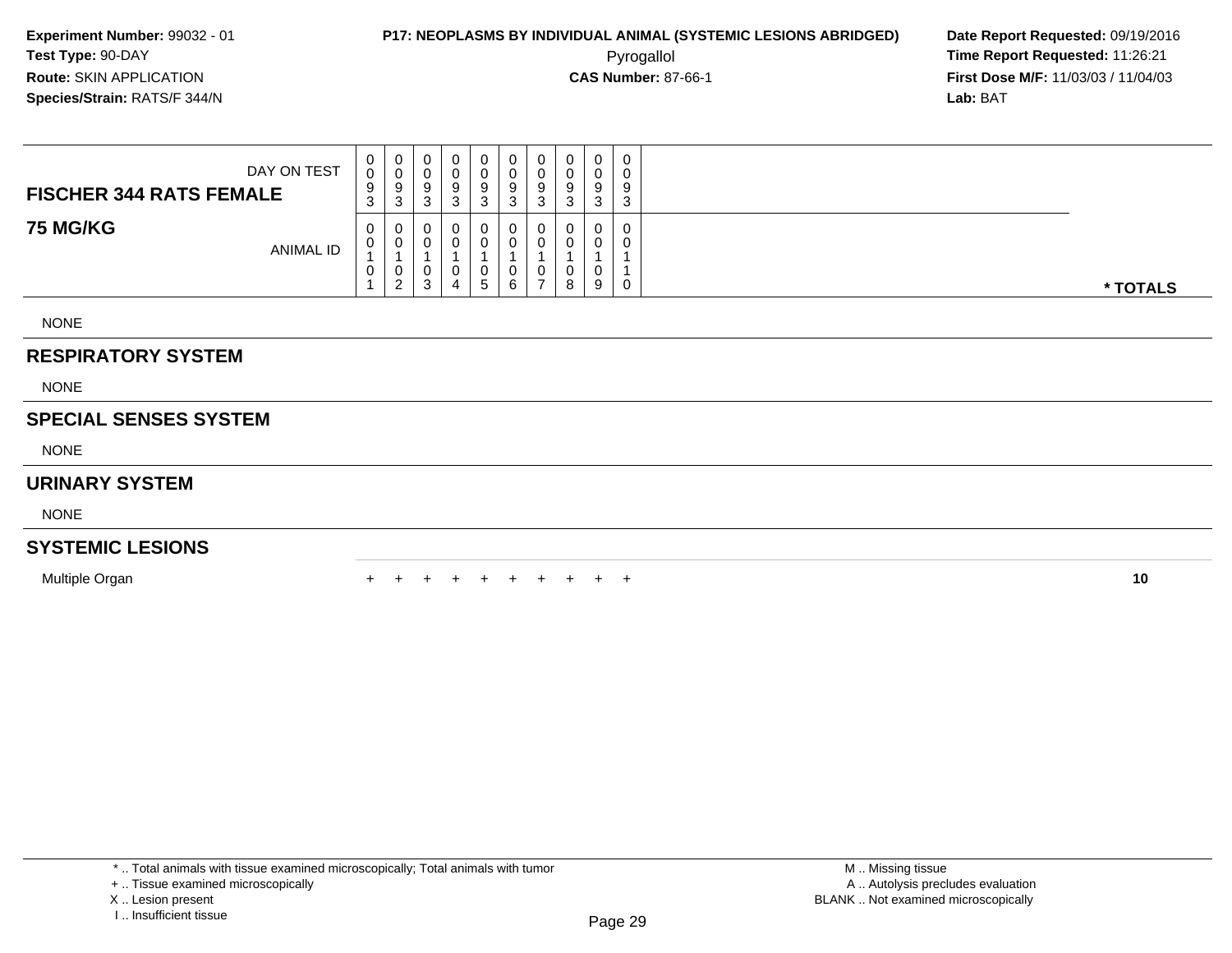**First Dose M/F:** 11/03/03 / 11/04/03<br>**Lab:** BAT **Lab:** BAT

| DAY ON TEST<br><b>FISCHER 344 RATS FEMALE</b>                                   |                  | $\pmb{0}$<br>$\,0\,$<br>$\frac{9}{3}$                                    | $\pmb{0}$<br>$\mathbf 0$<br>$\frac{9}{3}$                                | 0<br>$\pmb{0}$<br>$\frac{9}{3}$                       | $\pmb{0}$<br>$\mathbf 0$<br>9<br>$\overline{3}$                | $\pmb{0}$<br>$\pmb{0}$<br>$^9_3$                   | $\mathbf 0$<br>$\mathsf{O}\xspace$<br>$\frac{9}{3}$ | $\pmb{0}$<br>$\ddot{\mathbf{0}}$<br>$\frac{9}{3}$                  | $\pmb{0}$<br>$\mathbf 0$<br>9<br>$\overline{3}$ | $\pmb{0}$<br>$\mathbf 0$<br>9<br>$\overline{3}$                      | $\pmb{0}$<br>$\mathbf 0$<br>9<br>$\mathfrak{S}$ |                   |          |
|---------------------------------------------------------------------------------|------------------|--------------------------------------------------------------------------|--------------------------------------------------------------------------|-------------------------------------------------------|----------------------------------------------------------------|----------------------------------------------------|-----------------------------------------------------|--------------------------------------------------------------------|-------------------------------------------------|----------------------------------------------------------------------|-------------------------------------------------|-------------------|----------|
| <b>150 MG/KG</b>                                                                | <b>ANIMAL ID</b> | $\mathbf 0$<br>$\pmb{0}$<br>$\mathbf{1}$<br>$\mathbf{1}$<br>$\mathbf{1}$ | $\mathbf 0$<br>$\mathbf 0$<br>$\mathbf{1}$<br>$\mathbf{1}$<br>$\sqrt{2}$ | $\mathbf 0$<br>0<br>1<br>$\mathbf{1}$<br>$\mathbf{3}$ | $\mathbf 0$<br>$\Omega$<br>-1<br>$\mathbf 1$<br>$\overline{4}$ | $\pmb{0}$<br>$\pmb{0}$<br>1<br>1<br>$\overline{5}$ | 0<br>$\mathbf 0$<br>$\overline{1}$<br>$\,6\,$       | $\pmb{0}$<br>$\mathbf 0$<br>-1<br>$\overline{1}$<br>$\overline{7}$ | 0<br>$\Omega$<br>1<br>$\mathbf{1}$<br>8         | $\mathbf 0$<br>$\mathbf 0$<br>-1<br>$\mathbf{1}$<br>$\boldsymbol{9}$ | $\mathbf 0$<br>$\mathbf 0$<br>1<br>$^2_{\rm 0}$ |                   | * TOTALS |
| <b>ALIMENTARY SYSTEM</b>                                                        |                  |                                                                          |                                                                          |                                                       |                                                                |                                                    |                                                     |                                                                    |                                                 |                                                                      |                                                 |                   |          |
| Esophagus                                                                       |                  | $\ddot{}$                                                                |                                                                          |                                                       |                                                                |                                                    |                                                     |                                                                    |                                                 |                                                                      | $+$                                             |                   | 10       |
| Intestine Large, Cecum                                                          |                  |                                                                          |                                                                          |                                                       |                                                                |                                                    |                                                     |                                                                    |                                                 |                                                                      | $\overline{+}$                                  |                   | 10       |
| Intestine Large, Colon                                                          |                  | +                                                                        |                                                                          |                                                       |                                                                |                                                    |                                                     |                                                                    |                                                 |                                                                      | $\ddot{}$                                       |                   | 10       |
| Intestine Large, Rectum                                                         |                  | $\ddot{}$                                                                |                                                                          |                                                       |                                                                |                                                    |                                                     |                                                                    |                                                 |                                                                      | $\ddot{}$                                       |                   | 10       |
| Intestine Small, Duodenum                                                       |                  | +                                                                        |                                                                          |                                                       |                                                                |                                                    |                                                     |                                                                    |                                                 |                                                                      | $\ddot{}$                                       |                   | 10       |
| Intestine Small, Ileum                                                          |                  | $\ddot{}$                                                                |                                                                          |                                                       |                                                                |                                                    |                                                     |                                                                    |                                                 |                                                                      | $\ddot{}$                                       |                   | 10       |
| Intestine Small, Jejunum                                                        |                  | ÷                                                                        |                                                                          |                                                       |                                                                |                                                    |                                                     |                                                                    |                                                 |                                                                      | $\overline{+}$                                  |                   | 10       |
| Liver                                                                           |                  |                                                                          |                                                                          |                                                       |                                                                |                                                    |                                                     |                                                                    |                                                 |                                                                      | $\ddot{}$                                       |                   | 10       |
| Pancreas                                                                        |                  | $\ddot{}$                                                                |                                                                          |                                                       |                                                                |                                                    |                                                     |                                                                    |                                                 |                                                                      | $\overline{+}$                                  |                   | 10       |
| Salivary Glands                                                                 |                  | ÷                                                                        |                                                                          |                                                       |                                                                |                                                    |                                                     |                                                                    |                                                 |                                                                      | $\ddot{}$                                       |                   | 10       |
| Stomach, Forestomach                                                            |                  |                                                                          |                                                                          |                                                       |                                                                |                                                    |                                                     |                                                                    |                                                 |                                                                      |                                                 |                   | 10       |
| Stomach, Glandular                                                              |                  | $\ddot{}$                                                                |                                                                          |                                                       |                                                                | $\pm$                                              | ÷                                                   |                                                                    |                                                 | $\pm$                                                                | $+$                                             |                   | 10       |
| <b>CARDIOVASCULAR SYSTEM</b>                                                    |                  |                                                                          |                                                                          |                                                       |                                                                |                                                    |                                                     |                                                                    |                                                 |                                                                      |                                                 |                   |          |
| <b>Blood Vessel</b>                                                             |                  |                                                                          |                                                                          |                                                       |                                                                |                                                    |                                                     |                                                                    |                                                 |                                                                      | $\overline{ }$                                  |                   | 10       |
| Heart                                                                           |                  | +                                                                        |                                                                          |                                                       |                                                                |                                                    |                                                     |                                                                    |                                                 | $\ddot{}$                                                            | $\overline{+}$                                  |                   | 10       |
| <b>ENDOCRINE SYSTEM</b>                                                         |                  |                                                                          |                                                                          |                                                       |                                                                |                                                    |                                                     |                                                                    |                                                 |                                                                      |                                                 |                   |          |
| *  Total animals with tissue examined microscopically; Total animals with tumor |                  |                                                                          |                                                                          |                                                       |                                                                |                                                    |                                                     |                                                                    |                                                 |                                                                      |                                                 | M  Missing tissue |          |

+ .. Tissue examined microscopically

X .. Lesion present

I .. Insufficient tissue

M .. Missing tissue

y the contract of the contract of the contract of the contract of the contract of  $\mathsf A$  . Autolysis precludes evaluation Lesion present BLANK .. Not examined microscopically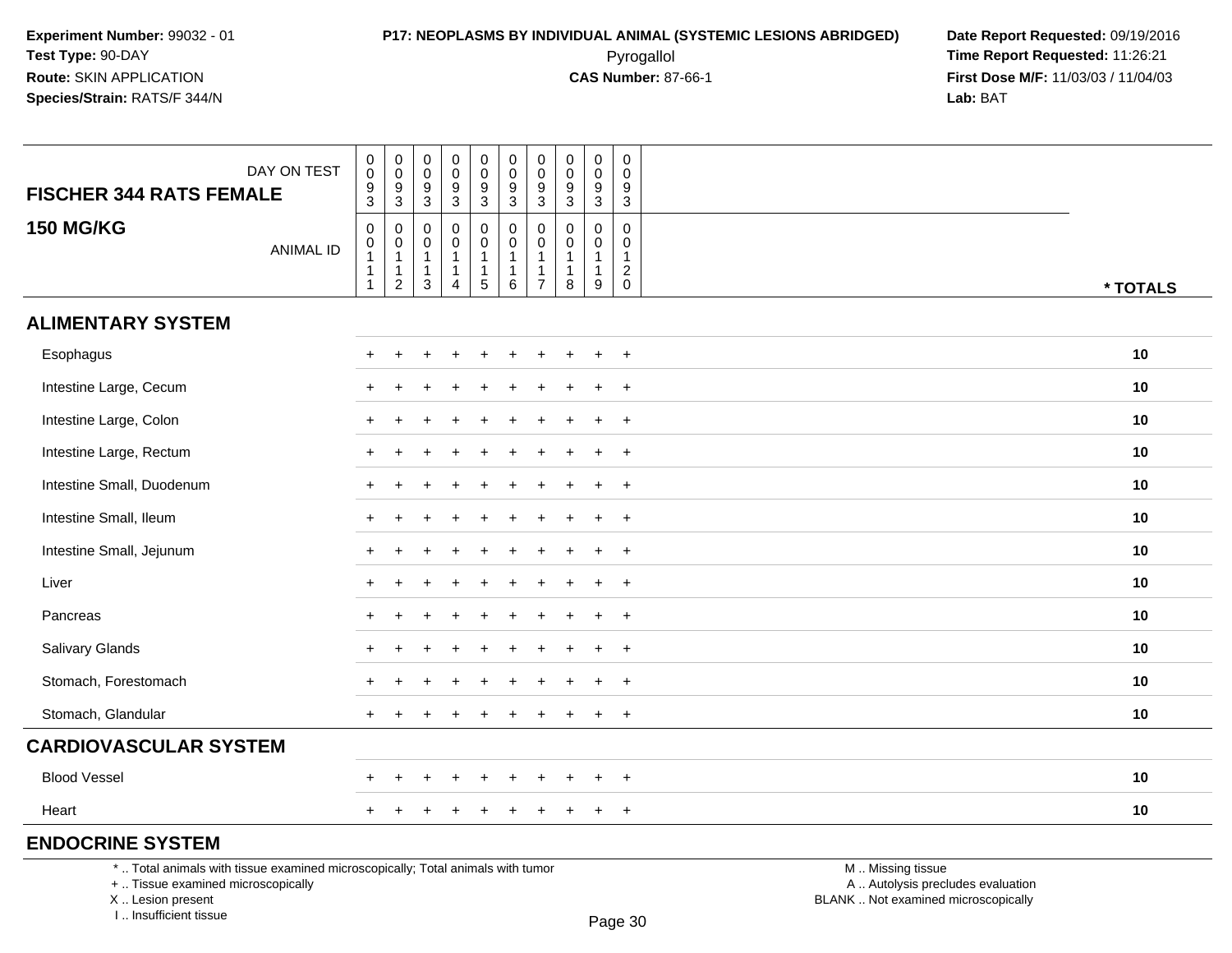## **P17: NEOPLASMS BY INDIVIDUAL ANIMAL (SYSTEMIC LESIONS ABRIDGED) Date Report Requested:** 09/19/2016 Pyrogallol **Time Report Requested:** 11:26:21

**First Dose M/F:** 11/03/03 / 11/04/03<br>**Lab:** BAT **Lab:** BAT

| DAY ON TEST<br><b>FISCHER 344 RATS FEMALE</b>                                                                         |                  | $\pmb{0}$<br>$\pmb{0}$<br>$\frac{9}{3}$                                    | $\pmb{0}$<br>$\mathbf 0$<br>9<br>3       | $\pmb{0}$<br>$\mathbf 0$<br>$\boldsymbol{9}$<br>$\overline{3}$            | $\pmb{0}$<br>$\ddot{\mathbf{0}}$<br>9<br>$\overline{3}$ | 0<br>$\mathbf 0$<br>9<br>$\mathbf{3}$ | $\pmb{0}$<br>$\pmb{0}$<br>$9\,$<br>$\overline{3}$                                 | $\pmb{0}$<br>$\mathbf 0$<br>9<br>$\mathbf{3}$                        | $\pmb{0}$<br>$\mathbf 0$<br>9<br>3               | $\pmb{0}$<br>$\mathbf 0$<br>$\boldsymbol{9}$<br>$\overline{3}$       | $\mathsf 0$<br>$\Omega$<br>9<br>$\mathbf{3}$    |                                                        |             |
|-----------------------------------------------------------------------------------------------------------------------|------------------|----------------------------------------------------------------------------|------------------------------------------|---------------------------------------------------------------------------|---------------------------------------------------------|---------------------------------------|-----------------------------------------------------------------------------------|----------------------------------------------------------------------|--------------------------------------------------|----------------------------------------------------------------------|-------------------------------------------------|--------------------------------------------------------|-------------|
| <b>150 MG/KG</b>                                                                                                      | <b>ANIMAL ID</b> | $\pmb{0}$<br>$\mathbf 0$<br>$\overline{1}$<br>$\mathbf{1}$<br>$\mathbf{1}$ | 0<br>0<br>$\mathbf{1}$<br>$\overline{c}$ | $\mathbf 0$<br>$\mathbf 0$<br>$\mathbf 1$<br>$\mathbf{1}$<br>$\mathbf{3}$ | $\mathbf 0$<br>0<br>$\mathbf 1$<br>1<br>$\overline{4}$  | $\mathbf 0$<br>0<br>$5\,$             | $\mathbf 0$<br>$\mathsf{O}\xspace$<br>$\overline{1}$<br>$\overline{1}$<br>$\,6\,$ | $\mathbf{0}$<br>$\mathbf 0$<br>$\overline{1}$<br>1<br>$\overline{7}$ | $\Omega$<br>$\Omega$<br>$\overline{1}$<br>1<br>8 | 0<br>$\mathbf 0$<br>$\mathbf{1}$<br>$\mathbf{1}$<br>$\boldsymbol{9}$ | 0<br>$\mathbf 0$<br>$\mathbf 1$<br>$^2_{\rm 0}$ |                                                        | * TOTALS    |
| <b>Adrenal Cortex</b>                                                                                                 |                  |                                                                            |                                          |                                                                           |                                                         |                                       |                                                                                   |                                                                      |                                                  | $\ddot{}$                                                            | $+$                                             |                                                        | 10          |
| Adrenal Medulla                                                                                                       |                  |                                                                            |                                          |                                                                           |                                                         |                                       |                                                                                   |                                                                      |                                                  |                                                                      | $\ddot{}$                                       |                                                        | 10          |
| Islets, Pancreatic                                                                                                    |                  |                                                                            |                                          |                                                                           |                                                         |                                       |                                                                                   |                                                                      |                                                  | ÷                                                                    | $+$                                             |                                                        | 10          |
| Parathyroid Gland                                                                                                     |                  | м                                                                          | $\ddot{}$                                |                                                                           |                                                         |                                       |                                                                                   |                                                                      |                                                  | $\ddot{}$                                                            | $\overline{+}$                                  |                                                        | 9           |
| <b>Pituitary Gland</b>                                                                                                |                  |                                                                            |                                          |                                                                           |                                                         |                                       |                                                                                   |                                                                      |                                                  | $\div$                                                               | $\ddot{}$                                       |                                                        | 10          |
| <b>Thyroid Gland</b>                                                                                                  |                  |                                                                            |                                          |                                                                           |                                                         |                                       |                                                                                   |                                                                      |                                                  | $\pm$                                                                | $\ddot{}$                                       |                                                        | 10          |
| <b>GENERAL BODY SYSTEM</b>                                                                                            |                  |                                                                            |                                          |                                                                           |                                                         |                                       |                                                                                   |                                                                      |                                                  |                                                                      |                                                 |                                                        |             |
| <b>NONE</b>                                                                                                           |                  |                                                                            |                                          |                                                                           |                                                         |                                       |                                                                                   |                                                                      |                                                  |                                                                      |                                                 |                                                        |             |
| <b>GENITAL SYSTEM</b>                                                                                                 |                  |                                                                            |                                          |                                                                           |                                                         |                                       |                                                                                   |                                                                      |                                                  |                                                                      |                                                 |                                                        |             |
| <b>Clitoral Gland</b>                                                                                                 |                  |                                                                            |                                          |                                                                           |                                                         |                                       |                                                                                   |                                                                      |                                                  | м                                                                    | $+$                                             |                                                        | 9           |
| Ovary                                                                                                                 |                  |                                                                            |                                          |                                                                           |                                                         |                                       |                                                                                   |                                                                      |                                                  |                                                                      | $\ddot{}$                                       |                                                        | 10          |
| Uterus                                                                                                                |                  | $+$                                                                        |                                          |                                                                           |                                                         |                                       |                                                                                   |                                                                      |                                                  | $\ddot{}$                                                            | $+$                                             |                                                        | 10          |
| <b>HEMATOPOIETIC SYSTEM</b>                                                                                           |                  |                                                                            |                                          |                                                                           |                                                         |                                       |                                                                                   |                                                                      |                                                  |                                                                      |                                                 |                                                        |             |
| <b>Bone Marrow</b>                                                                                                    |                  |                                                                            |                                          |                                                                           |                                                         |                                       |                                                                                   |                                                                      |                                                  | $\ddot{}$                                                            | $\overline{+}$                                  |                                                        | 10          |
| Lymph Node, Mandibular                                                                                                |                  | м                                                                          | М                                        | M                                                                         | M                                                       | M                                     | M                                                                                 | м                                                                    | М                                                | M                                                                    | M                                               |                                                        | $\mathbf 0$ |
| Lymph Node, Mesenteric                                                                                                |                  |                                                                            |                                          |                                                                           |                                                         |                                       |                                                                                   |                                                                      |                                                  | $\ddot{}$                                                            | $+$                                             |                                                        | 10          |
| Spleen                                                                                                                |                  | $+$                                                                        |                                          |                                                                           |                                                         |                                       |                                                                                   |                                                                      |                                                  | $\ddot{}$                                                            | $+$                                             |                                                        | 10          |
| *  Total animals with tissue examined microscopically; Total animals with tumor<br>+  Tissue examined microscopically |                  |                                                                            |                                          |                                                                           |                                                         |                                       |                                                                                   |                                                                      |                                                  |                                                                      |                                                 | M  Missing tissue<br>A  Autolysis precludes evaluation |             |

X .. Lesion present

I .. Insufficient tissue

Lesion present BLANK .. Not examined microscopically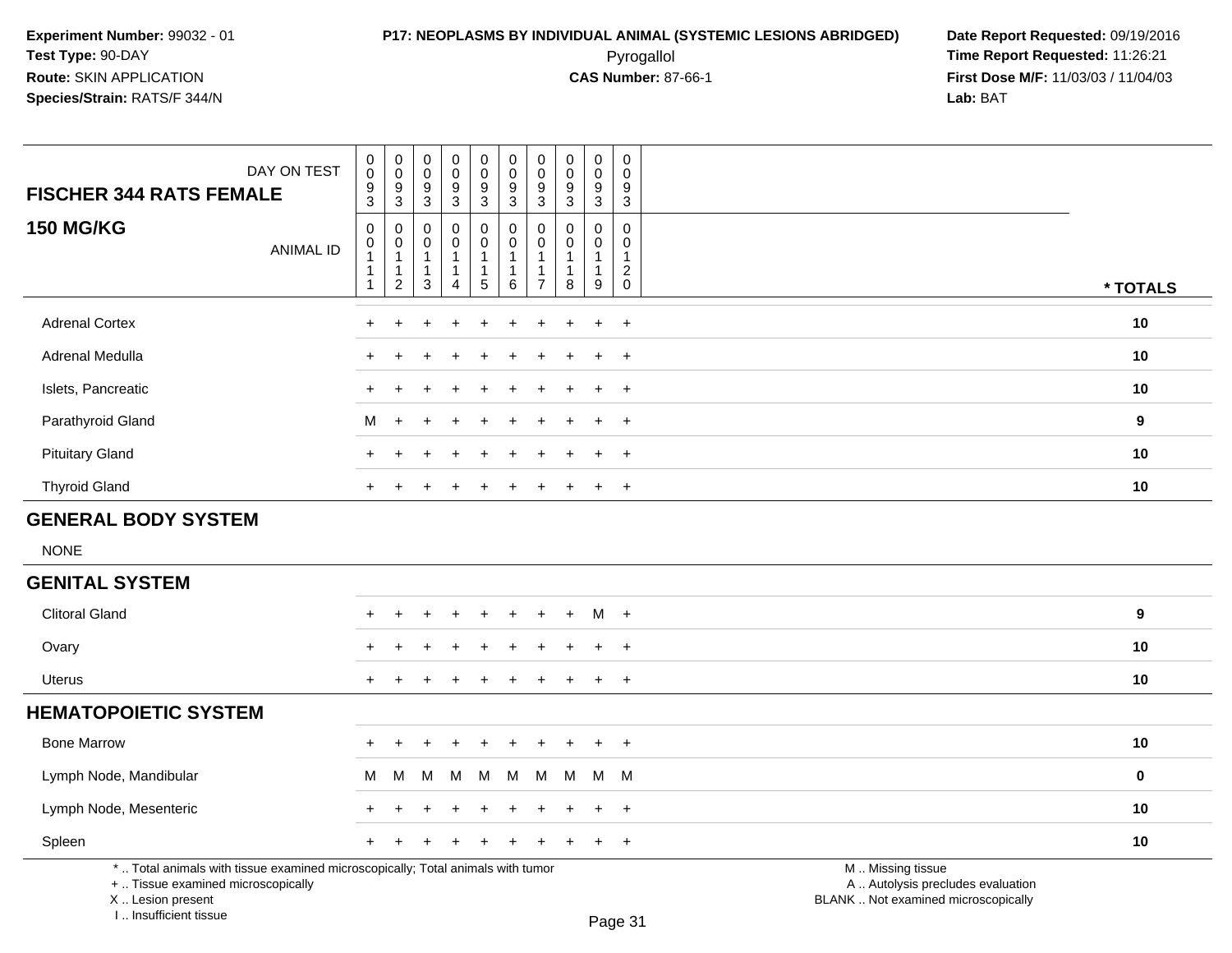| DAY ON TEST<br><b>FISCHER 344 RATS FEMALE</b>                                                                                                                       | $\pmb{0}$<br>$\pmb{0}$<br>9                           | $\mathbf 0$<br>$\mathbf 0$<br>9                                    | $\pmb{0}$<br>$\mathsf{O}\xspace$<br>9                               | $\pmb{0}$<br>$\mathsf{O}\xspace$<br>$\boldsymbol{9}$                         | $\mathbf 0$<br>$\pmb{0}$<br>$\boldsymbol{9}$                             | $\mathbf 0$<br>$\mathbf 0$<br>9                                 | $\mathbf 0$<br>$\mathbf 0$<br>9      | 0<br>$\mathbf 0$<br>9                          | $\pmb{0}$<br>$\pmb{0}$<br>$\boldsymbol{9}$                      | 0<br>$\mathbf 0$<br>9                                                       |                                                                                               |          |
|---------------------------------------------------------------------------------------------------------------------------------------------------------------------|-------------------------------------------------------|--------------------------------------------------------------------|---------------------------------------------------------------------|------------------------------------------------------------------------------|--------------------------------------------------------------------------|-----------------------------------------------------------------|--------------------------------------|------------------------------------------------|-----------------------------------------------------------------|-----------------------------------------------------------------------------|-----------------------------------------------------------------------------------------------|----------|
|                                                                                                                                                                     | 3                                                     | 3                                                                  | $\mathfrak{S}$                                                      | 3                                                                            | 3                                                                        | 3                                                               | 3                                    | $\mathbf{3}$                                   | 3                                                               | 3                                                                           |                                                                                               |          |
| <b>150 MG/KG</b><br><b>ANIMAL ID</b>                                                                                                                                | 0<br>0<br>$\mathbf 1$<br>$\mathbf{1}$<br>$\mathbf{1}$ | 0<br>$\mathbf 0$<br>$\mathbf{1}$<br>$\mathbf{1}$<br>$\overline{2}$ | $\mathbf 0$<br>$\mathbf 0$<br>$\overline{1}$<br>$\overline{1}$<br>3 | $\mathbf 0$<br>$\mathbf 0$<br>$\mathbf{1}$<br>$\mathbf{1}$<br>$\overline{4}$ | $\pmb{0}$<br>$\mathbf 0$<br>$\mathbf{1}$<br>$\overline{1}$<br>$\sqrt{5}$ | $\mathbf 0$<br>$\mathbf 0$<br>$\mathbf{1}$<br>$\mathbf{1}$<br>6 | 0<br>$\Omega$<br>1<br>$\overline{7}$ | $\Omega$<br>$\Omega$<br>1<br>$\mathbf{1}$<br>8 | $\mathbf 0$<br>$\mathbf 0$<br>$\mathbf{1}$<br>$\mathbf{1}$<br>9 | $\mathbf 0$<br>$\mathbf 0$<br>$\mathbf{1}$<br>$\overline{c}$<br>$\mathbf 0$ |                                                                                               | * TOTALS |
|                                                                                                                                                                     |                                                       |                                                                    |                                                                     |                                                                              |                                                                          |                                                                 |                                      |                                                |                                                                 |                                                                             |                                                                                               |          |
| Thymus                                                                                                                                                              | $\ddot{}$                                             |                                                                    |                                                                     |                                                                              |                                                                          |                                                                 |                                      |                                                | $\ddot{}$                                                       | $\ddot{}$                                                                   |                                                                                               | 10       |
| <b>INTEGUMENTARY SYSTEM</b>                                                                                                                                         |                                                       |                                                                    |                                                                     |                                                                              |                                                                          |                                                                 |                                      |                                                |                                                                 |                                                                             |                                                                                               |          |
| Mammary Gland                                                                                                                                                       |                                                       |                                                                    |                                                                     |                                                                              |                                                                          |                                                                 |                                      |                                                | $\ddot{}$                                                       | $+$                                                                         |                                                                                               | 10       |
| Skin                                                                                                                                                                | $+$                                                   | $\ddot{}$                                                          | $\pm$                                                               | $\ddot{}$                                                                    | $\ddot{}$                                                                | $\ddot{}$                                                       | $\ddot{}$                            | $\pm$                                          | $+$                                                             | $+$                                                                         |                                                                                               | 10       |
| <b>MUSCULOSKELETAL SYSTEM</b>                                                                                                                                       |                                                       |                                                                    |                                                                     |                                                                              |                                                                          |                                                                 |                                      |                                                |                                                                 |                                                                             |                                                                                               |          |
| <b>Bone</b>                                                                                                                                                         | $+$                                                   | $+$                                                                | $+$                                                                 | $+$                                                                          | $+$                                                                      | $+$                                                             | $+$                                  | $+$                                            | $+$                                                             | $+$                                                                         |                                                                                               | 10       |
| <b>NERVOUS SYSTEM</b>                                                                                                                                               |                                                       |                                                                    |                                                                     |                                                                              |                                                                          |                                                                 |                                      |                                                |                                                                 |                                                                             |                                                                                               |          |
| <b>Brain</b>                                                                                                                                                        | $+$                                                   | $\ddot{}$                                                          |                                                                     | $\overline{1}$                                                               | $+$                                                                      | $\ddot{}$                                                       | $\pm$                                | $+$                                            | $+$                                                             | $+$                                                                         |                                                                                               | 10       |
| <b>RESPIRATORY SYSTEM</b>                                                                                                                                           |                                                       |                                                                    |                                                                     |                                                                              |                                                                          |                                                                 |                                      |                                                |                                                                 |                                                                             |                                                                                               |          |
| Lung                                                                                                                                                                |                                                       |                                                                    |                                                                     |                                                                              |                                                                          |                                                                 |                                      |                                                | $\ddot{}$                                                       | $^{+}$                                                                      |                                                                                               | 10       |
| Nose                                                                                                                                                                |                                                       |                                                                    |                                                                     |                                                                              |                                                                          |                                                                 |                                      |                                                |                                                                 | $\div$                                                                      |                                                                                               | 10       |
| Trachea                                                                                                                                                             |                                                       |                                                                    |                                                                     |                                                                              |                                                                          |                                                                 |                                      |                                                | $\ddot{}$                                                       | $+$                                                                         |                                                                                               | 10       |
| <b>SPECIAL SENSES SYSTEM</b>                                                                                                                                        |                                                       |                                                                    |                                                                     |                                                                              |                                                                          |                                                                 |                                      |                                                |                                                                 |                                                                             |                                                                                               |          |
| Eye                                                                                                                                                                 |                                                       |                                                                    |                                                                     |                                                                              |                                                                          |                                                                 |                                      |                                                |                                                                 | $\div$                                                                      |                                                                                               | 10       |
| Harderian Gland                                                                                                                                                     | ÷                                                     |                                                                    |                                                                     |                                                                              |                                                                          |                                                                 |                                      |                                                | $+$                                                             | $+$                                                                         |                                                                                               | 10       |
| <b>URINARY SYSTEM</b>                                                                                                                                               |                                                       |                                                                    |                                                                     |                                                                              |                                                                          |                                                                 |                                      |                                                |                                                                 |                                                                             |                                                                                               |          |
| Kidney                                                                                                                                                              | $+$                                                   | $+$                                                                | $+$                                                                 | $+$                                                                          | $+$                                                                      | $+$                                                             | $+$                                  | $+$                                            | $+$                                                             | $+$                                                                         |                                                                                               | 10       |
| *  Total animals with tissue examined microscopically; Total animals with tumor<br>+  Tissue examined microscopically<br>X  Lesion present<br>I Insufficient tissue |                                                       |                                                                    |                                                                     |                                                                              |                                                                          |                                                                 |                                      |                                                |                                                                 | $D_{200}$ 22                                                                | M  Missing tissue<br>A  Autolysis precludes evaluation<br>BLANK  Not examined microscopically |          |